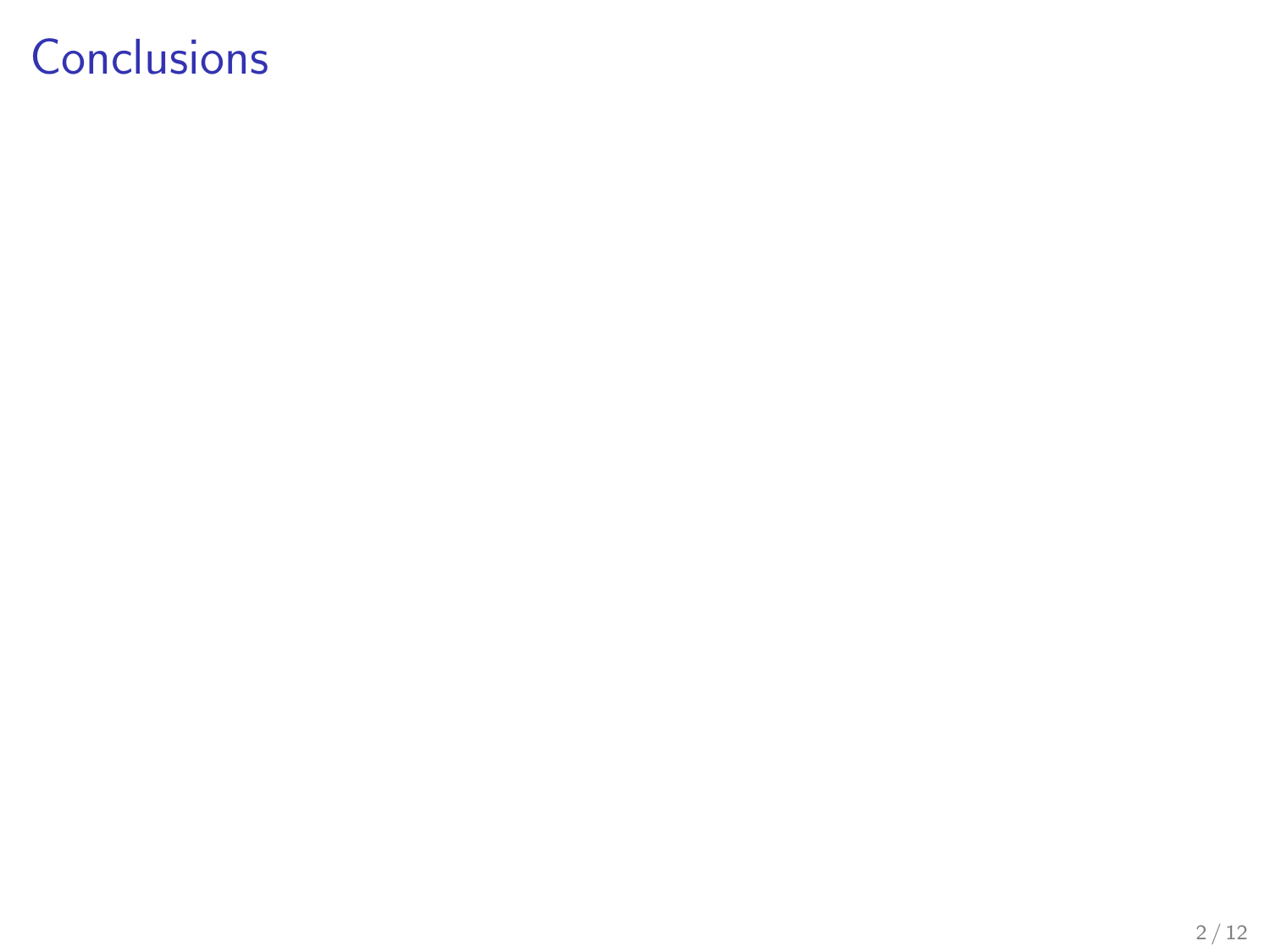**1** Prior insecure Ring-LWE instantiations turn out to use quite narrow error distributions that are incongruous to the ring geometry. This explains their vulnerability to attacks.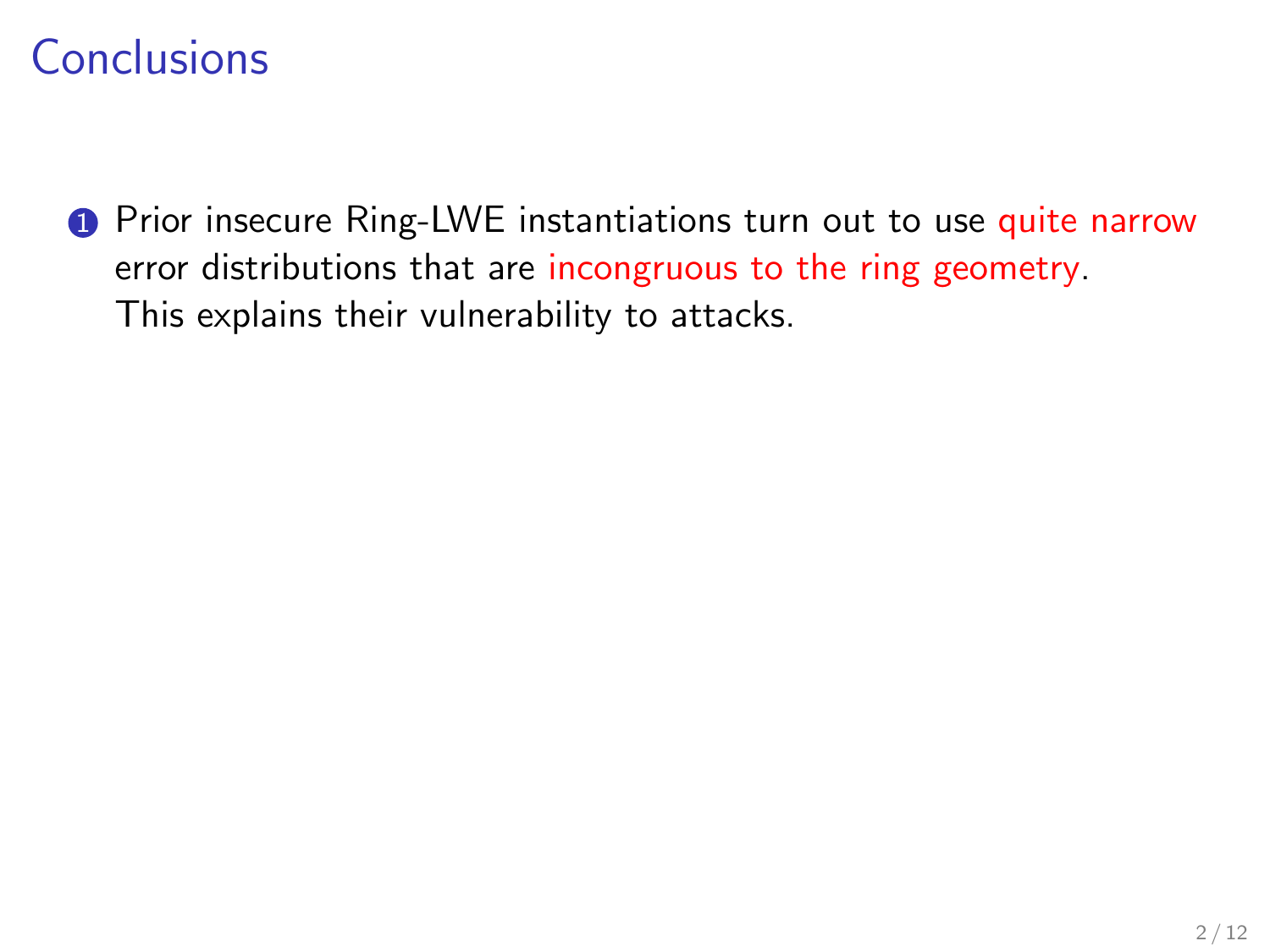- **1** Prior insecure Ring-LWE instantiations turn out to use quite narrow error distributions that are incongruous to the ring geometry. This explains their vulnerability to attacks.
- 2 'Peculiar' aspects of the Ring-LWE definition and worst-case hardness theorems—adopted for generality and tightness—also yield provable immunity to the attacks (and generalizations).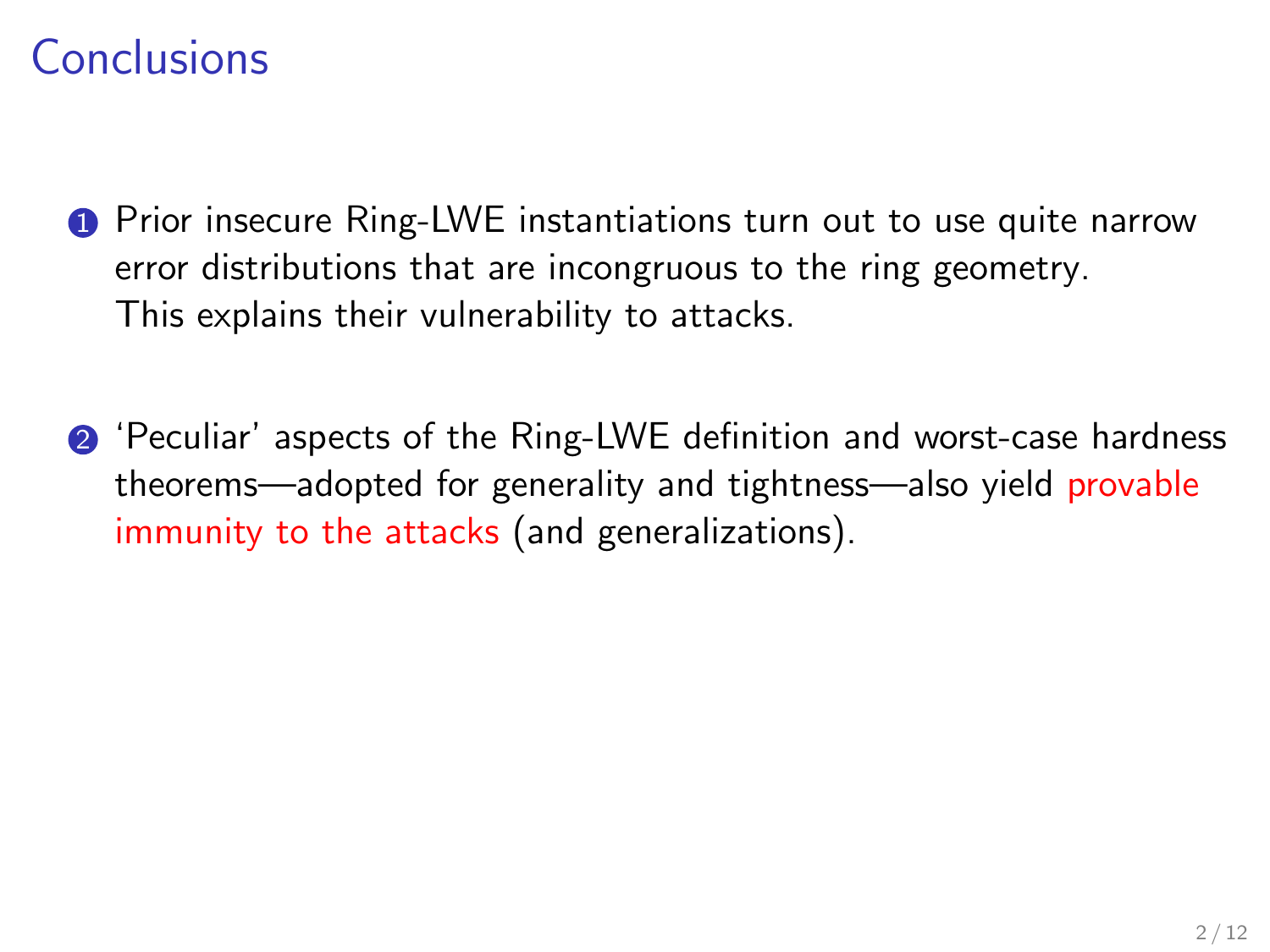- **1** Prior insecure Ring-LWE instantiations turn out to use quite narrow error distributions that are incongruous to the ring geometry. This explains their vulnerability to attacks.
- 2 'Peculiar' aspects of the Ring-LWE definition and worst-case hardness theorems—adopted for generality and tightness—also yield provable immunity to the attacks (and generalizations).
- 3 For Ring-LWE security, proper choice of error distribution is essential: error should be 'well spread' relative to the ring and its small-norm ideals.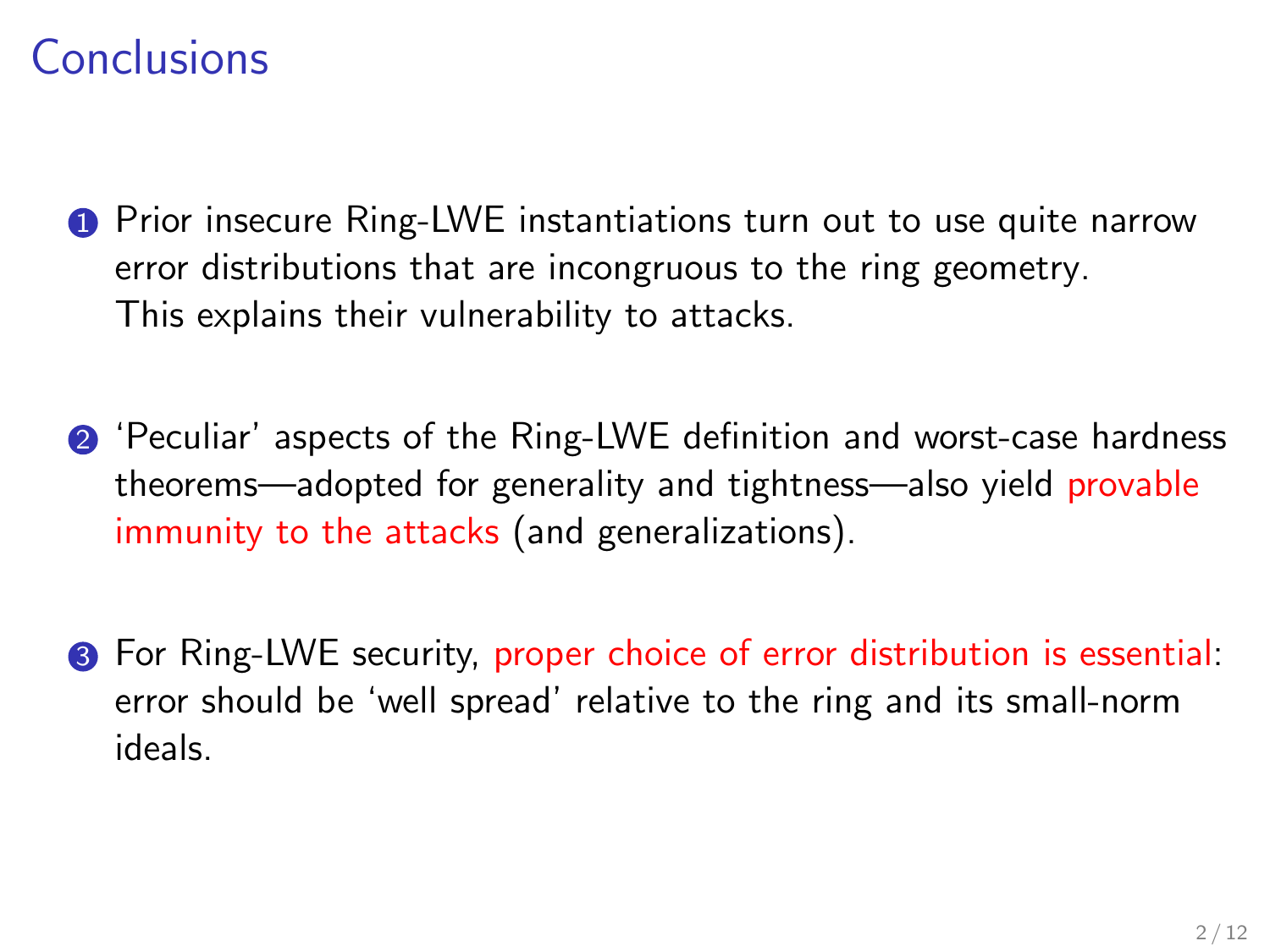**Parameters:** dimension n, integer modulus  $q = \text{poly}(n)$  (usually)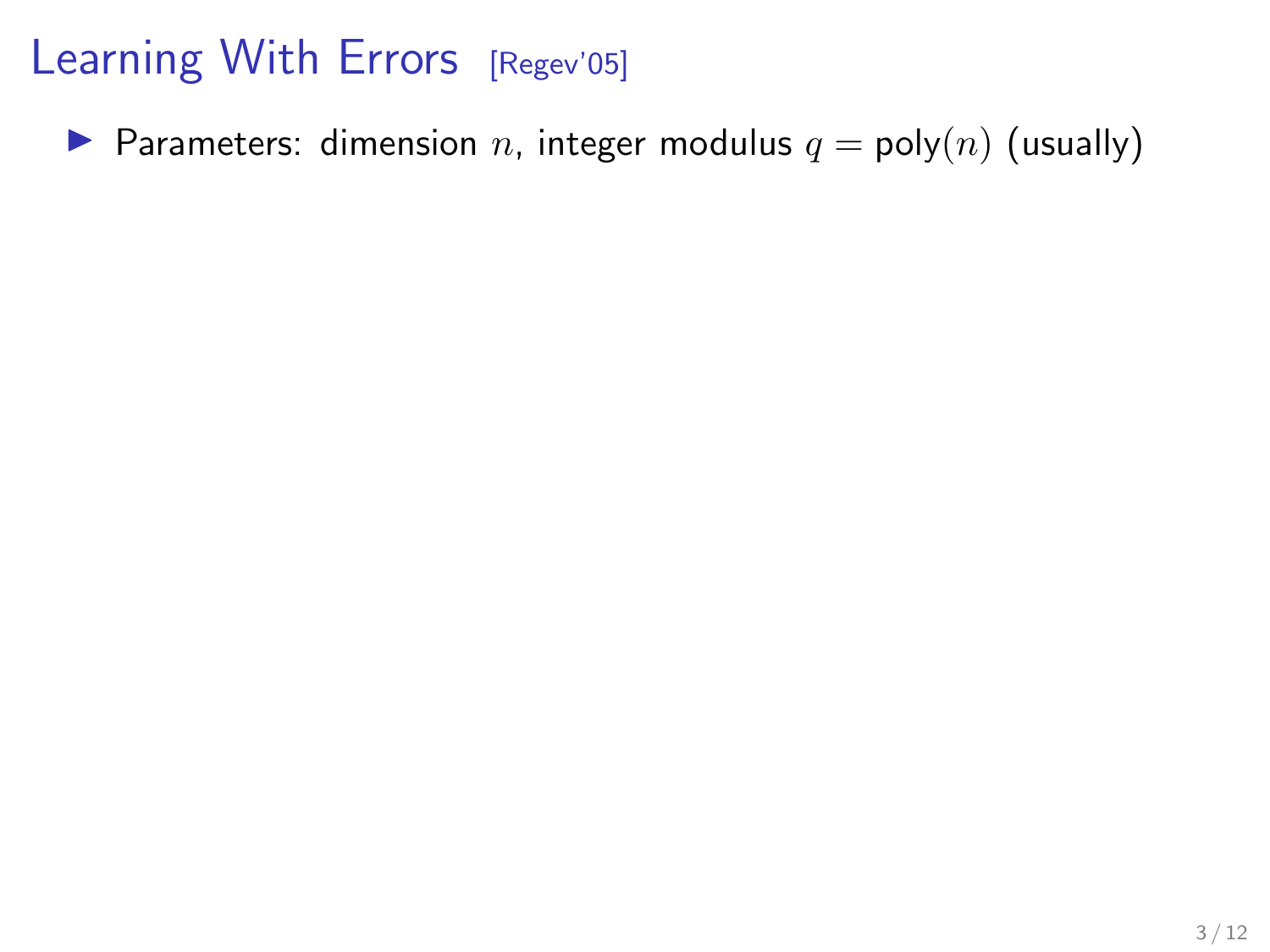- **Parameters:** dimension n, integer modulus  $q = \text{poly}(n)$  (usually)
- Search: find secret  $s \in \mathbb{Z}_q^n$  given many 'noisy inner products'

$$
a_1 \leftarrow \mathbb{Z}_q^n
$$
,  $b_1 \approx \langle a_1, s \rangle \mod q$   
\n $a_2 \leftarrow \mathbb{Z}_q^n$ ,  $b_2 \approx \langle a_2, s \rangle \mod q$   
\n $\vdots$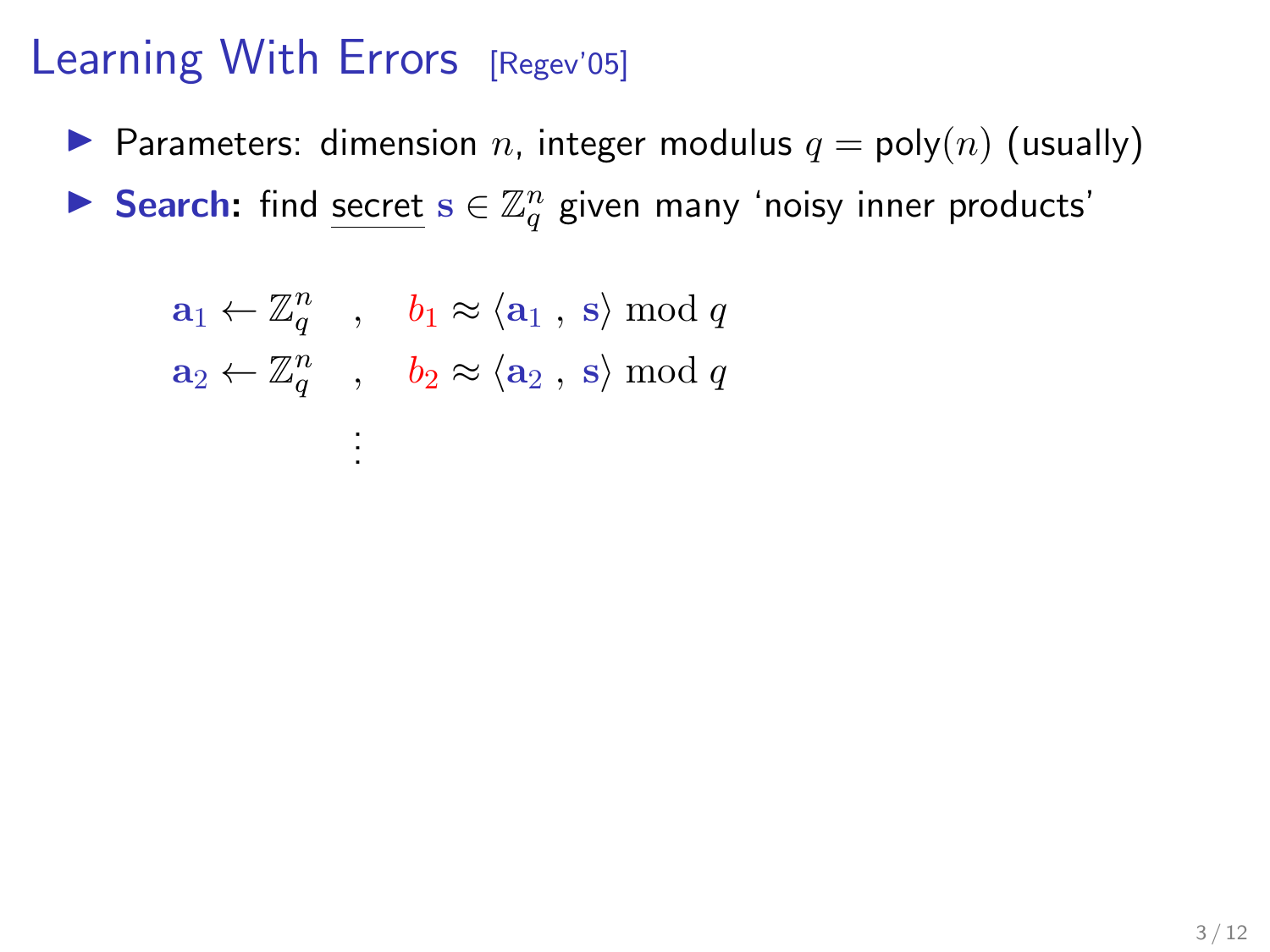- **Parameters:** dimension n, integer modulus  $q = \text{poly}(n)$  (usually)
- Search: find secret  $s \in \mathbb{Z}_q^n$  given many 'noisy inner products'

$$
\mathbf{a}_1 \leftarrow \mathbb{Z}_q^n \quad , \quad \mathbf{b}_1 = \langle \mathbf{a}_1 \,, \, \mathbf{s} \rangle + \mathbf{e}_1 \in \mathbb{Z}_q
$$
\n
$$
\mathbf{a}_2 \leftarrow \mathbb{Z}_q^n \quad , \quad \mathbf{b}_2 = \langle \mathbf{a}_2 \,, \, \mathbf{s} \rangle + \mathbf{e}_2 \in \mathbb{Z}_q \quad \text{and} \quad \text{and} \quad \text{and} \quad \text{and} \quad \text{and} \quad \text{and} \quad \text{and} \quad \text{and} \quad \text{and} \quad \text{and} \quad \text{and} \quad \text{and} \quad \text{and} \quad \text{and} \quad \text{and} \quad \text{and} \quad \text{and} \quad \text{and} \quad \text{and} \quad \text{and} \quad \text{and} \quad \text{and} \quad \text{and} \quad \text{and} \quad \text{and} \quad \text{and} \quad \text{and} \quad \text{and} \quad \text{and} \quad \text{and} \quad \text{and} \quad \text{and} \quad \text{and} \quad \text{and} \quad \text{and} \quad \text{and} \quad \text{and} \quad \text{and} \quad \text{and} \quad \text{and} \quad \text{and} \quad \text{and} \quad \text{and} \quad \text{and} \quad \text{and} \quad \text{and} \quad \text{and} \quad \text{and} \quad \text{and} \quad \text{and} \quad \text{and} \quad \text{and} \quad \text{and} \quad \text{and} \quad \text{and} \quad \text{and} \quad \text{and} \quad \text{and} \quad \text{and} \quad \text{and} \quad \text{and} \quad \text{and} \quad \text{and} \quad \text{and} \quad \text{and} \quad \text{and} \quad \text{and} \quad \text{and} \quad \text{and} \quad \text{and} \quad \text{and} \quad \text{and} \quad \text{and} \quad \text{and} \quad \text{and} \quad \text{and} \quad \text{and} \quad \text{and} \quad \text{and} \quad \text{and} \quad \text{and} \quad \text{and} \quad \text{and} \quad \text{and} \quad \text{and} \quad \text{and} \quad \text{and} \quad \text{and
$$

$$
\sqrt{n} \leq \text{error} \ll q
$$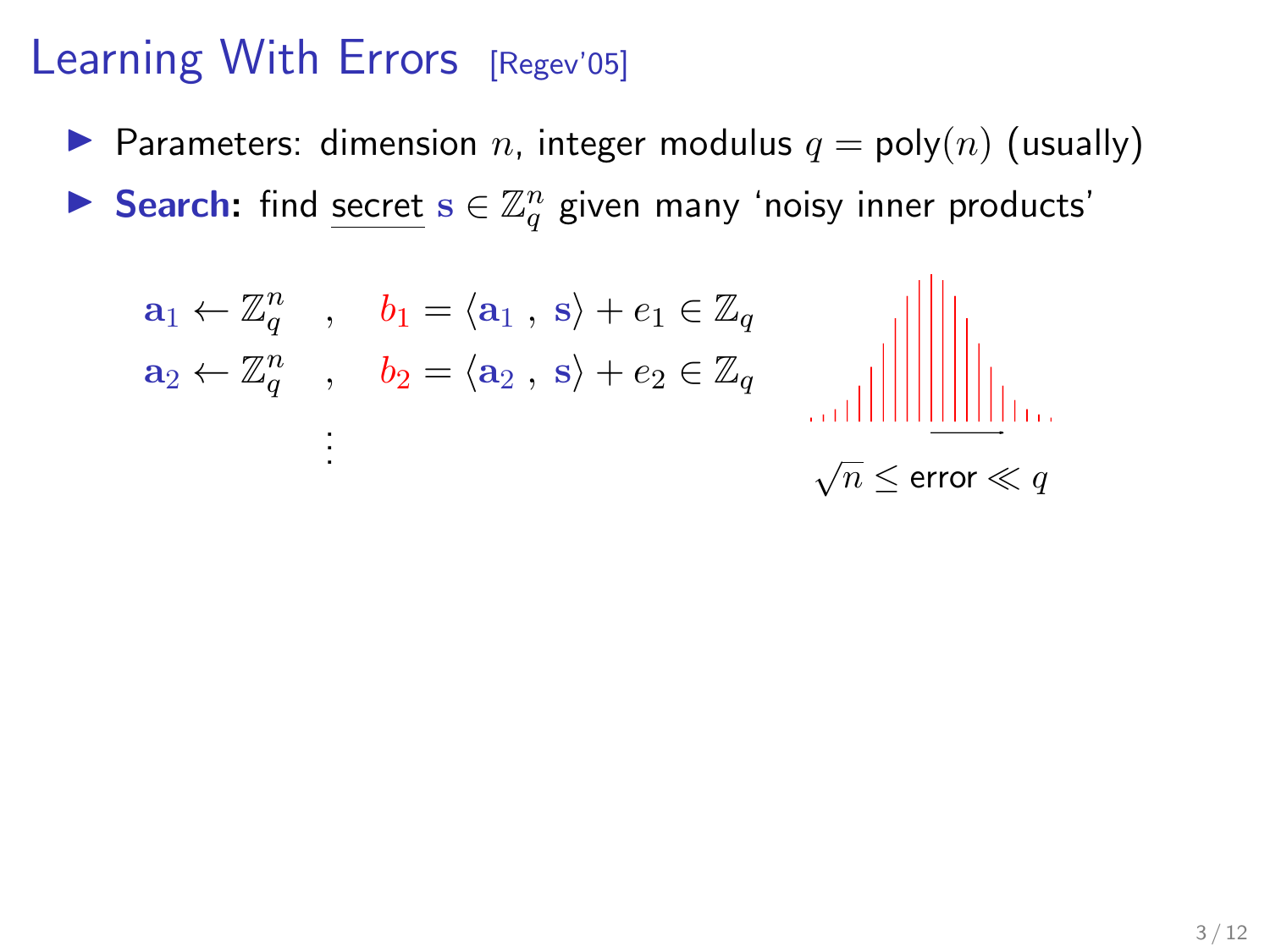- **Parameters:** dimension n, integer modulus  $q = \text{poly}(n)$  (usually)
- Search: find secret  $s \in \mathbb{Z}_q^n$  given many 'noisy inner products'

$$
a_1 \leftarrow \mathbb{Z}_q^n \quad , \quad b_1 = \langle a_1 \,, \, s \rangle + e_1 \in \mathbb{Z}_q
$$
  
\n
$$
a_2 \leftarrow \mathbb{Z}_q^n \quad , \quad b_2 = \langle a_2 \,, \, s \rangle + e_2 \in \mathbb{Z}_q \quad \text{and} \quad \text{and} \quad \text{and} \quad \text{and} \quad \text{and} \quad \text{and} \quad \text{and} \quad \text{and} \quad \text{and} \quad \text{and} \quad \text{and} \quad \text{and} \quad \text{and} \quad \text{and} \quad \text{and} \quad \text{and} \quad \text{and} \quad \text{and} \quad \text{and} \quad \text{and} \quad \text{and} \quad \text{and} \quad \text{and} \quad \text{and} \quad \text{and} \quad \text{and} \quad \text{and} \quad \text{and} \quad \text{and} \quad \text{and} \quad \text{and} \quad \text{and} \quad \text{and} \quad \text{and} \quad \text{and} \quad \text{and} \quad \text{and} \quad \text{and} \quad \text{and} \quad \text{and} \quad \text{and} \quad \text{and} \quad \text{and} \quad \text{and} \quad \text{and} \quad \text{and} \quad \text{and} \quad \text{and} \quad \text{and} \quad \text{and} \quad \text{and} \quad \text{and} \quad \text{and} \quad \text{and} \quad \text{and} \quad \text{and} \quad \text{and} \quad \text{and} \quad \text{and} \quad \text{and} \quad \text{and} \quad \text{and} \quad \text{and} \quad \text{and} \quad \text{and} \quad \text{and} \quad \text{and} \quad \text{and} \quad \text{and} \quad \text{and} \quad \text{and} \quad \text{and} \quad \text{and} \quad \text{and} \quad \text{and} \quad \text{and} \quad \text{and} \quad \text{and} \quad \text{and} \quad \text{and} \quad \text{and} \quad \text{and} \quad \text{and} \quad \text{and} \quad \text{and} \quad \text{and} \quad \text{and} \quad \text{and} \quad \text{and} \quad \text{and} \quad \text{and} \quad \text{and} \quad \text{and}
$$

**Decision:** distinguish  $(a_i, b_i)$  from uniform  $(a_i, b_i)$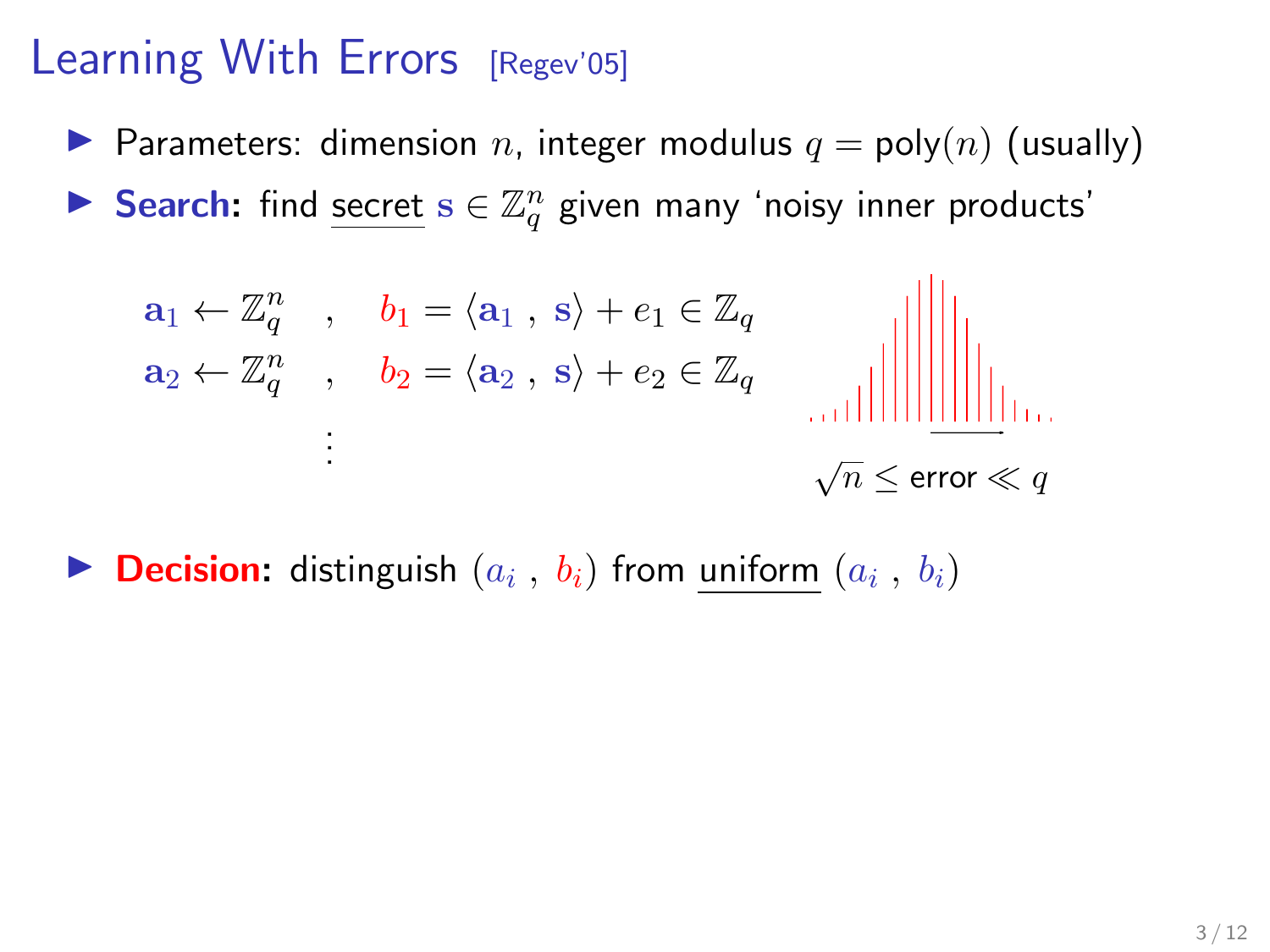- **Parameters:** dimension n, integer modulus  $q = \text{poly}(n)$  (usually)
- Search: find secret  $s \in \mathbb{Z}_q^n$  given many 'noisy inner products'

$$
\mathbf{a}_1 \leftarrow \mathbb{Z}_q^n \quad , \quad b_1 = \langle \mathbf{a}_1 \,, \, \mathbf{s} \rangle + e_1 \in \mathbb{Z}_q
$$
\n
$$
\mathbf{a}_2 \leftarrow \mathbb{Z}_q^n \quad , \quad b_2 = \langle \mathbf{a}_2 \,, \, \mathbf{s} \rangle + e_2 \in \mathbb{Z}_q \quad \text{and} \quad \text{and} \quad \text{and} \quad \text{and} \quad \text{and} \quad \text{and} \quad \text{and} \quad \text{and} \quad \text{and} \quad \text{and} \quad \text{and} \quad \text{and} \quad \text{and} \quad \text{and} \quad \text{and} \quad \text{and} \quad \text{and} \quad \text{and} \quad \text{and} \quad \text{and} \quad \text{and} \quad \text{and} \quad \text{and} \quad \text{and} \quad \text{and} \quad \text{and} \quad \text{and} \quad \text{and} \quad \text{and} \quad \text{and} \quad \text{and} \quad \text{and} \quad \text{and} \quad \text{and} \quad \text{and} \quad \text{and} \quad \text{and} \quad \text{and} \quad \text{and} \quad \text{and} \quad \text{and} \quad \text{and} \quad \text{and} \quad \text{and} \quad \text{and} \quad \text{and} \quad \text{and} \quad \text{and} \quad \text{and} \quad \text{and} \quad \text{and} \quad \text{and} \quad \text{and} \quad \text{and} \quad \text{and} \quad \text{and} \quad \text{and} \quad \text{and} \quad \text{and} \quad \text{and} \quad \text{and} \quad \text{and} \quad \text{and} \quad \text{and} \quad \text{and} \quad \text{and} \quad \text{and} \quad \text{and} \quad \text{and} \quad \text{and} \quad \text{and} \quad \text{and} \quad \text{and} \quad \text{and} \quad \text{and} \quad \text{and} \quad \text{and} \quad \text{and} \quad \text{and} \quad \text{and} \quad \text{and} \quad \text{and} \quad \text{and} \quad \text{and} \quad \text{and} \quad \text{and} \quad \text{and} \quad \text{and} \quad \text{and} \quad \text{and} \
$$

**Decision:** distinguish  $(a_i, b_i)$  from uniform  $(a_i, b_i)$ 

#### LWE is Versatile and Hard (... maybe even for quantum!)

worst case lattice problems (quantum [R'05]) [BFKL'93,R'05,. . . ] search-LWE ≤ decision-LWE ≤ much crypto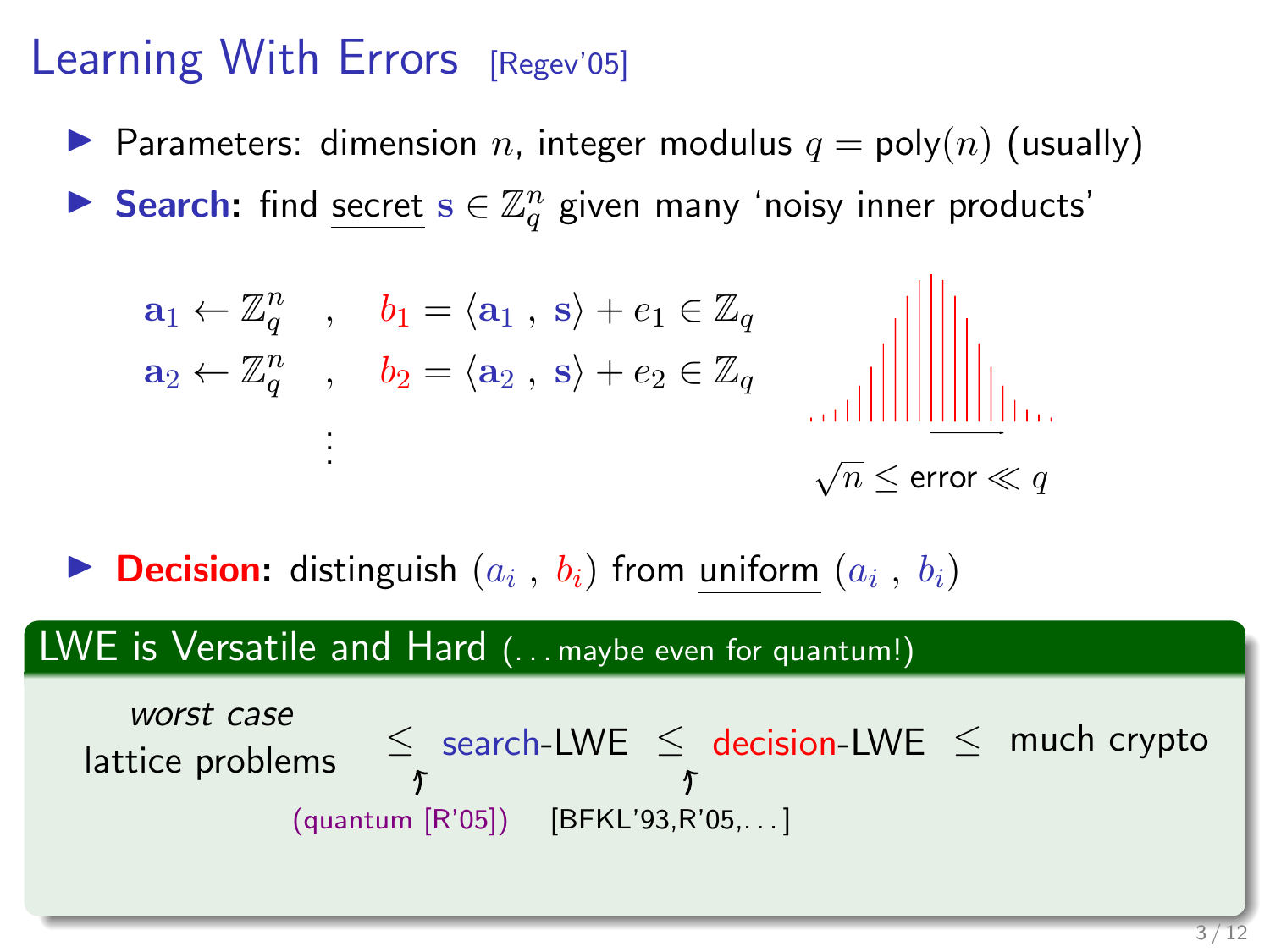- **Parameters:** dimension n, integer modulus  $q = \text{poly}(n)$  (usually)
- Search: find secret  $s \in \mathbb{Z}_q^n$  given many 'noisy inner products'

$$
\mathbf{a}_1 \leftarrow \mathbb{Z}_q^n \quad , \quad b_1 = \langle \mathbf{a}_1 \,, \, \mathbf{s} \rangle + e_1 \in \mathbb{Z}_q
$$
\n
$$
\mathbf{a}_2 \leftarrow \mathbb{Z}_q^n \quad , \quad b_2 = \langle \mathbf{a}_2 \,, \, \mathbf{s} \rangle + e_2 \in \mathbb{Z}_q \quad \text{and} \quad \text{and} \quad \text{and} \quad \text{and} \quad \text{and} \quad \text{and} \quad \text{and} \quad \text{and} \quad \text{and} \quad \text{and} \quad \text{and} \quad \text{and} \quad \text{and} \quad \text{and} \quad \text{and} \quad \text{and} \quad \text{and} \quad \text{and} \quad \text{and} \quad \text{and} \quad \text{and} \quad \text{and} \quad \text{and} \quad \text{and} \quad \text{and} \quad \text{and} \quad \text{and} \quad \text{and} \quad \text{and} \quad \text{and} \quad \text{and} \quad \text{and} \quad \text{and} \quad \text{and} \quad \text{and} \quad \text{and} \quad \text{and} \quad \text{and} \quad \text{and} \quad \text{and} \quad \text{and} \quad \text{and} \quad \text{and} \quad \text{and} \quad \text{and} \quad \text{and} \quad \text{and} \quad \text{and} \quad \text{and} \quad \text{and} \quad \text{and} \quad \text{and} \quad \text{and} \quad \text{and} \quad \text{and} \quad \text{and} \quad \text{and} \quad \text{and} \quad \text{and} \quad \text{and} \quad \text{and} \quad \text{and} \quad \text{and} \quad \text{and} \quad \text{and} \quad \text{and} \quad \text{and} \quad \text{and} \quad \text{and} \quad \text{and} \quad \text{and} \quad \text{and} \quad \text{and} \quad \text{and} \quad \text{and} \quad \text{and} \quad \text{and} \quad \text{and} \quad \text{and} \quad \text{and} \quad \text{and} \quad \text{and} \quad \text{and} \quad \text{and} \quad \text{and} \quad \text{and} \quad \text{and} \quad \text{and} \quad \text{and} \quad \text{and} \
$$

**Decision:** distinguish  $(a_i, b_i)$  from uniform  $(a_i, b_i)$ 

#### LWE is Versatile and Hard (... maybe even for quantum!)

worst case lattice problems (quantum [R'05]) [BFKL'93,R'05,. . . ] search-LWE ≤ decision-LWE ≤ much crypto

Also a *classical* reduction for search-LWE [P'09,BLPRS'13]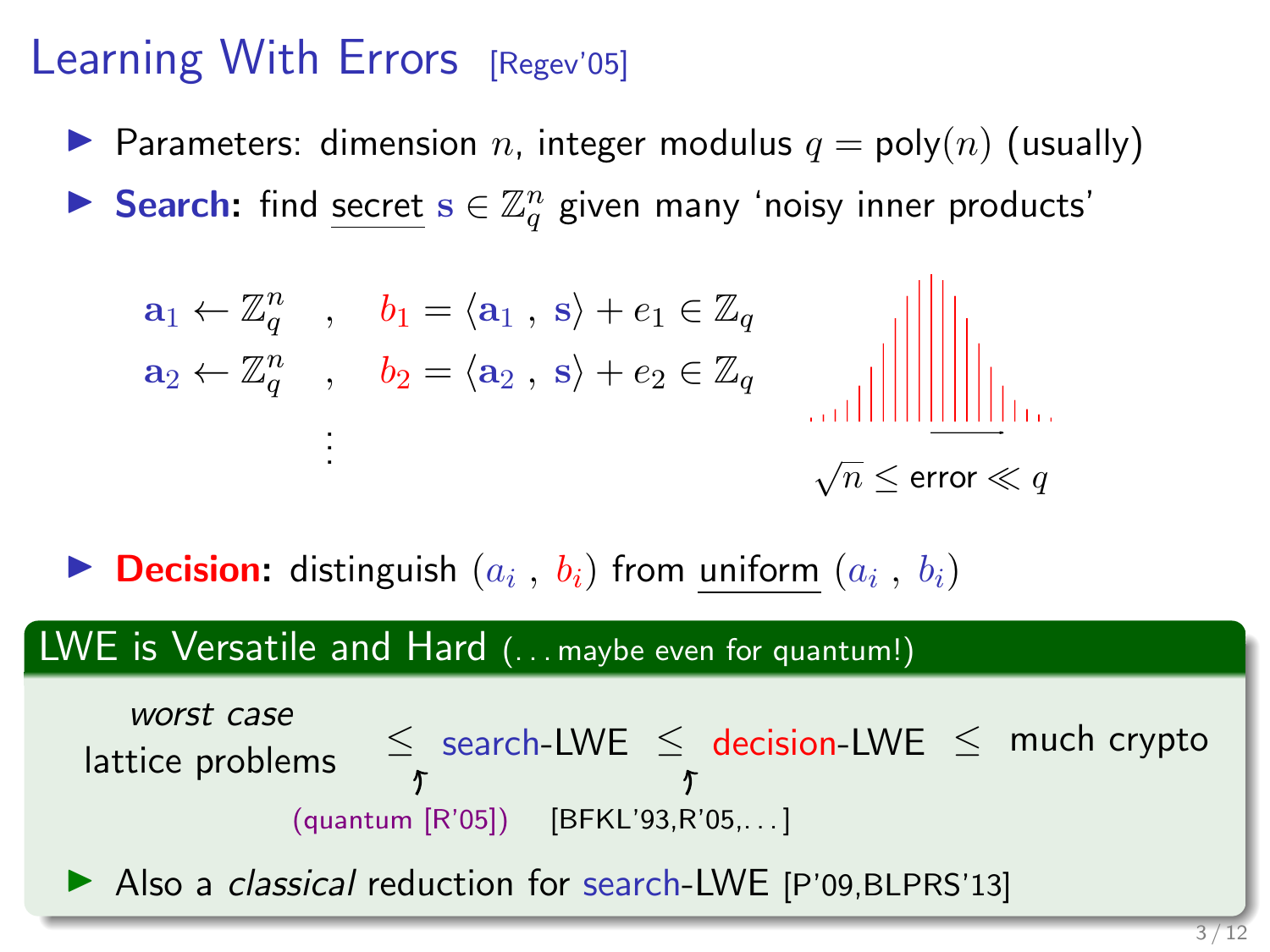- **Parameters:** dimension n, integer modulus  $q = \text{poly}(n)$  (usually)
- Search: find secret  $s \in \mathbb{Z}_q^n$  given many 'noisy inner products'

$$
\mathbf{a}_1 \leftarrow \mathbb{Z}_q^n \quad , \quad b_1 = \langle \mathbf{a}_1 \,, \, \mathbf{s} \rangle + e_1 \in \mathbb{Z}_q
$$
\n
$$
\mathbf{a}_2 \leftarrow \mathbb{Z}_q^n \quad , \quad b_2 = \langle \mathbf{a}_2 \,, \, \mathbf{s} \rangle + e_2 \in \mathbb{Z}_q \quad \text{and} \quad \text{and} \quad \text{and} \quad \text{and} \quad \text{and} \quad \text{and} \quad \text{and} \quad \text{and} \quad \text{and} \quad \text{and} \quad \text{and} \quad \text{and} \quad \text{and} \quad \text{and} \quad \text{and} \quad \text{and} \quad \text{and} \quad \text{and} \quad \text{and} \quad \text{and} \quad \text{and} \quad \text{and} \quad \text{and} \quad \text{and} \quad \text{and} \quad \text{and} \quad \text{and} \quad \text{and} \quad \text{and} \quad \text{and} \quad \text{and} \quad \text{and} \quad \text{and} \quad \text{and} \quad \text{and} \quad \text{and} \quad \text{and} \quad \text{and} \quad \text{and} \quad \text{and} \quad \text{and} \quad \text{and} \quad \text{and} \quad \text{and} \quad \text{and} \quad \text{and} \quad \text{and} \quad \text{and} \quad \text{and} \quad \text{and} \quad \text{and} \quad \text{and} \quad \text{and} \quad \text{and} \quad \text{and} \quad \text{and} \quad \text{and} \quad \text{and} \quad \text{and} \quad \text{and} \quad \text{and} \quad \text{and} \quad \text{and} \quad \text{and} \quad \text{and} \quad \text{and} \quad \text{and} \quad \text{and} \quad \text{and} \quad \text{and} \quad \text{and} \quad \text{and} \quad \text{and} \quad \text{and} \quad \text{and} \quad \text{and} \quad \text{and} \quad \text{and} \quad \text{and} \quad \text{and} \quad \text{and} \quad \text{and} \quad \text{and} \quad \text{and} \quad \text{and} \quad \text{and} \quad \text{and} \quad \text{and} \quad \text{and} \quad \text{and} \
$$

**Decision:** distinguish  $(a_i, b_i)$  from uniform  $(a_i, b_i)$ 

#### LWE is (sort of) Efficient

Getting one pseudorandom  $\mathbb{Z}_q$ -scalar requires an *n*-dim inner product.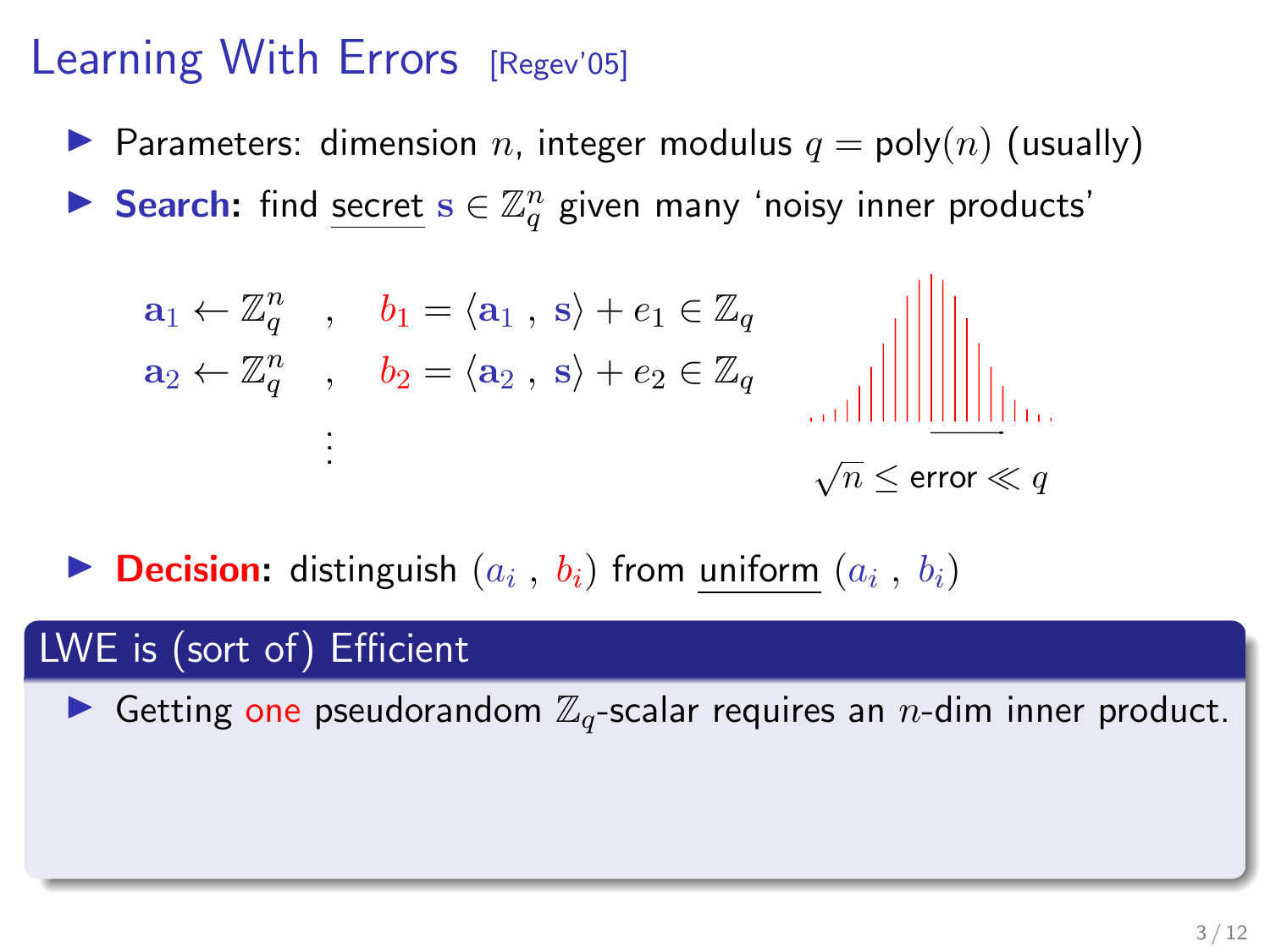- **Parameters:** dimension n, integer modulus  $q = \text{poly}(n)$  (usually)
- Search: find secret  $s \in \mathbb{Z}_q^n$  given many 'noisy inner products'

$$
\mathbf{a}_1 \leftarrow \mathbb{Z}_q^n \quad , \quad \mathbf{b}_1 = \langle \mathbf{a}_1 \,, \, \mathbf{s} \rangle + \mathbf{e}_1 \in \mathbb{Z}_q
$$
\n
$$
\mathbf{a}_2 \leftarrow \mathbb{Z}_q^n \quad , \quad \mathbf{b}_2 = \langle \mathbf{a}_2 \,, \, \mathbf{s} \rangle + \mathbf{e}_2 \in \mathbb{Z}_q \quad \text{and} \quad \text{and} \quad \text{and} \quad \text{and} \quad \text{and} \quad \text{and} \quad \text{and} \quad \text{and} \quad \text{and} \quad \text{and} \quad \text{and} \quad \text{and} \quad \text{and} \quad \text{and} \quad \text{and} \quad \text{and} \quad \text{and} \quad \text{and} \quad \text{and} \quad \text{and} \quad \text{and} \quad \text{and} \quad \text{and} \quad \text{and} \quad \text{and} \quad \text{and} \quad \text{and} \quad \text{and} \quad \text{and} \quad \text{and} \quad \text{and} \quad \text{and} \quad \text{and} \quad \text{and} \quad \text{and} \quad \text{and} \quad \text{and} \quad \text{and} \quad \text{and} \quad \text{and} \quad \text{and} \quad \text{and} \quad \text{and} \quad \text{and} \quad \text{and} \quad \text{and} \quad \text{and} \quad \text{and} \quad \text{and} \quad \text{and} \quad \text{and} \quad \text{and} \quad \text{and} \quad \text{and} \quad \text{and} \quad \text{and} \quad \text{and} \quad \text{and} \quad \text{and} \quad \text{and} \quad \text{and} \quad \text{and} \quad \text{and} \quad \text{and} \quad \text{and} \quad \text{and} \quad \text{and} \quad \text{and} \quad \text{and} \quad \text{and} \quad \text{and} \quad \text{and} \quad \text{and} \quad \text{and} \quad \text{and} \quad \text{and} \quad \text{and} \quad \text{and} \quad \text{and} \quad \text{and} \quad \text{and} \quad \text{and} \quad \text{and} \quad \text{and} \quad \text{and} \quad \text{and} \quad \text{and} \quad \text{and
$$

**Decision:** distinguish  $(a_i, b_i)$  from uniform  $(a_i, b_i)$ 

#### LWE is (sort of) Efficient

- Getting one pseudorandom  $\mathbb{Z}_q$ -scalar requires an *n*-dim inner product.
- ► Cryptosystems have large keys:  $\Omega(n^2 \log^2 q)$  bits.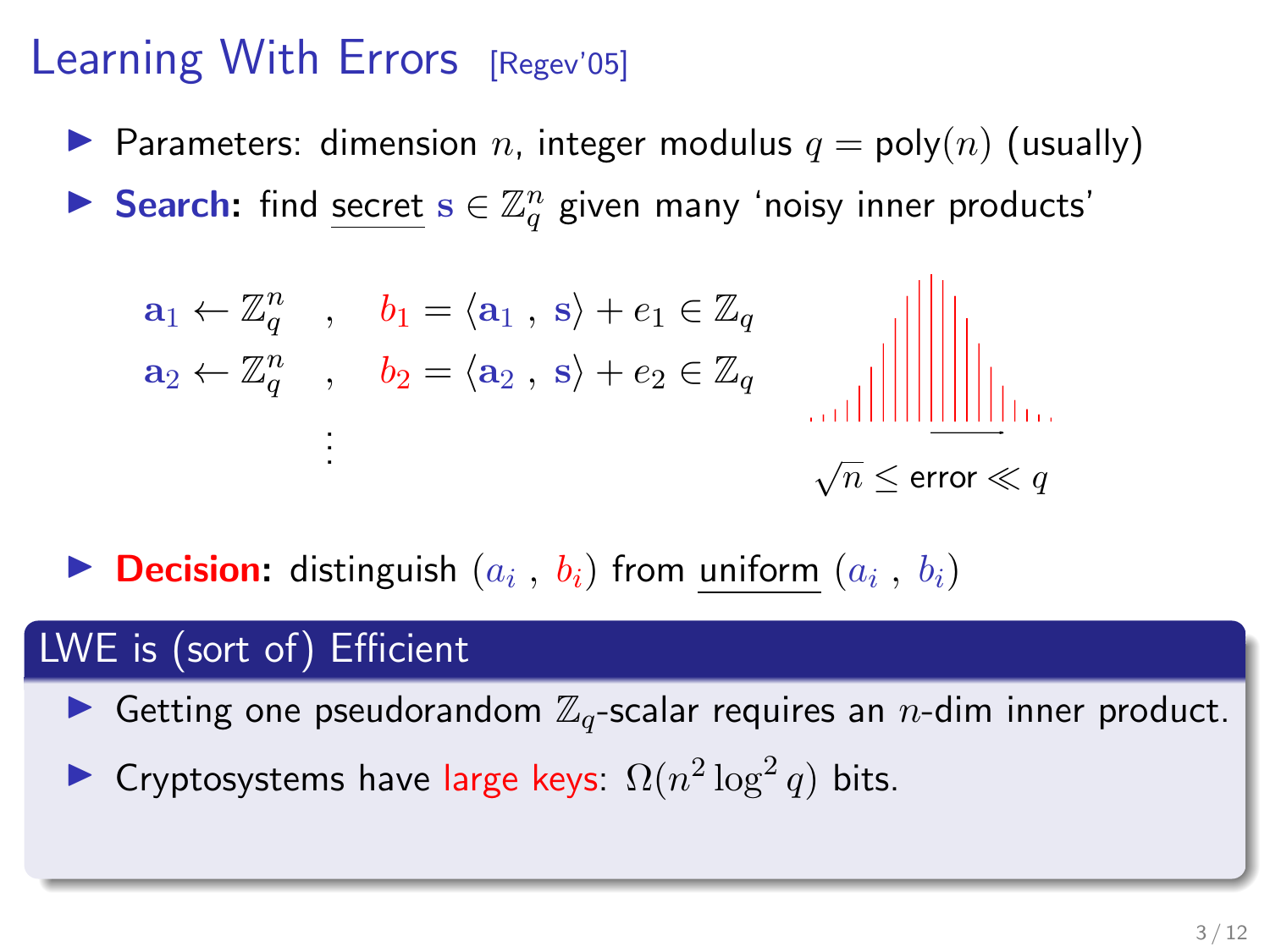- **Parameters:** dimension n, integer modulus  $q = \text{poly}(n)$  (usually)
- Search: find secret  $s \in \mathbb{Z}_q^n$  given many 'noisy inner products'

$$
\mathbf{a}_1 \leftarrow \mathbb{Z}_q^n \quad , \quad \mathbf{b}_1 = \langle \mathbf{a}_1 \,, \, \mathbf{s} \rangle + \mathbf{e}_1 \in \mathbb{Z}_q
$$
\n
$$
\mathbf{a}_2 \leftarrow \mathbb{Z}_q^n \quad , \quad \mathbf{b}_2 = \langle \mathbf{a}_2 \,, \, \mathbf{s} \rangle + \mathbf{e}_2 \in \mathbb{Z}_q \quad \text{and} \quad \text{and} \quad \text{and} \quad \text{and} \quad \text{and} \quad \text{and} \quad \text{and} \quad \text{and} \quad \text{and} \quad \text{and} \quad \text{and} \quad \text{and} \quad \text{and} \quad \text{and} \quad \text{and} \quad \text{and} \quad \text{and} \quad \text{and} \quad \text{and} \quad \text{and} \quad \text{and} \quad \text{and} \quad \text{and} \quad \text{and} \quad \text{and} \quad \text{and} \quad \text{and} \quad \text{and} \quad \text{and} \quad \text{and} \quad \text{and} \quad \text{and} \quad \text{and} \quad \text{and} \quad \text{and} \quad \text{and} \quad \text{and} \quad \text{and} \quad \text{and} \quad \text{and} \quad \text{and} \quad \text{and} \quad \text{and} \quad \text{and} \quad \text{and} \quad \text{and} \quad \text{and} \quad \text{and} \quad \text{and} \quad \text{and} \quad \text{and} \quad \text{and} \quad \text{and} \quad \text{and} \quad \text{and} \quad \text{and} \quad \text{and} \quad \text{and} \quad \text{and} \quad \text{and} \quad \text{and} \quad \text{and} \quad \text{and} \quad \text{and} \quad \text{and} \quad \text{and} \quad \text{and} \quad \text{and} \quad \text{and} \quad \text{and} \quad \text{and} \quad \text{and} \quad \text{and} \quad \text{and} \quad \text{and} \quad \text{and} \quad \text{and} \quad \text{and} \quad \text{and} \quad \text{and} \quad \text{and} \quad \text{and} \quad \text{and} \quad \text{and} \quad \text{and} \quad \text{and} \quad \text{and} \quad \text{and
$$

**Decision:** distinguish  $(a_i, b_i)$  from uniform  $(a_i, b_i)$ 

#### LWE is (sort of) Efficient

- Getting one pseudorandom  $\mathbb{Z}_q$ -scalar requires an *n*-dim inner product.
- ► Cryptosystems have large keys:  $\Omega(n^2 \log^2 q)$  bits.
- Inspired by NTRU [HPS'96], for efficiency we go to the ring setting...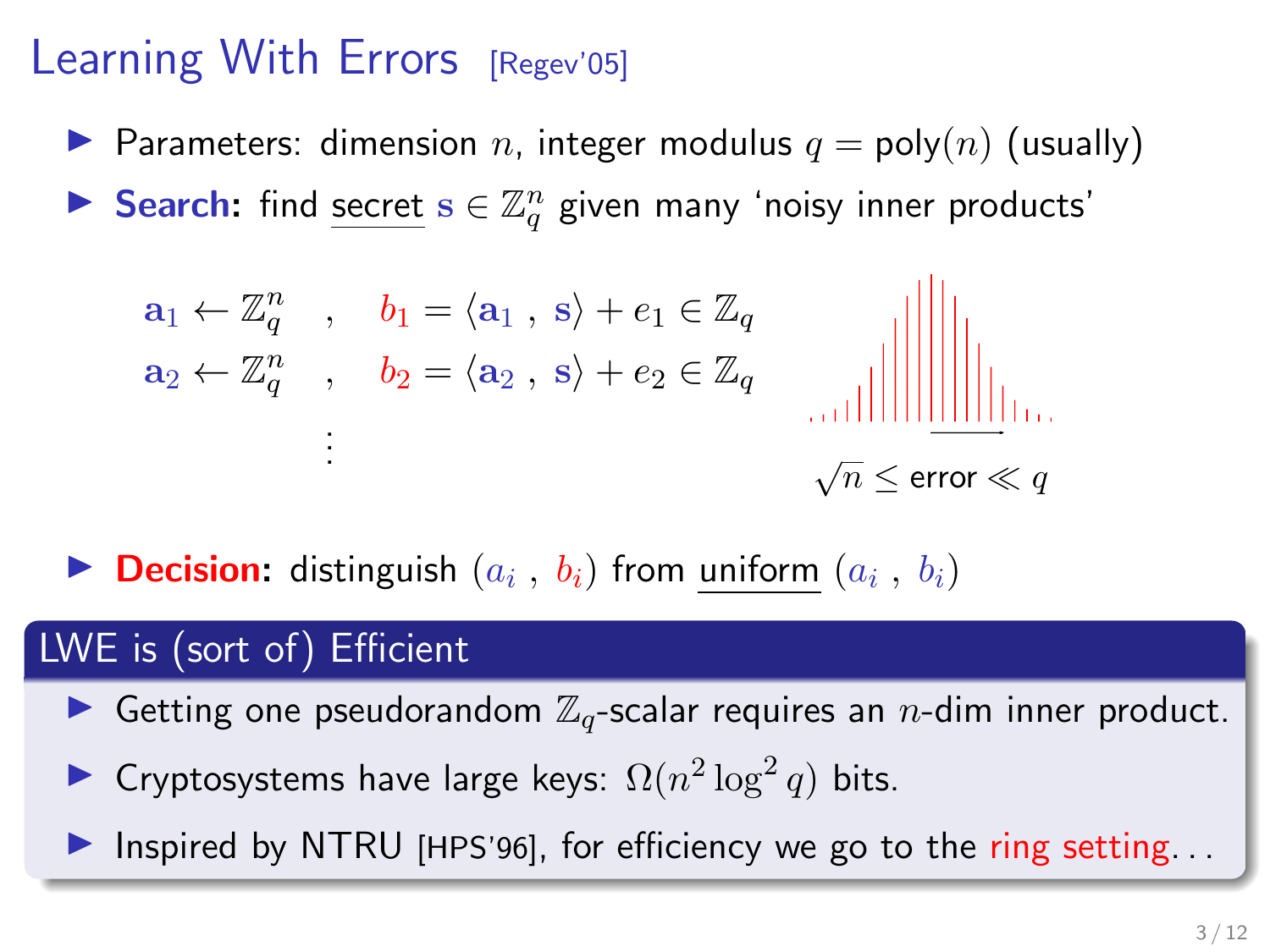**If** Ring R, often  $R = \mathbb{Z}[X]/(f(X))$  for irred. f of degree  $n$  (or  $R = \mathcal{O}_K$ )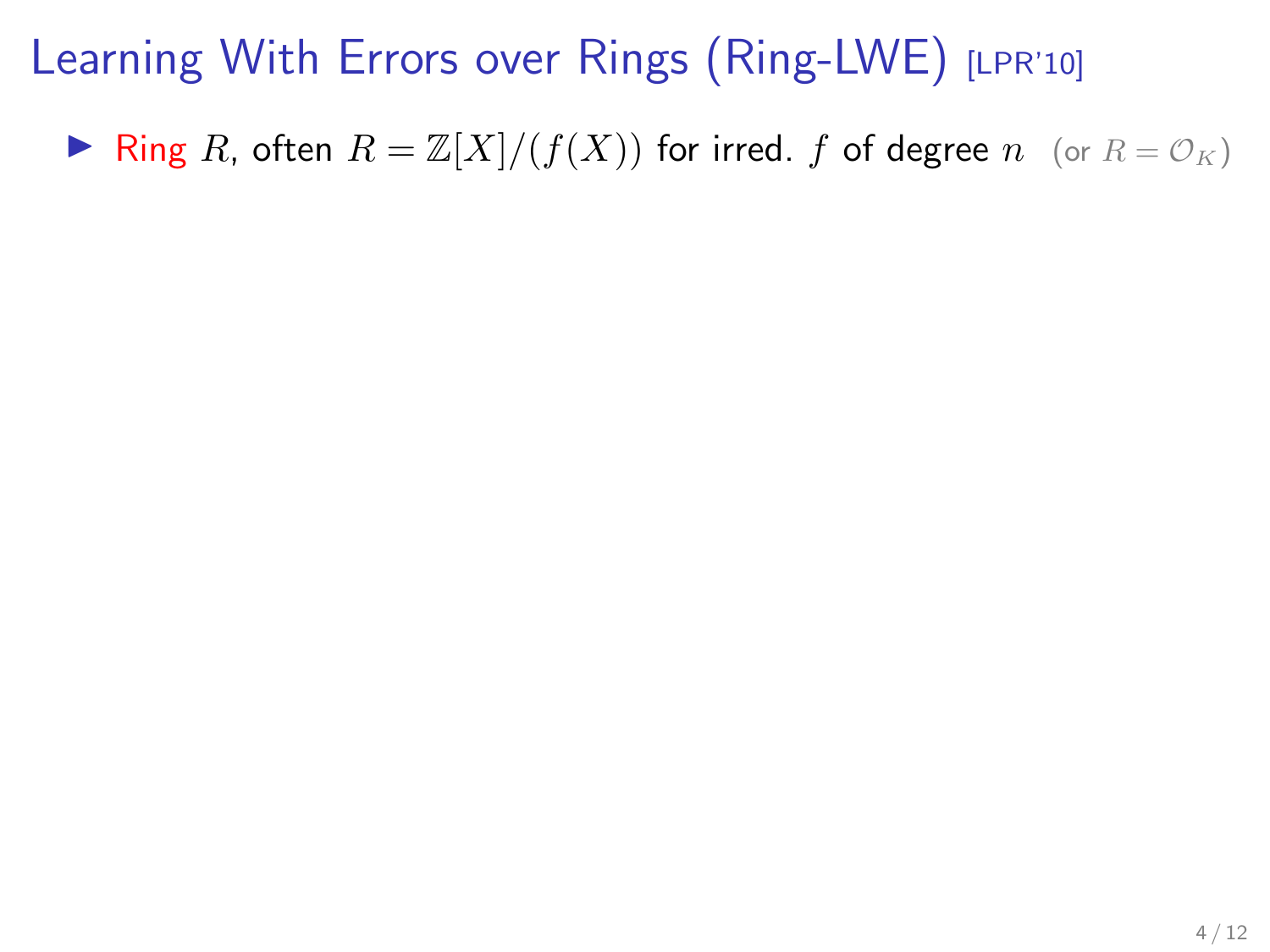- **If** Ring R, often  $R = \mathbb{Z}[X]/(f(X))$  for irred. f of degree  $n \quad (\text{or } R = \mathcal{O}_K)$
- **Error distribution**  $\chi$  over  $R$  (usually Gaussian in 'canonical' geometry)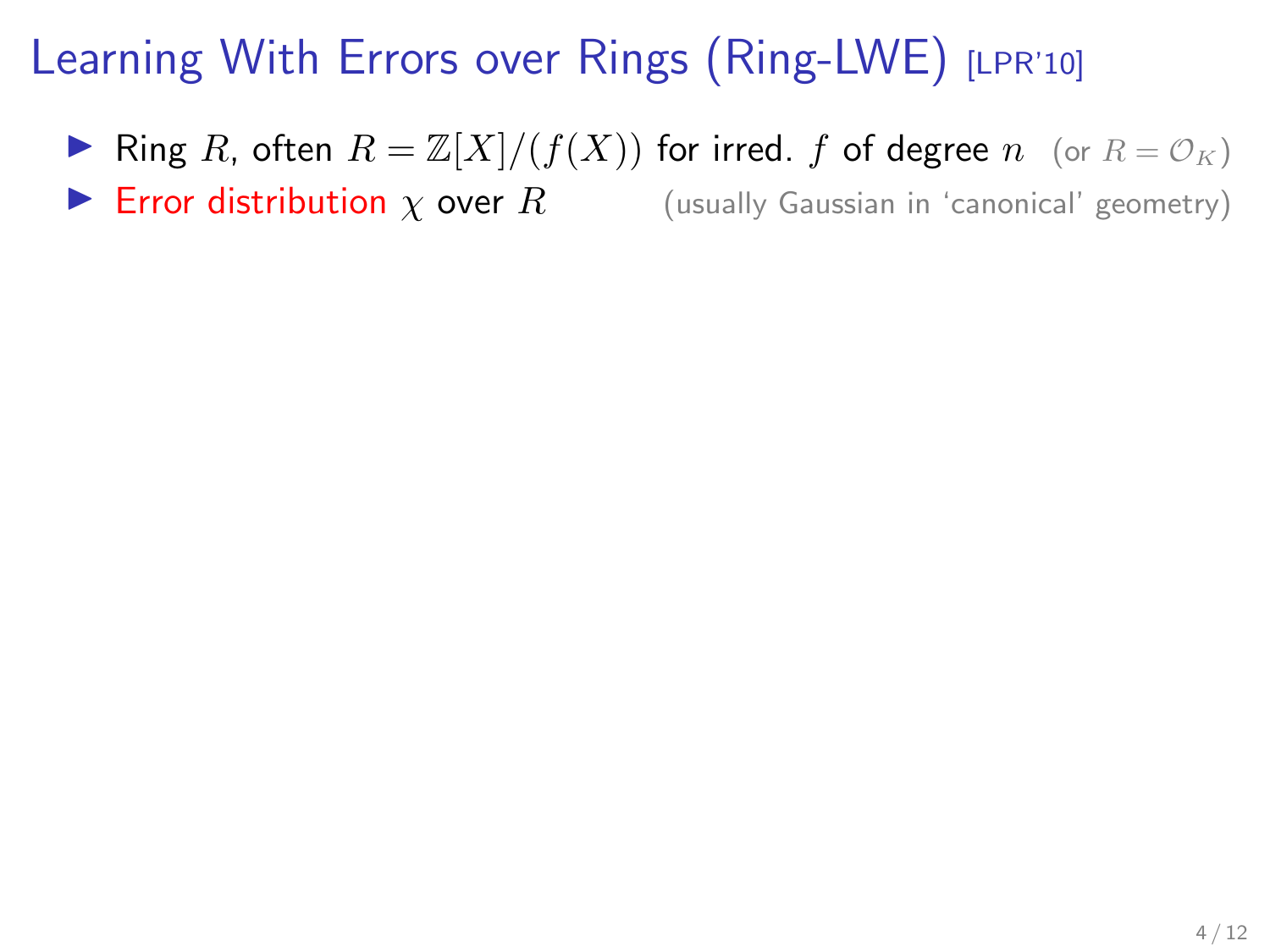- **If** Ring R, often  $R = \mathbb{Z}[X]/(f(X))$  for irred. f of degree n (or  $R = \mathcal{O}_K$ )
- **Error distribution**  $\chi$  over  $R$  (usually Gaussian in 'canonical' geometry)
- $\blacktriangleright$  Modulus  $q \geq 2$  defining  $R_q := R/qR = \mathbb{Z}_q[X]/(f(X))$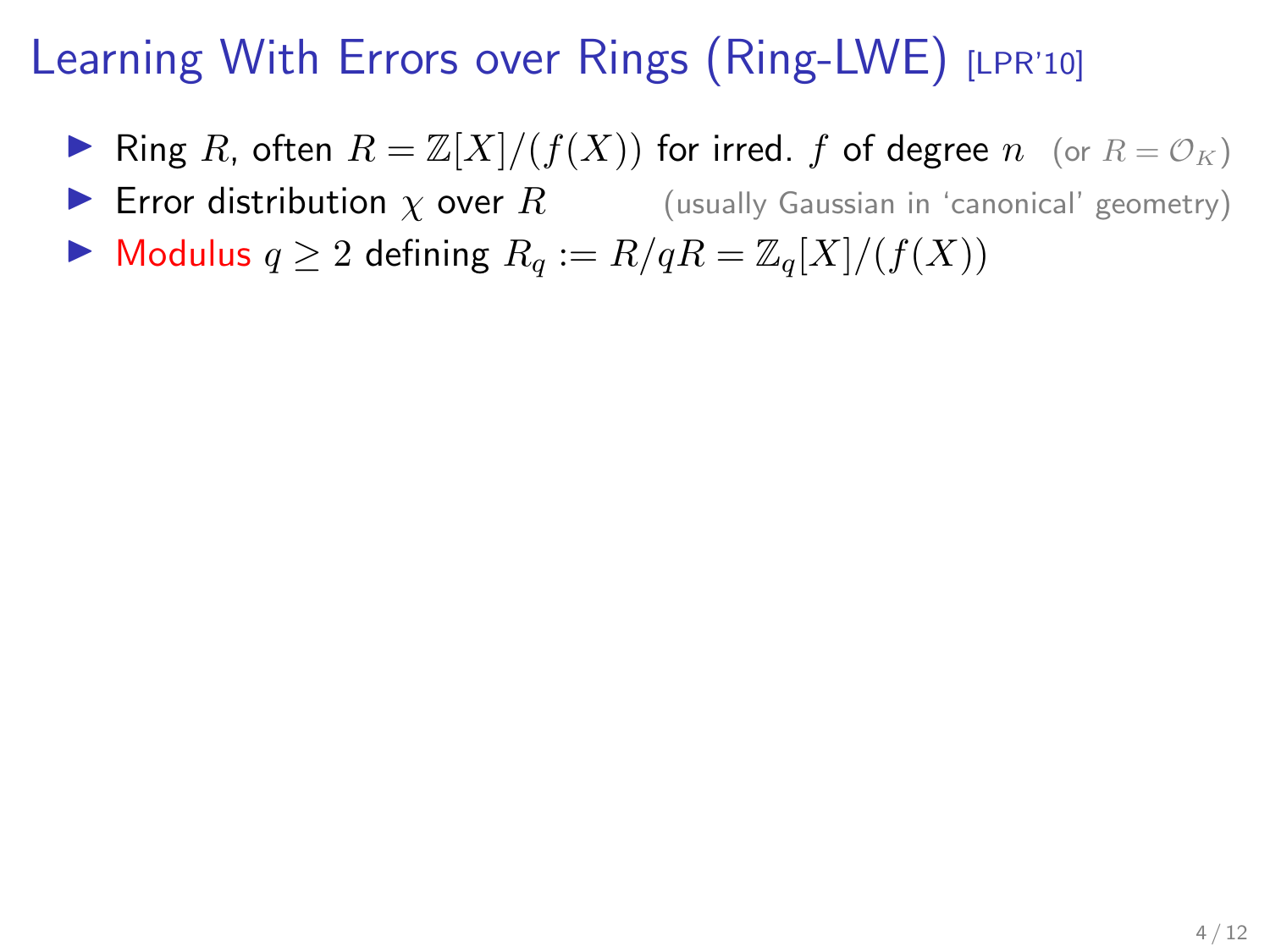- **If** Ring R, often  $R = \mathbb{Z}[X]/(f(X))$  for irred. f of degree n (or  $R = \mathcal{O}_K$ )
- **Error distribution**  $\chi$  over  $R$  (usually Gaussian in 'canonical' geometry)
- $\blacktriangleright$  Modulus  $q \geq 2$  defining  $R_q := R/qR = \mathbb{Z}_q[X]/(f(X))$

. . .

**Search**: find secret ring element  $s \in R_q$ , given independent samples

$$
a_1 \leftarrow R_q \quad , \quad b_1 = a_1 \cdot s + e_1 \in R_q
$$
  

$$
a_2 \leftarrow R_q \quad , \quad b_2 = a_2 \cdot s + e_2 \in R_q \qquad (e_i \leftarrow \chi)
$$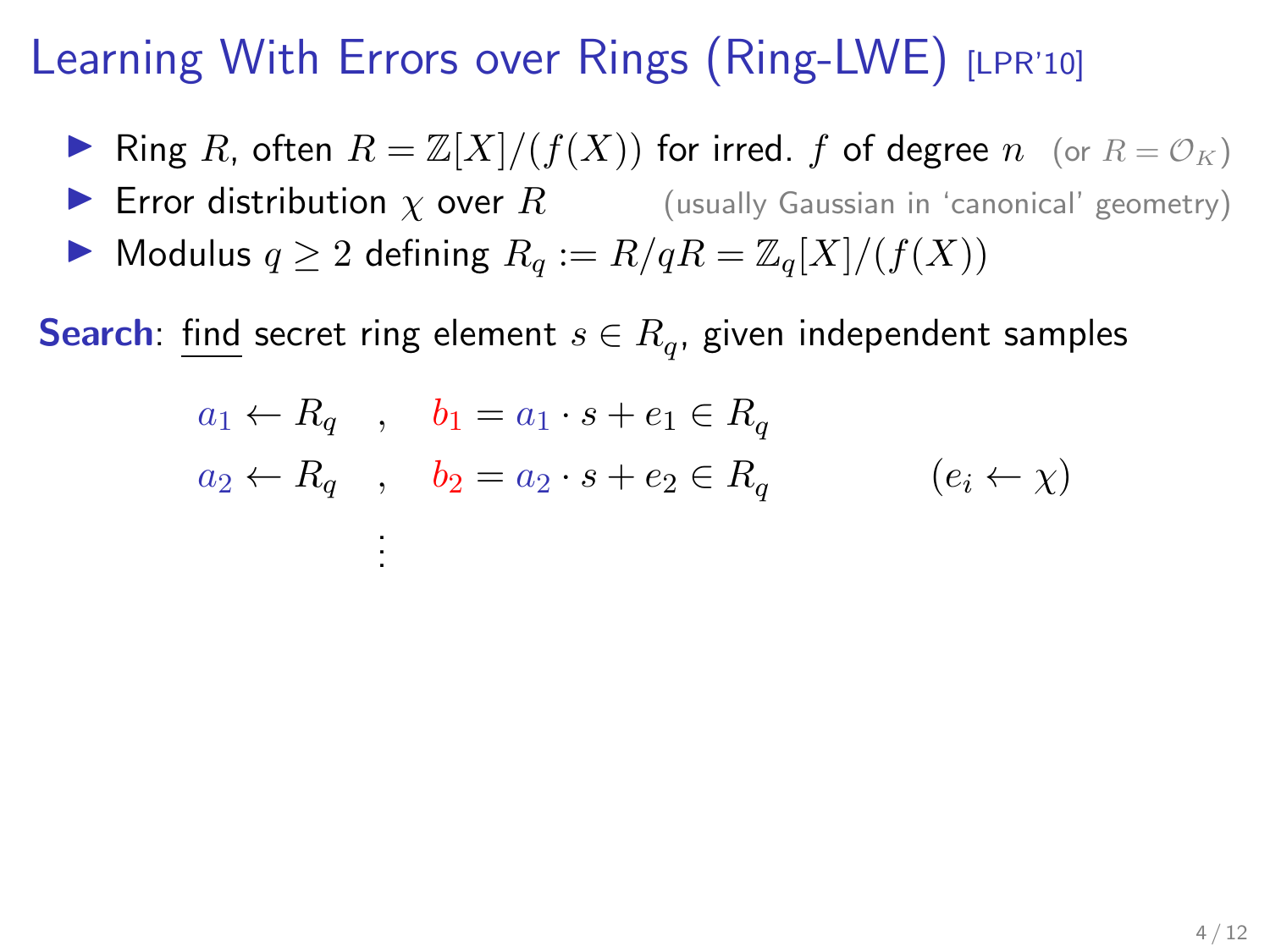- **If** Ring R, often  $R = \mathbb{Z}[X]/(f(X))$  for irred. f of degree n (or  $R = \mathcal{O}_K$ )
- **IF Error distribution**  $\chi$  over  $R$  (usually Gaussian in 'canonical' geometry)
- $\blacktriangleright$  Modulus  $q \geq 2$  defining  $R_q := R/qR = \mathbb{Z}_q[X]/(f(X))$

**Search**: find secret ring element  $s \in R_q$ , given independent samples

$$
a_1 \leftarrow R_q , b_1 = a_1 \cdot s + e_1 \in R_q
$$
  

$$
a_2 \leftarrow R_q , b_2 = a_2 \cdot s + e_2 \in R_q
$$
  

$$
(e_i \leftarrow \chi)
$$

**Decision**: distinguish  $(a_i, b_i)$  from uniform  $(a_i, b_i) \in R_q \times R_q$ 

. . .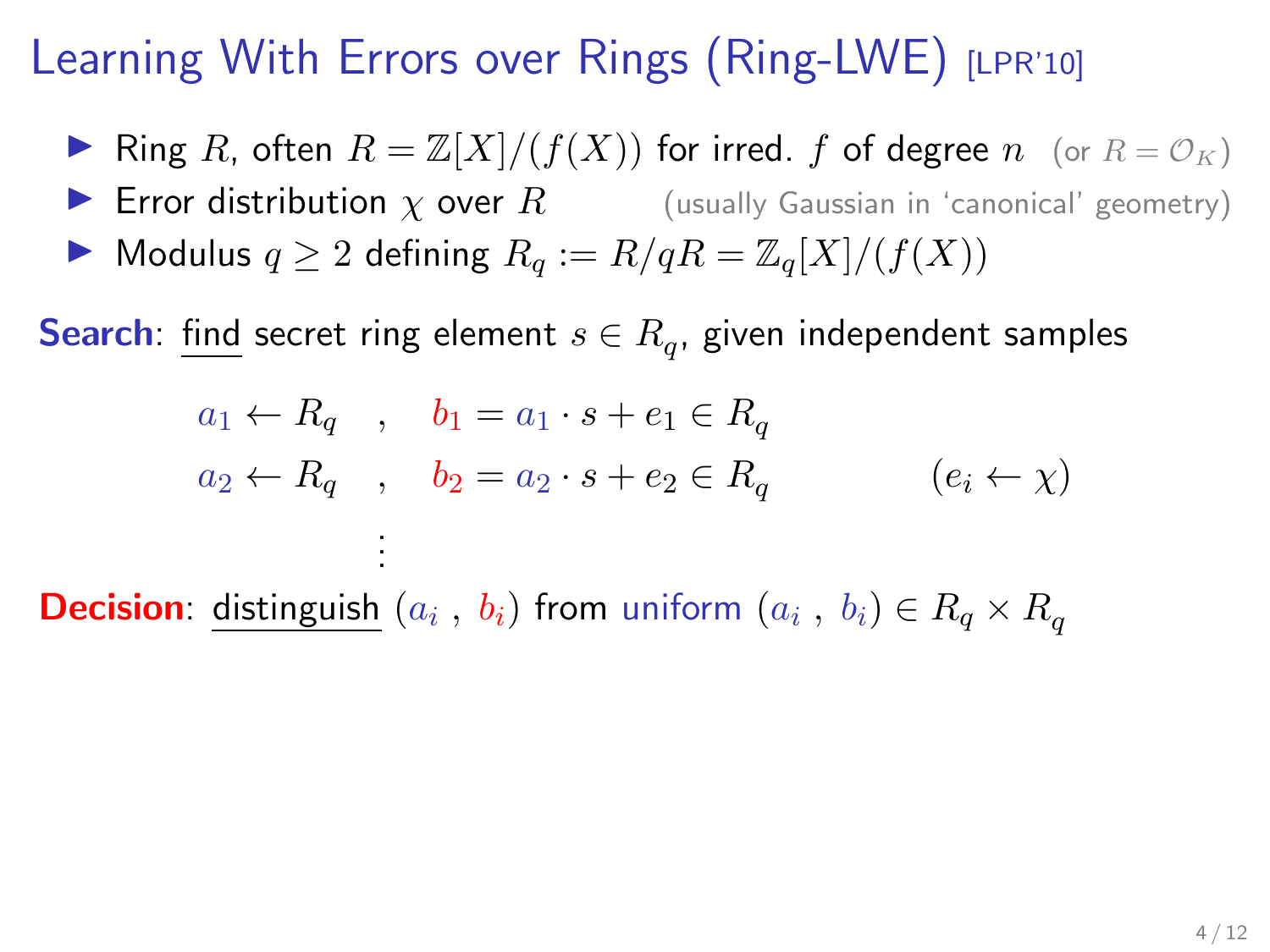- **If** Ring R, often  $R = \mathbb{Z}[X]/(f(X))$  for irred. f of degree n (or  $R = \mathcal{O}_K$ )
- **IF** Error distribution  $\chi$  over  $R^{\vee}$  (usually Gaussian in 'canonical' geometry)
- $\blacktriangleright$  Modulus  $q \geq 2$  defining  $R_q := R/qR = \mathbb{Z}_q[X]/(f(X))$

. . .

**Search**: find secret ring element  $s \in R_q^{\vee}$ , given independent samples

$$
a_1 \leftarrow R_q \quad , \quad b_1 = a_1 \cdot s + e_1 \in R_q^{\vee}
$$
  

$$
a_2 \leftarrow R_q \quad , \quad b_2 = a_2 \cdot s + e_2 \in R_q^{\vee} \qquad (e_i \leftarrow \chi)
$$

**Decision**: distinguish  $(a_i, b_i)$  from uniform  $(a_i, b_i) \in R_q \times R_q^{\vee}$ !!! [LPR'10] actually defines R-LWE using 'dual' ideal  $R^{\vee} = t^{-1}R$ .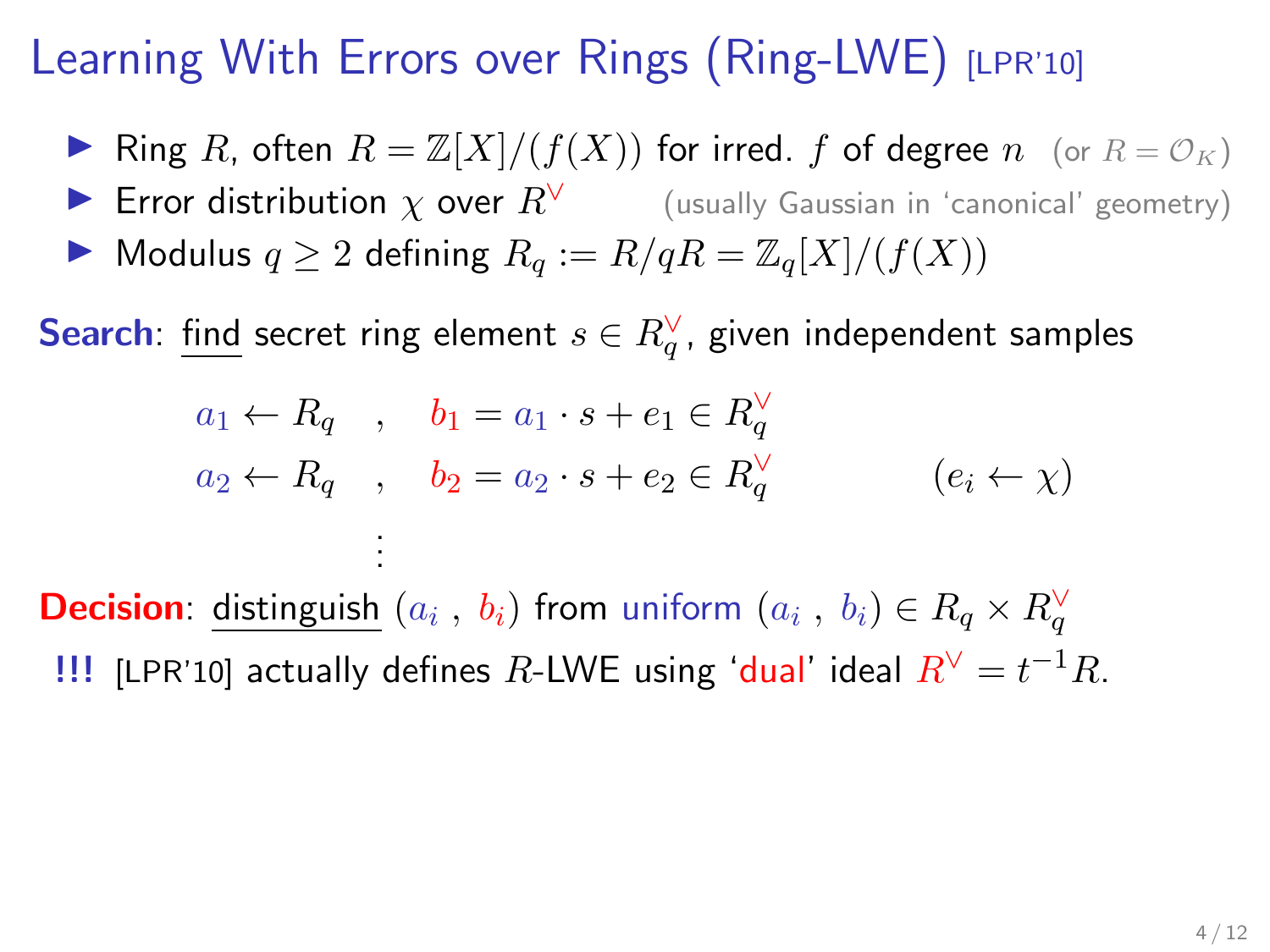- **If** Ring R, often  $R = \mathbb{Z}[X]/(f(X))$  for irred. f of degree n (or  $R = \mathcal{O}_K$ )
- **IF** Error distribution  $\chi$  over  $R^{\vee}$  (usually Gaussian in 'canonical' geometry)
- $\blacktriangleright$  Modulus  $q \geq 2$  defining  $R_q := R/qR = \mathbb{Z}_q[X]/(f(X))$

. . .

**Search**: find secret ring element  $s \in R_q^{\vee}$ , given independent samples

$$
a_1 \leftarrow R_q \quad , \quad b_1 = a_1 \cdot s + e_1 \in R_q^{\vee}
$$
  

$$
a_2 \leftarrow R_q \quad , \quad b_2 = a_2 \cdot s + e_2 \in R_q^{\vee} \qquad (e_i \leftarrow \chi)
$$

**Decision**: distinguish  $(a_i, b_i)$  from uniform  $(a_i, b_i) \in R_q \times R_q^{\vee}$ !!! [LPR'10] actually defines R-LWE using 'dual' ideal  $R^{\vee} = t^{-1}R$ . '(Non-)Dual' forms are equivalent up to  $\chi$ , via a 'tweak:' [AP'13]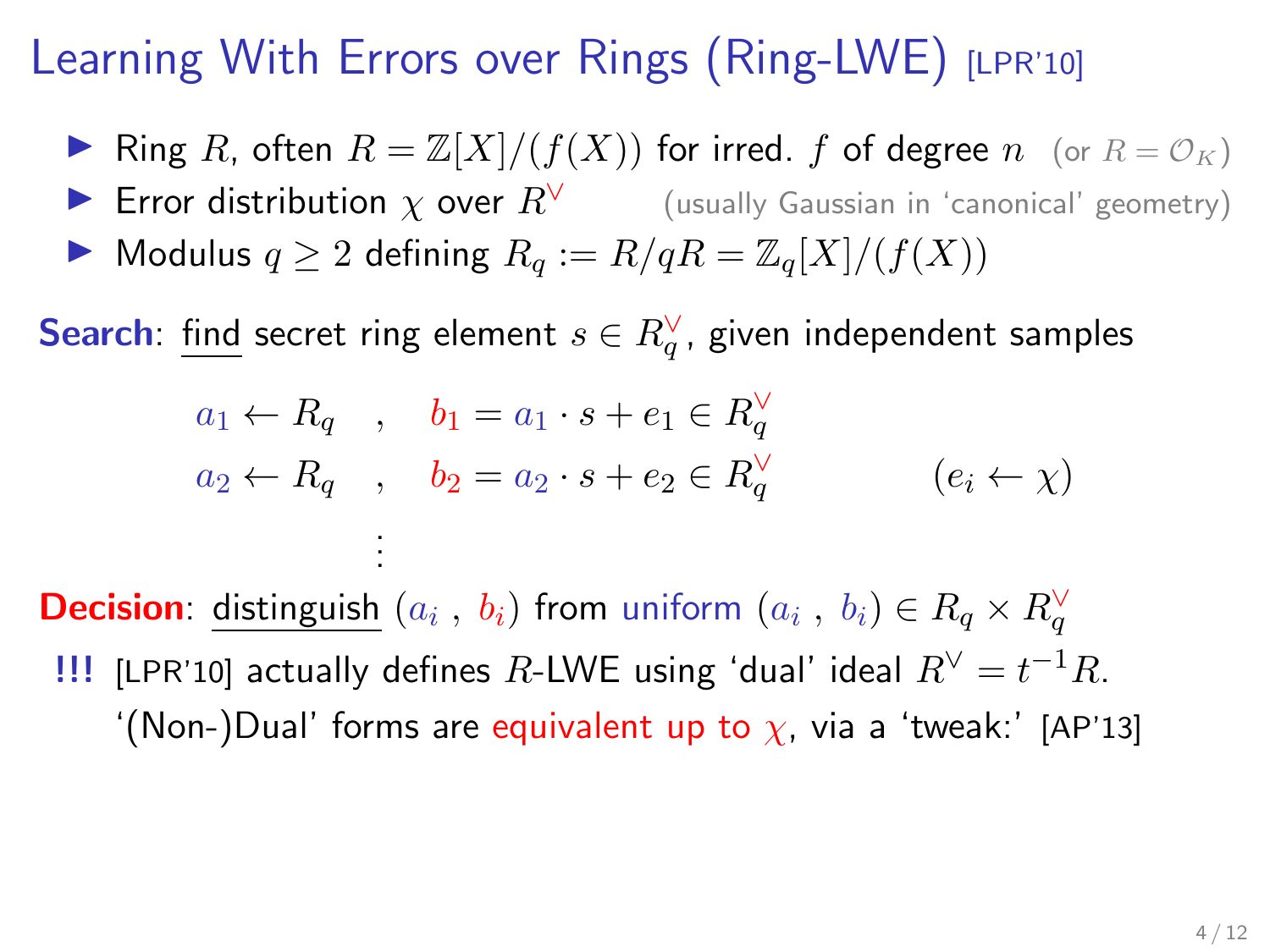- **If** Ring R, often  $R = \mathbb{Z}[X]/(f(X))$  for irred. f of degree n (or  $R = \mathcal{O}_K$ )
- **IF** Error distribution  $\chi$  over  $R^{\vee}$  (usually Gaussian in 'canonical' geometry)
- $\blacktriangleright$  Modulus  $q \geq 2$  defining  $R_q := R/qR = \mathbb{Z}_q[X]/(f(X))$

. . .

**Search**: find secret ring element  $s \in R_q^{\vee}$ , given independent samples

$$
a_1 \leftarrow R_q \quad , \quad b_1 = a_1 \cdot s + e_1 \in R_q^{\vee}
$$
  

$$
a_2 \leftarrow R_q \quad , \quad b_2 = a_2 \cdot s + e_2 \in R_q^{\vee} \qquad (e_i \leftarrow \chi)
$$

**Decision**: distinguish  $(a_i, b_i)$  from uniform  $(a_i, b_i) \in R_q \times R_q^{\vee}$ !!! [LPR'10] actually defines R-LWE using 'dual' ideal  $R^{\vee} = t^{-1}R$ . '(Non-)Dual' forms are equivalent up to  $\chi$ , via a 'tweak:' [AP'13]

$$
b \leftrightarrow t \cdot b \quad \text{induces} \quad s \leftrightarrow t \cdot s, \ e \leftrightarrow t \cdot e.
$$

Tweak may dramatically change width and shape of  $\chi$ !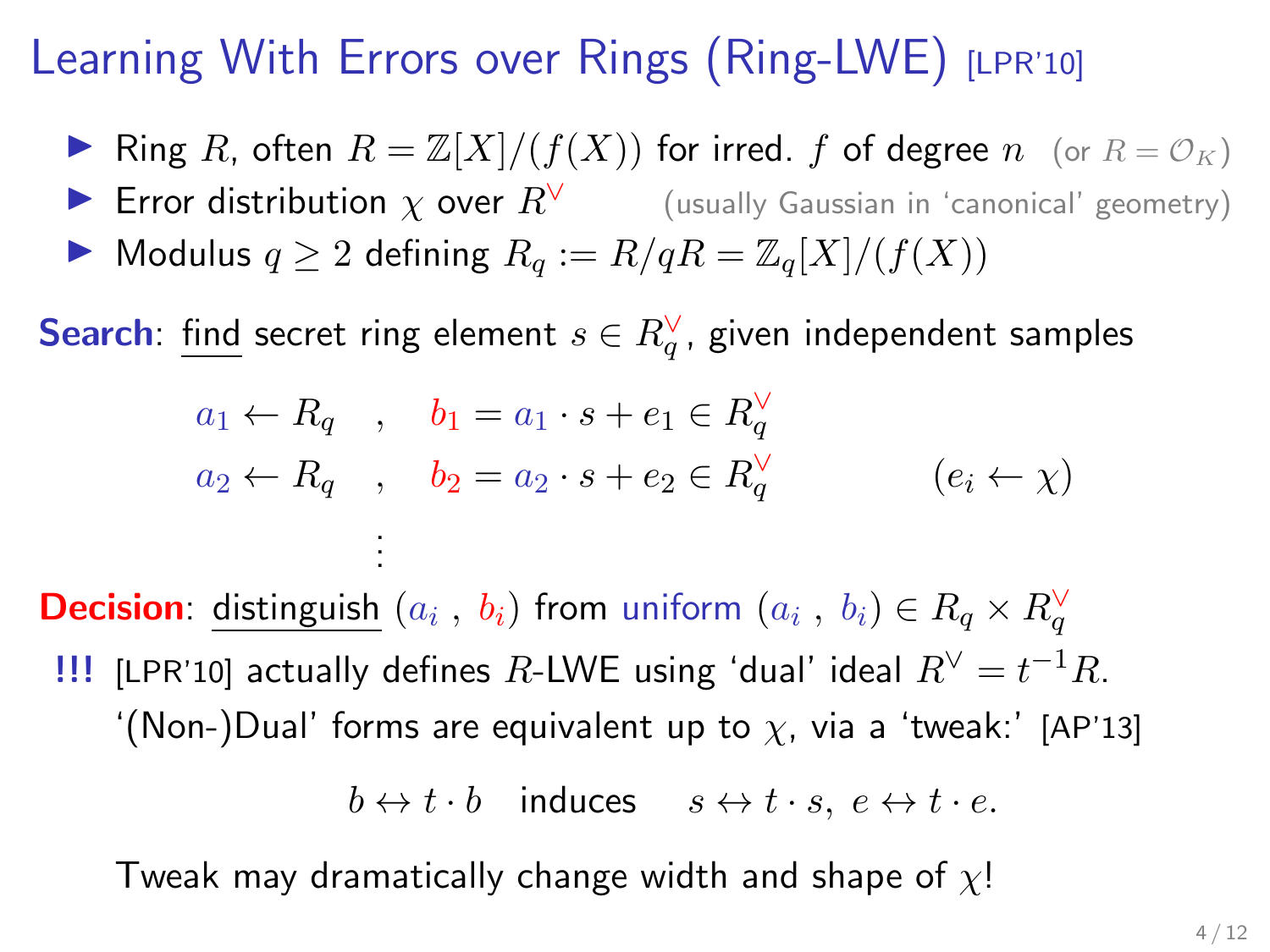$\triangleright$  'Dual' R-LWE with wide enough (near-)spherical error is hard:

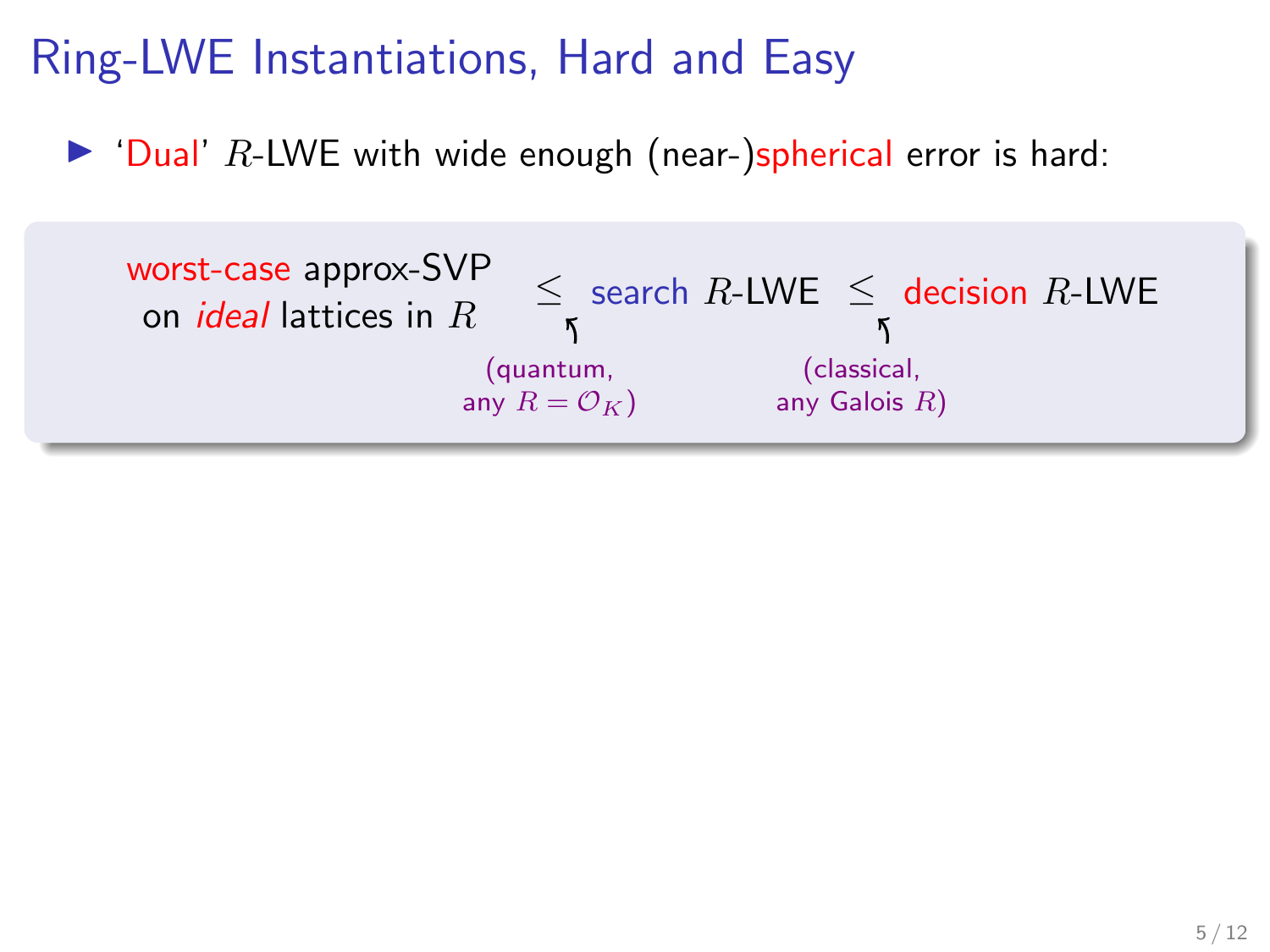$\triangleright$  'Dual' R-LWE with wide enough (near-)spherical error is hard:



But some other  $R$ -LWE instantiations are insecure: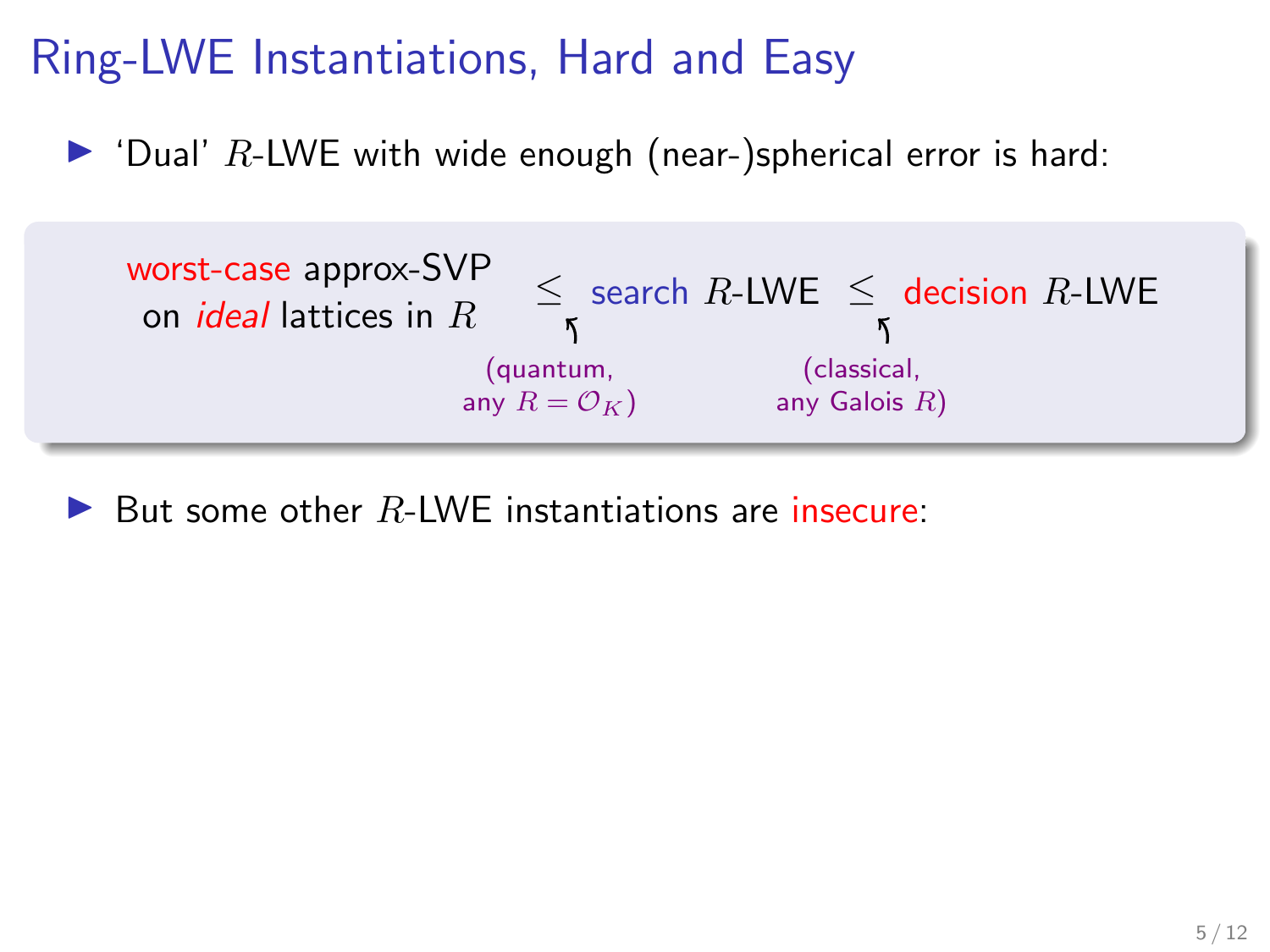$\triangleright$  'Dual' R-LWE with wide enough (near-)spherical error is hard:



But some other  $R$ -LWE instantiations are insecure:

[EHL'14] Solves decision-"Poly-LWE" for rings w/ certain properties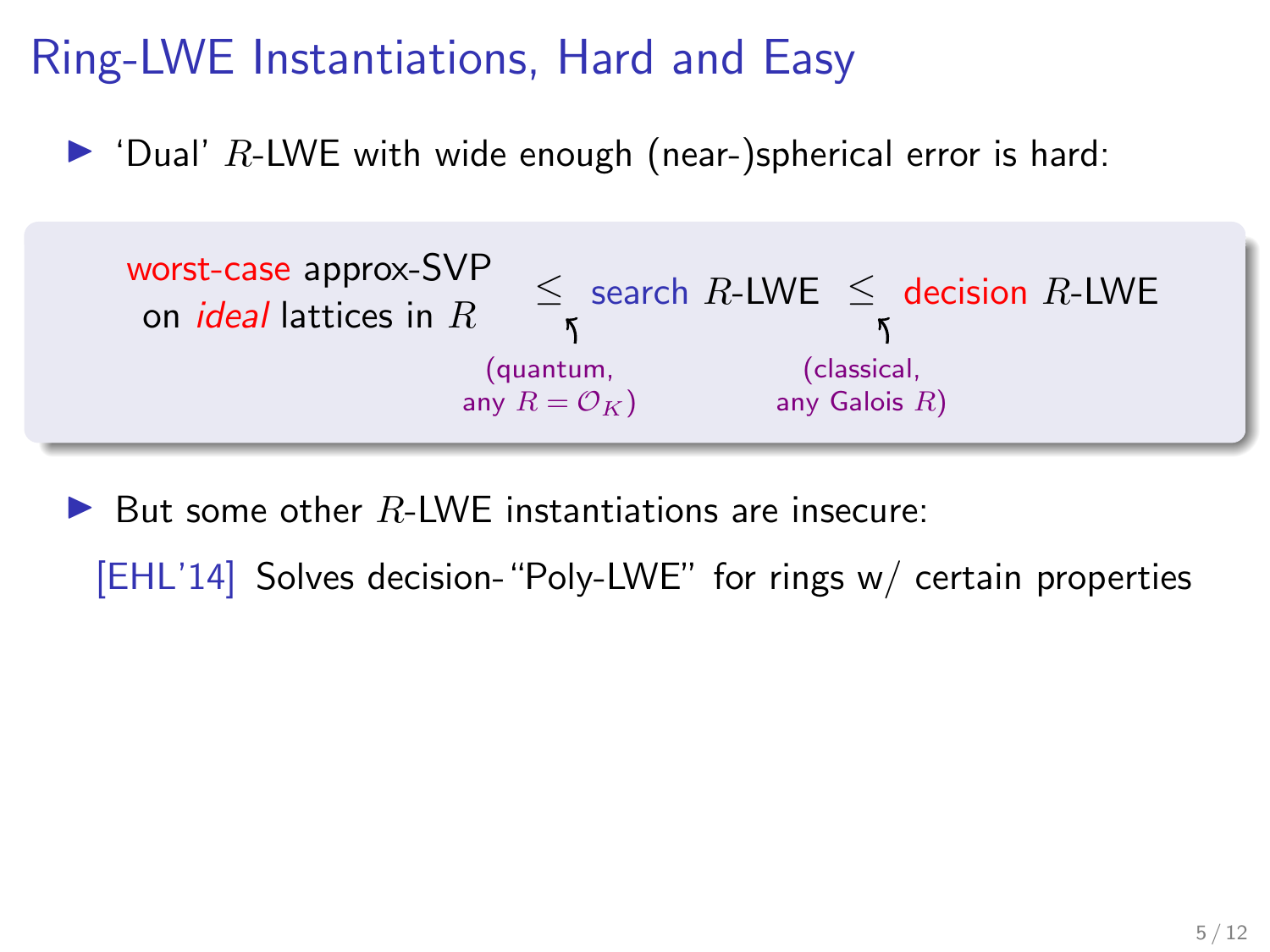$\triangleright$  'Dual' R-LWE with wide enough (near-)spherical error is hard:



But some other  $R$ -LWE instantiations are insecure: [EHL'14] Solves decision-"Poly-LWE" for rings w/ certain properties [ELOS'15] Solves decision for non-dual, spherical error in certain  $R = \mathbb{Z}[X]/(X^n + aX + b)$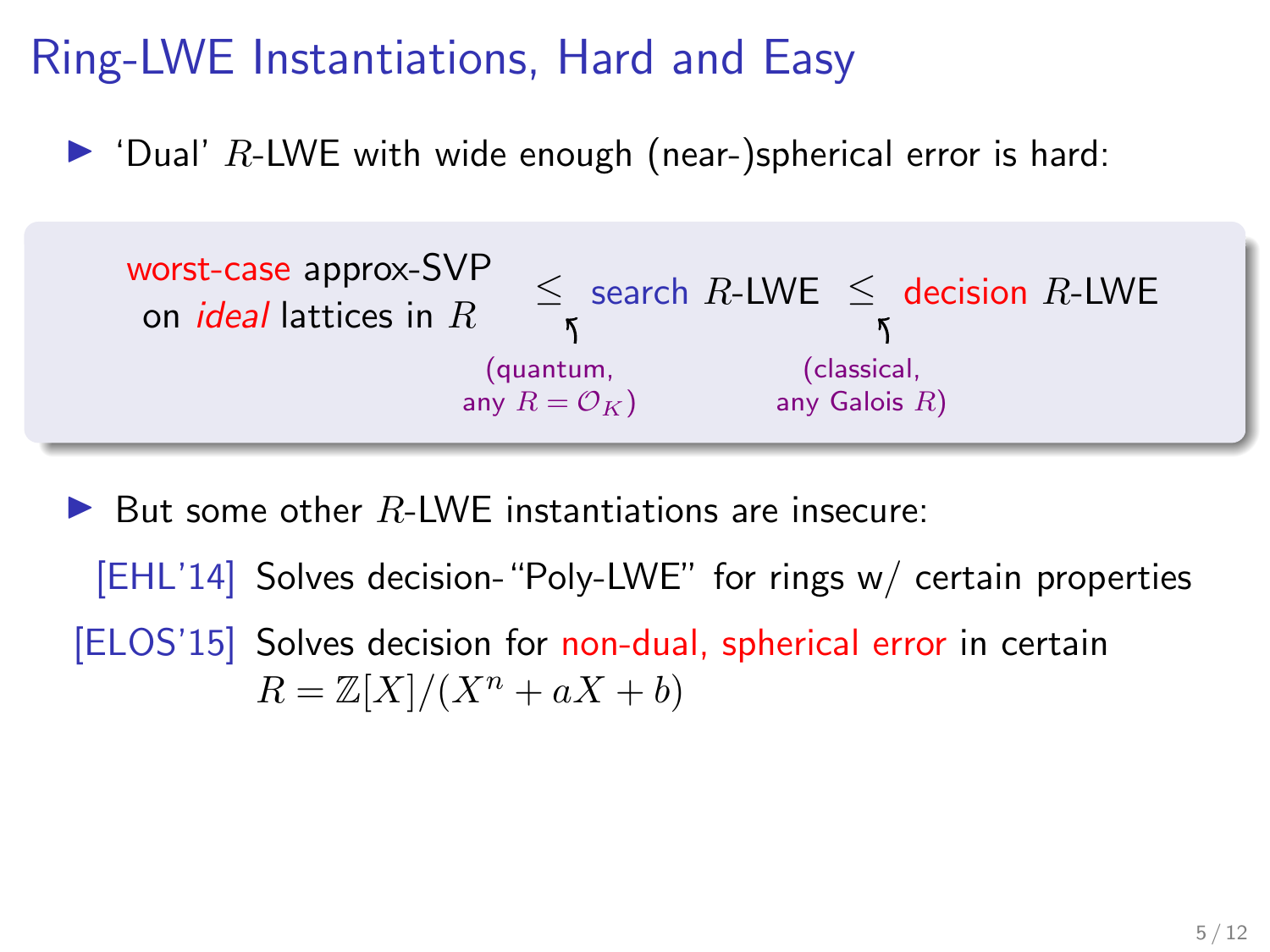$\triangleright$  'Dual' R-LWE with wide enough (near-)spherical error is hard:



But some other  $R$ -LWE instantiations are insecure:

[EHL'14] Solves decision-"Poly-LWE" for rings w/ certain properties [ELOS'15] Solves decision for non-dual, spherical error in certain  $R = \mathbb{Z}[X]/(X^n + aX + b)$ 

[CIV'16] Solves search for [ELOS'15] instantiations, via errorless LWE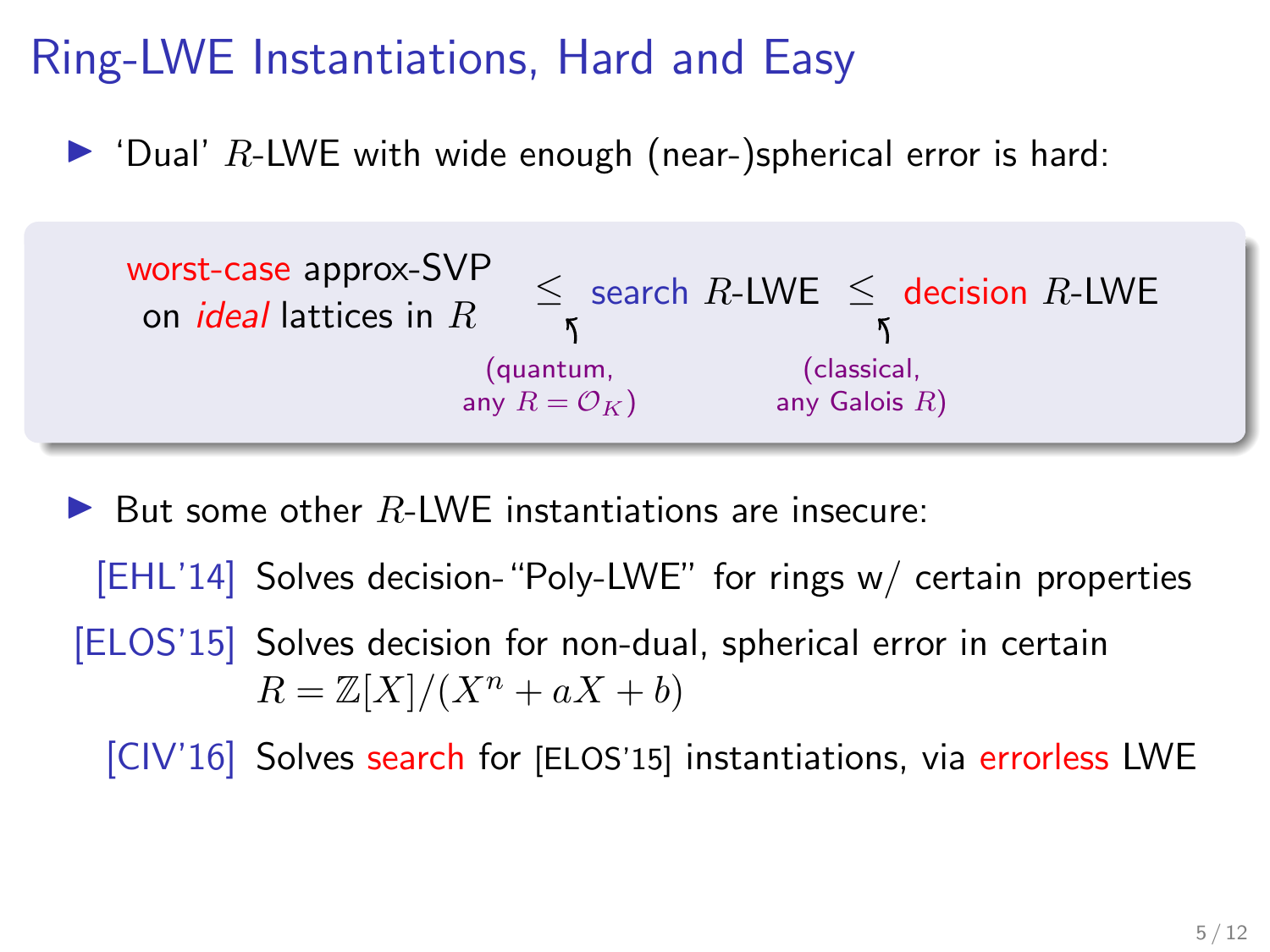$\triangleright$  'Dual' R-LWE with wide enough (near-)spherical error is hard:



But some other  $R$ -LWE instantiations are insecure:

[EHL'14] Solves decision-"Poly-LWE" for rings w/ certain properties [ELOS'15] Solves decision for non-dual, spherical error in certain  $R = \mathbb{Z}[X]/(X^n + aX + b)$ [CIV'16] Solves search for [ELOS'15] instantiations, via errorless LWE [CLS'15,'16] Solves search (via decision) for non-dual, spherical error in certain Galois fields. (Not solvable via errorless LWE.)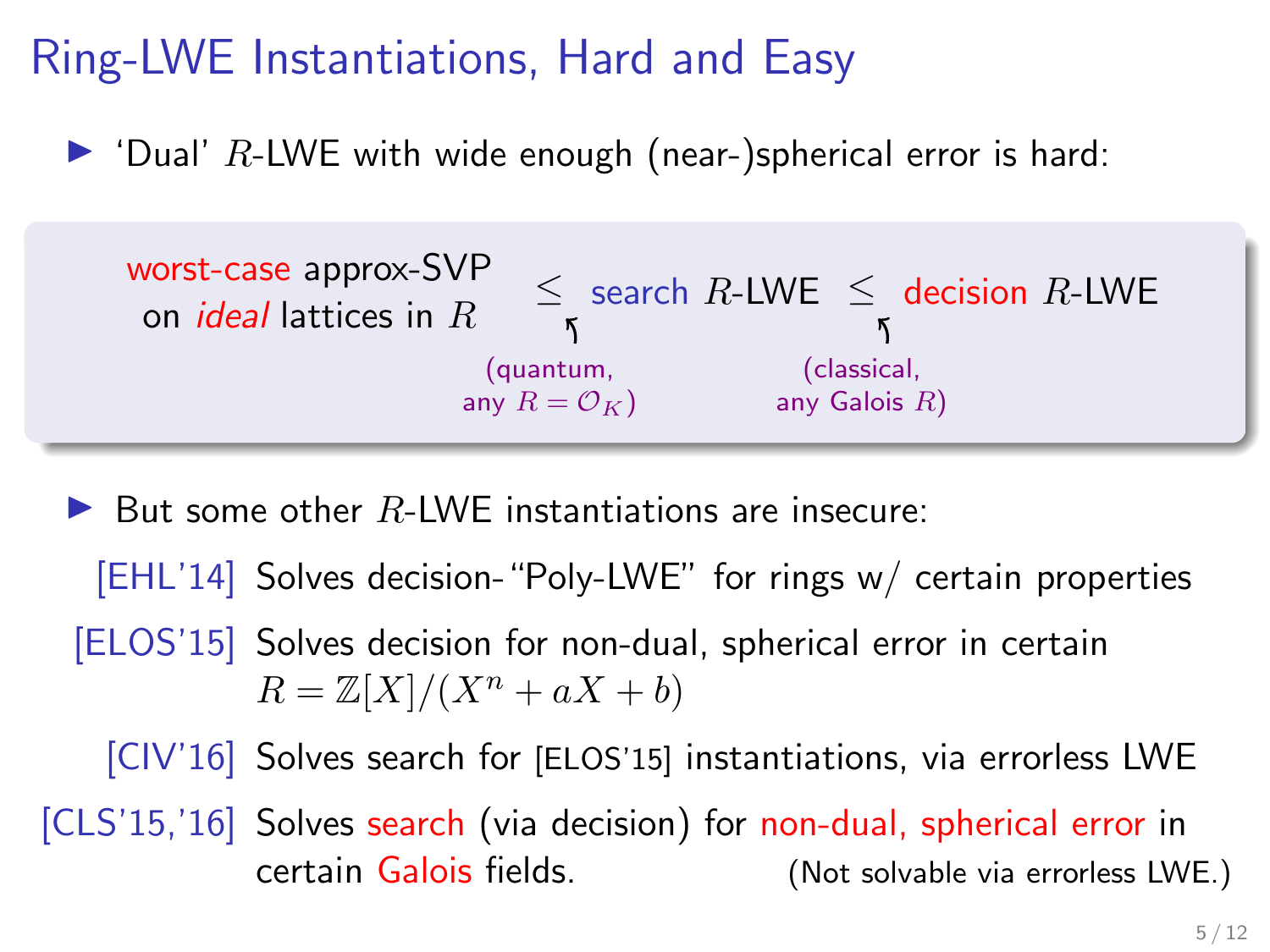Glib answer:

The insecure instantiations aren't covered by the worst-case hardness theorems, so all bets are off.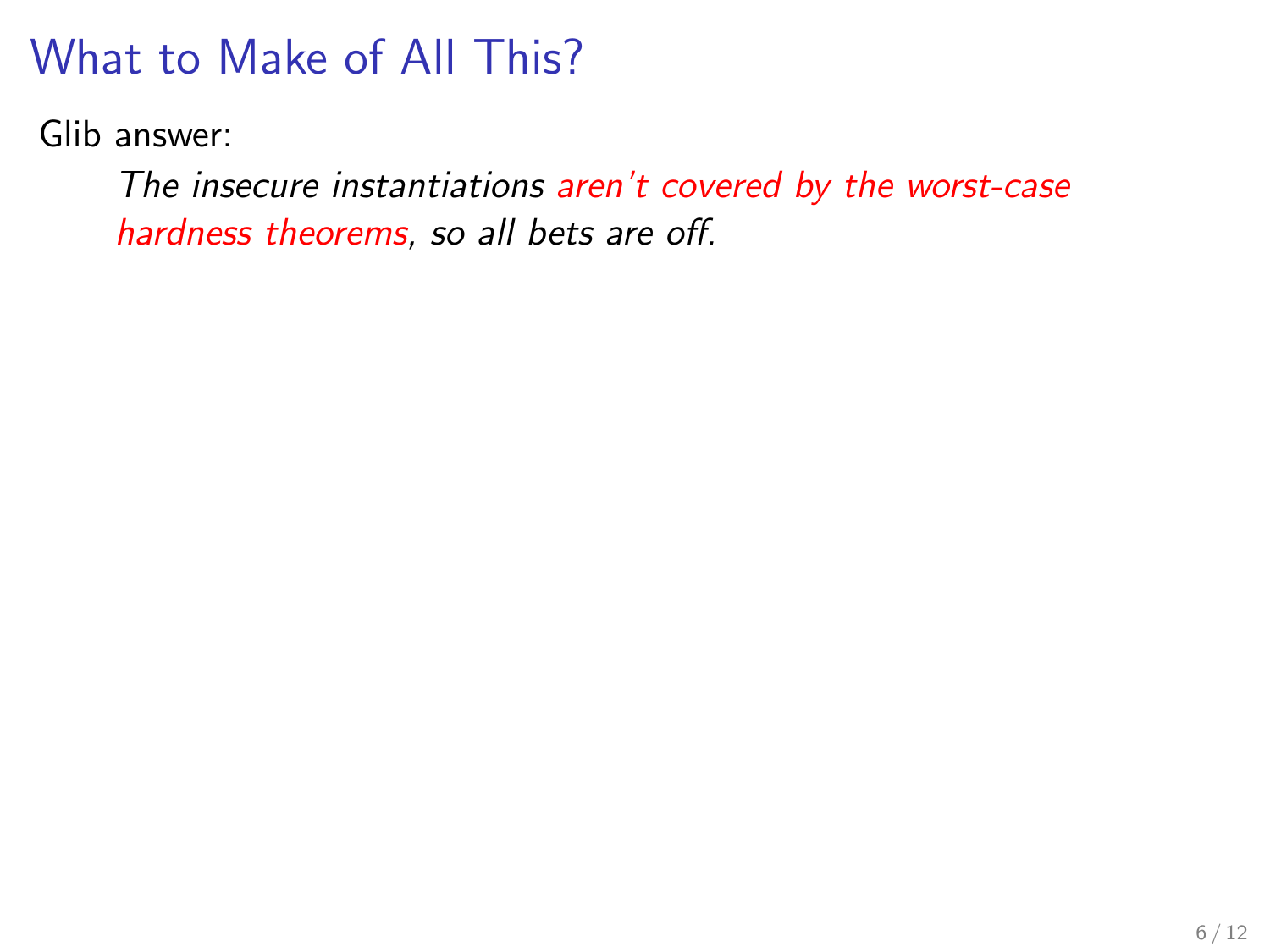Glib answer:

The insecure instantiations aren't covered by the worst-case hardness theorems, so all bets are off.

But in practice people often don't use provably hard instantiations; e.g., narrower and/or non-Gaussian error.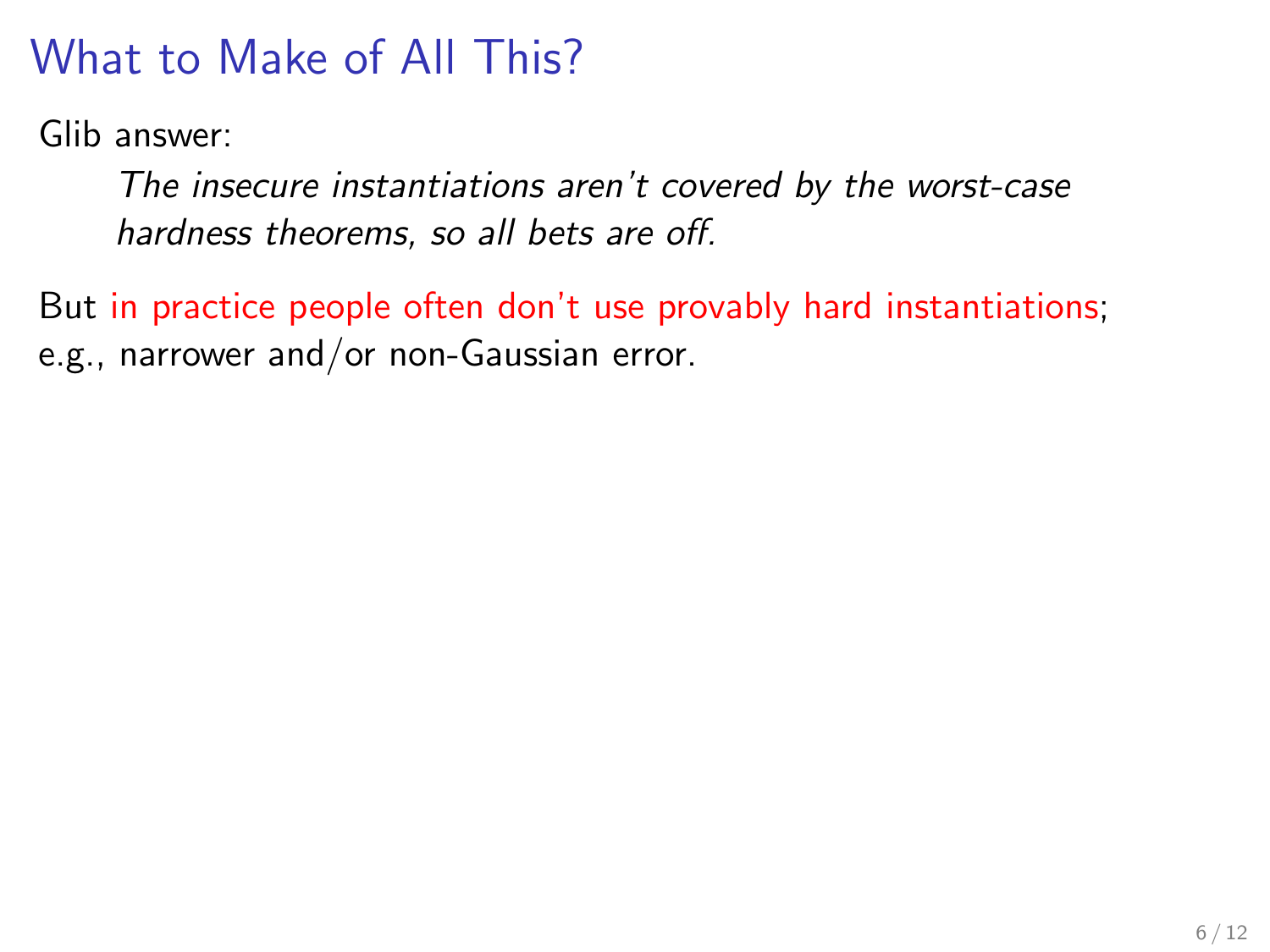Glib answer:

The insecure instantiations aren't covered by the worst-case hardness theorems, so all bets are off.

But in practice people often don't use provably hard instantiations; e.g., narrower and/or non-Gaussian error.

 $\blacktriangleright$  How "close" are the insecure instantiations to worst-case-hard ones, or those used in practice?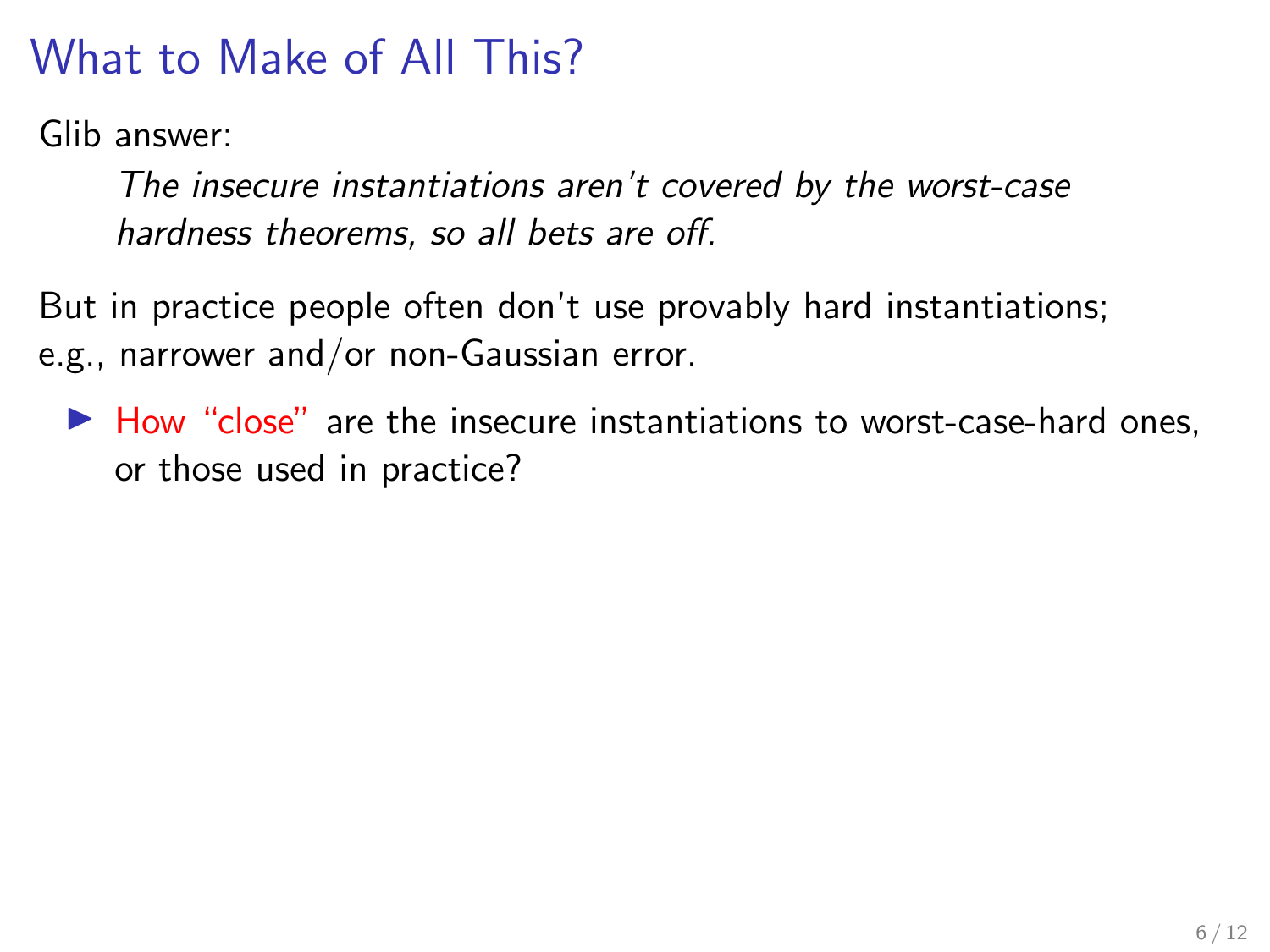Glib answer:

The insecure instantiations aren't covered by the worst-case hardness theorems, so all bets are off.

But in practice people often don't use provably hard instantiations; e.g., narrower and/or non-Gaussian error.

- $\blacktriangleright$  How "close" are the insecure instantiations to worst-case-hard ones, or those used in practice?
- $\triangleright$  Are some kinds of rings inherently less secure for Ring-LWE?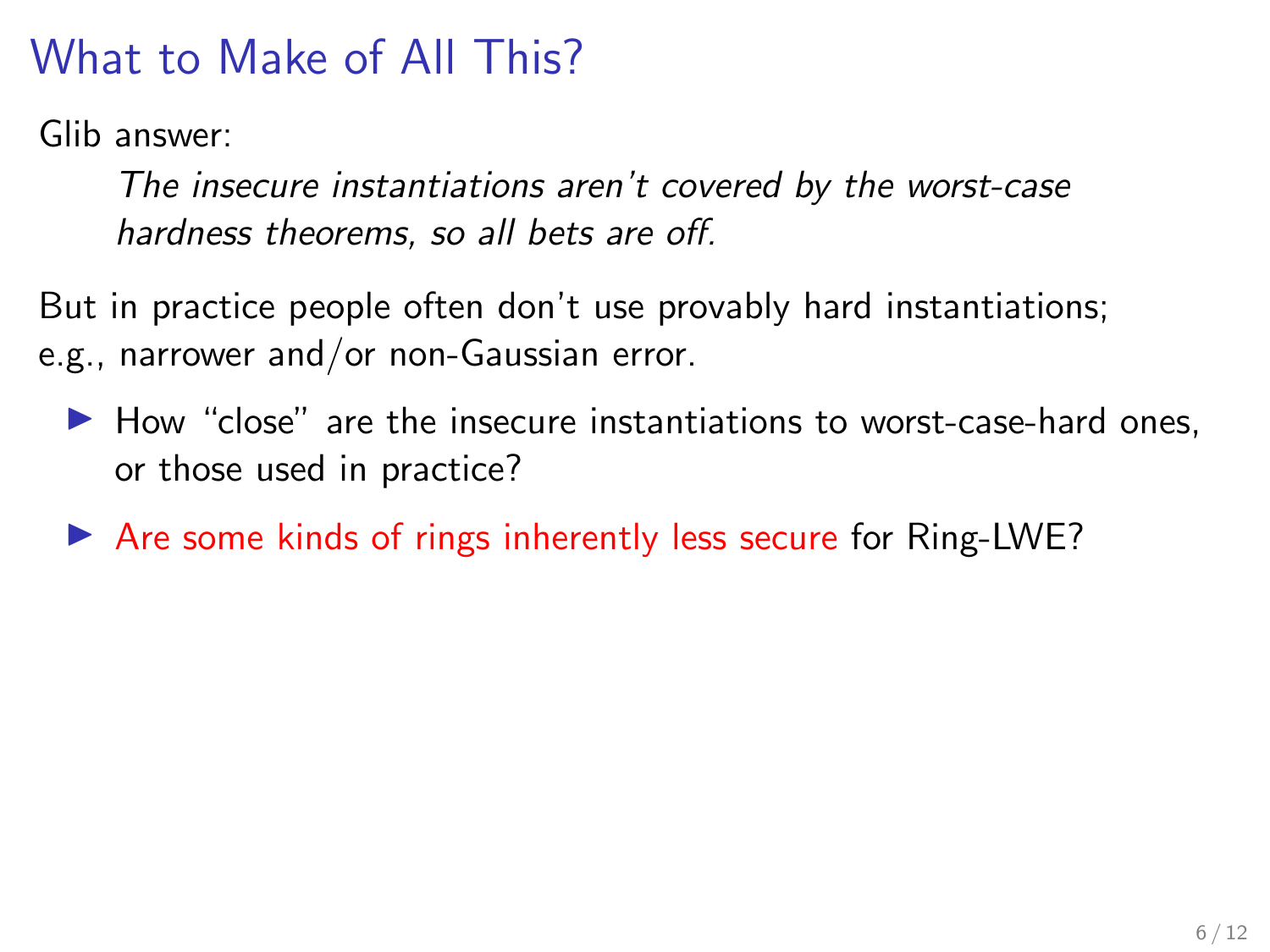Glib answer:

The insecure instantiations aren't covered by the worst-case hardness theorems, so all bets are off.

But in practice people often don't use provably hard instantiations; e.g., narrower and/or non-Gaussian error.

- $\blacktriangleright$  How "close" are the insecure instantiations to worst-case-hard ones, or those used in practice?
- $\triangleright$  Are some kinds of rings inherently less secure for Ring-LWE?
- $\blacktriangleright$  How can we evaluate the security of Ring-LWE instantiations that aren't supported by hardness theorems?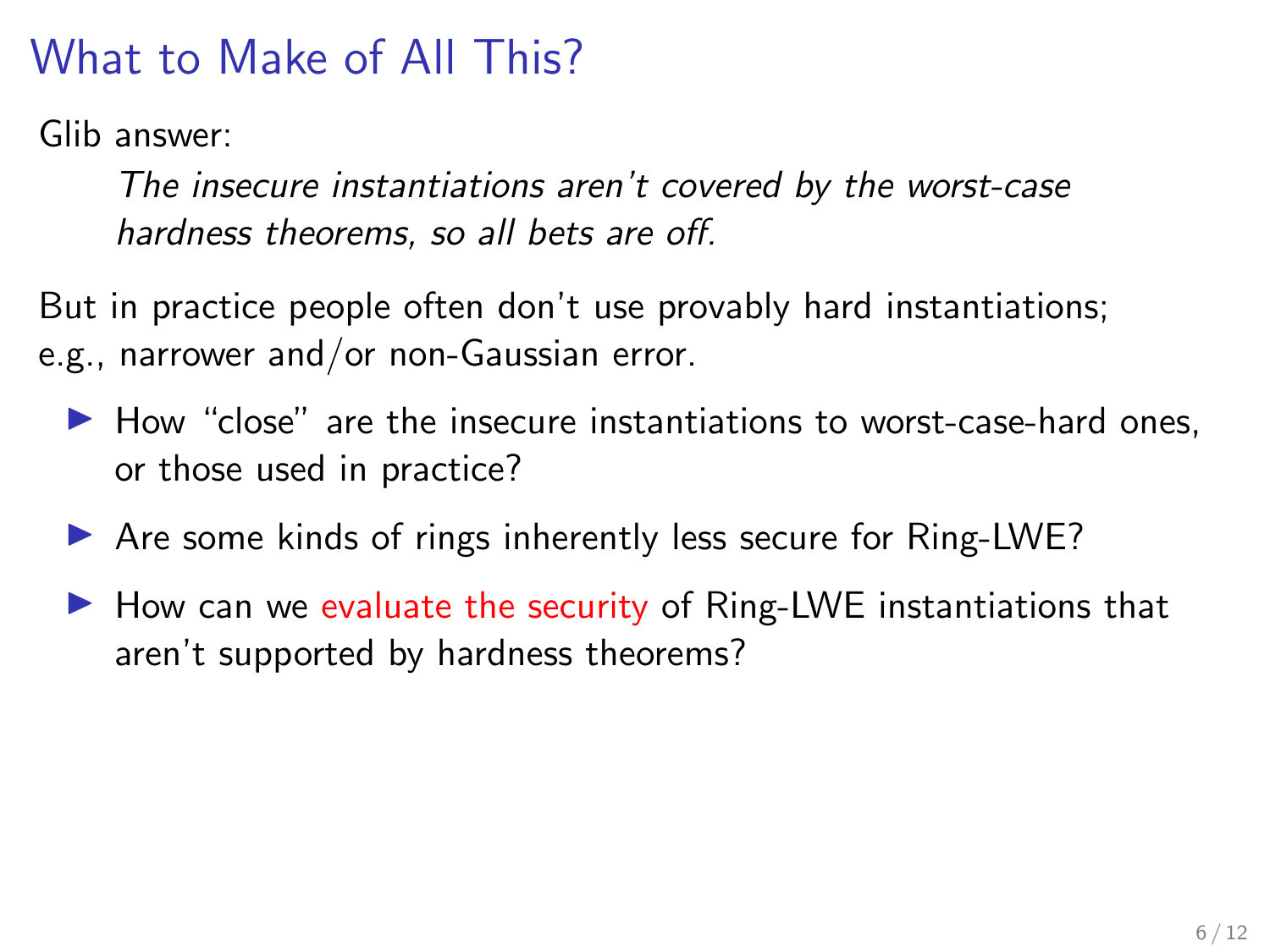**1** A comprehensive review of prior attacks and insecure instantiations.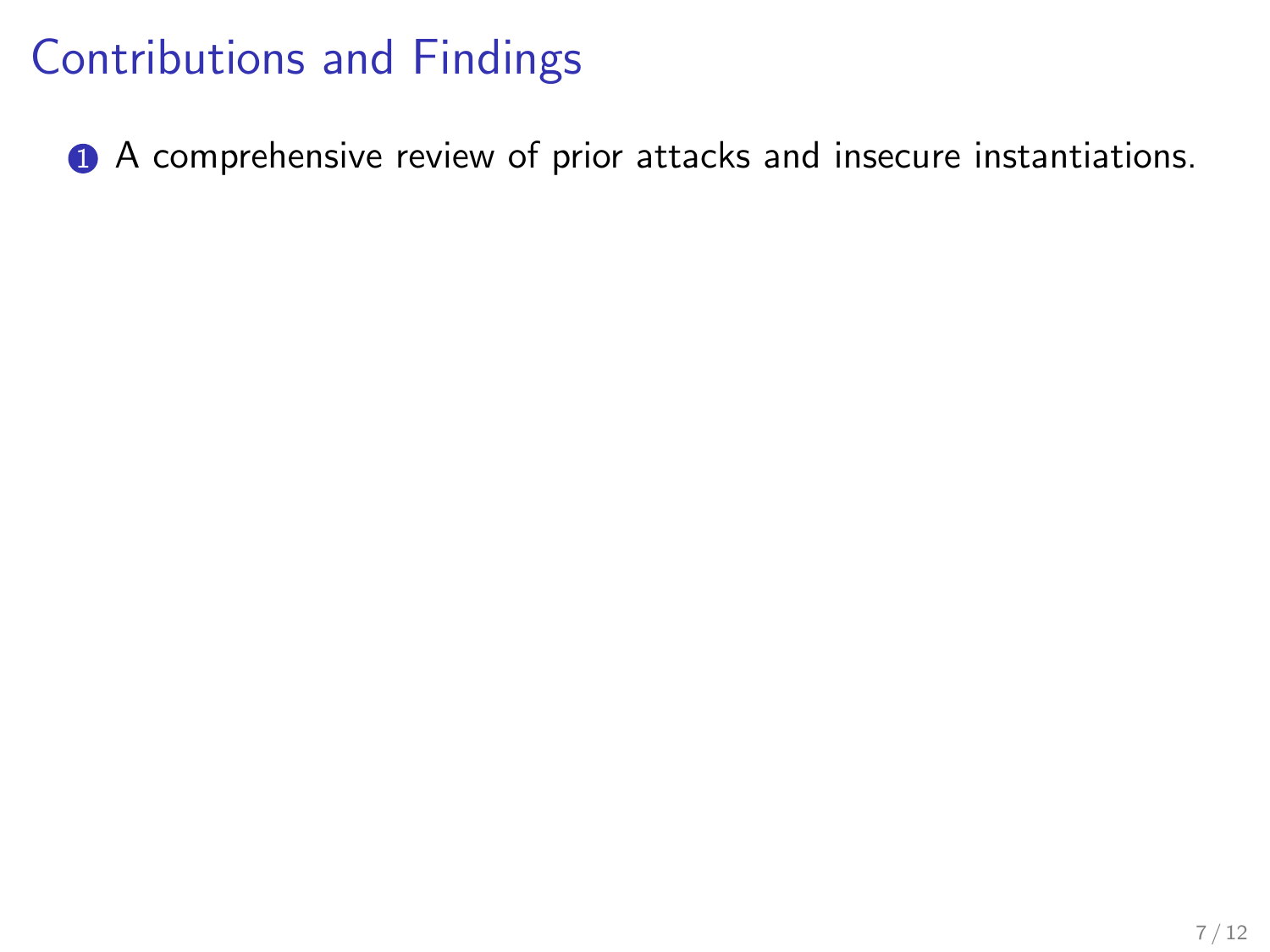- **1** A comprehensive review of prior attacks and insecure instantiations.
	- $\star$  New, unified exposition in terms of short elements in dual ideals, and formal analysis that explains prior experimental results.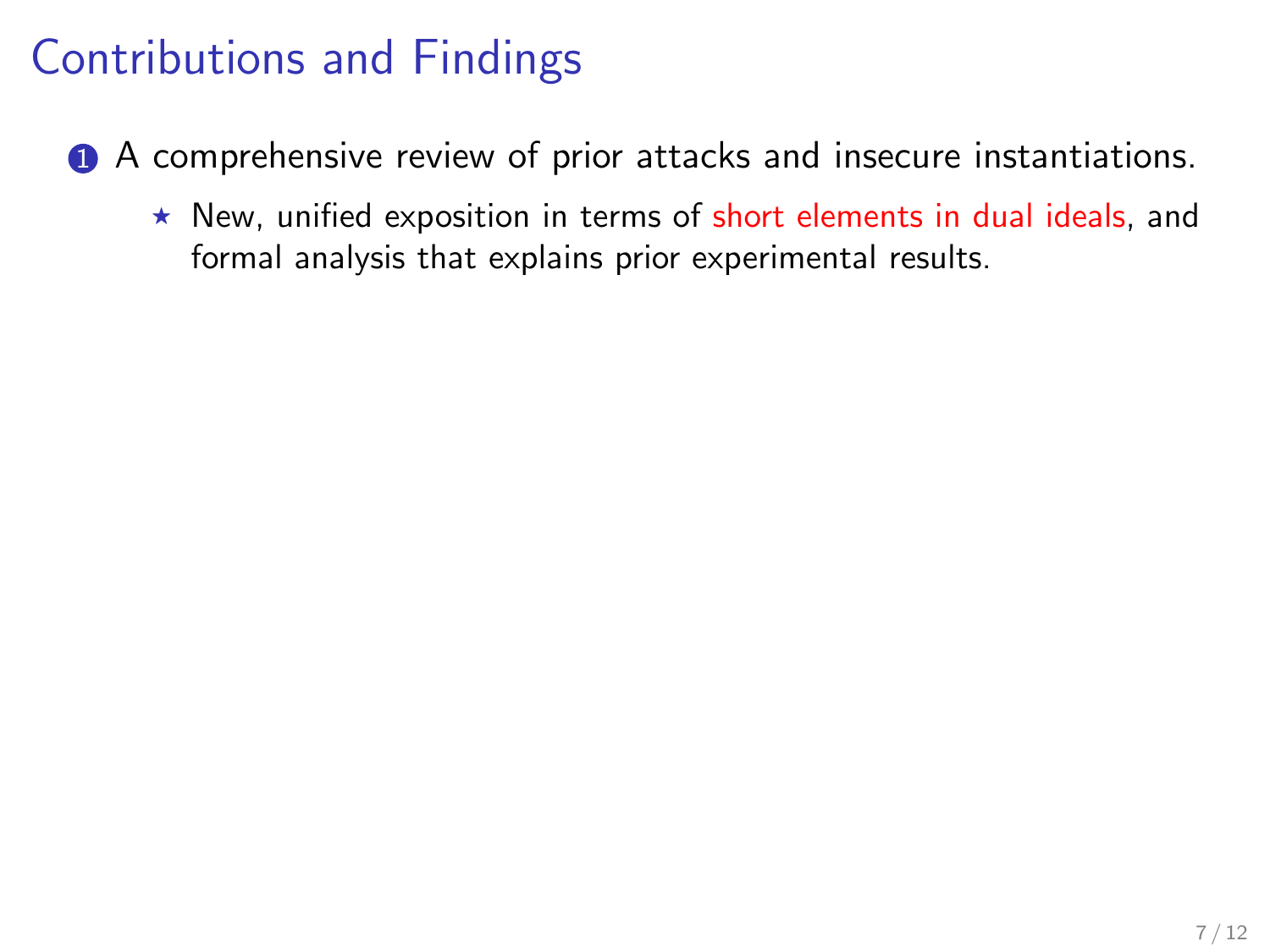- **1** A comprehensive review of prior attacks and insecure instantiations.
	- $\star$  New, unified exposition in terms of short elements in dual ideals, and formal analysis that explains prior experimental results.
	- $\star$  Insecurity is due to use of incongruous error distributions that are insufficiently "well spread" relative to the ring and its ideals. In particular, error coeffs have Gaussian parameter  $\approx 1 \ll \sqrt{n}$ .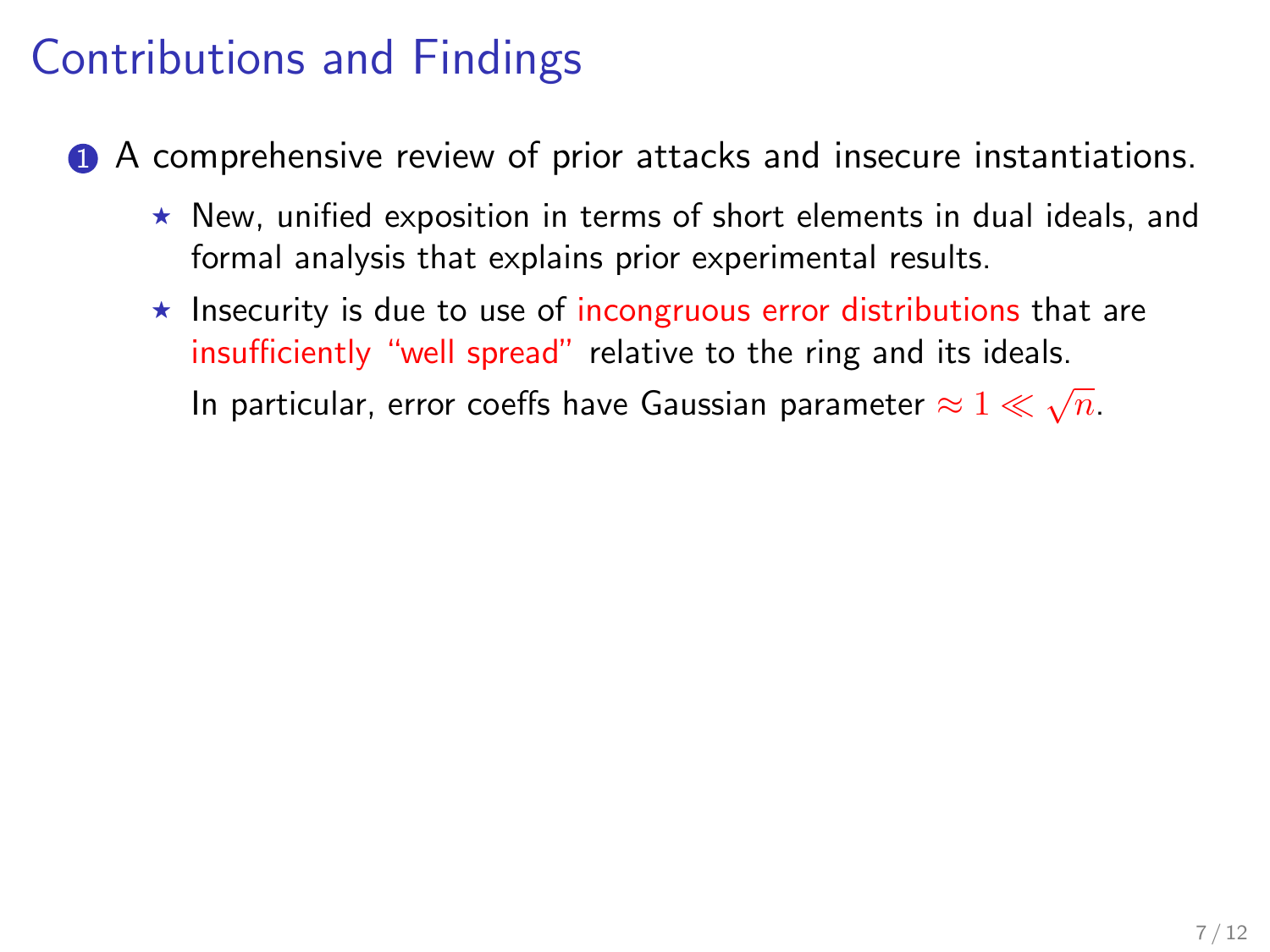**1** A comprehensive review of prior attacks and insecure instantiations.

- $\star$  New, unified exposition in terms of short elements in dual ideals, and formal analysis that explains prior experimental results.
- $\star$  Insecurity is due to use of incongruous error distributions that are insufficiently "well spread" relative to the ring and its ideals. In particular, error coeffs have Gaussian parameter  $\approx 1 \ll \sqrt{n}$ .
- **2** On the positive side:

#### Theorem

Any instantiation supported by the "worst-case hardness of search" theorem [LPR'10] (or almost so) is immune to the above class of attacks.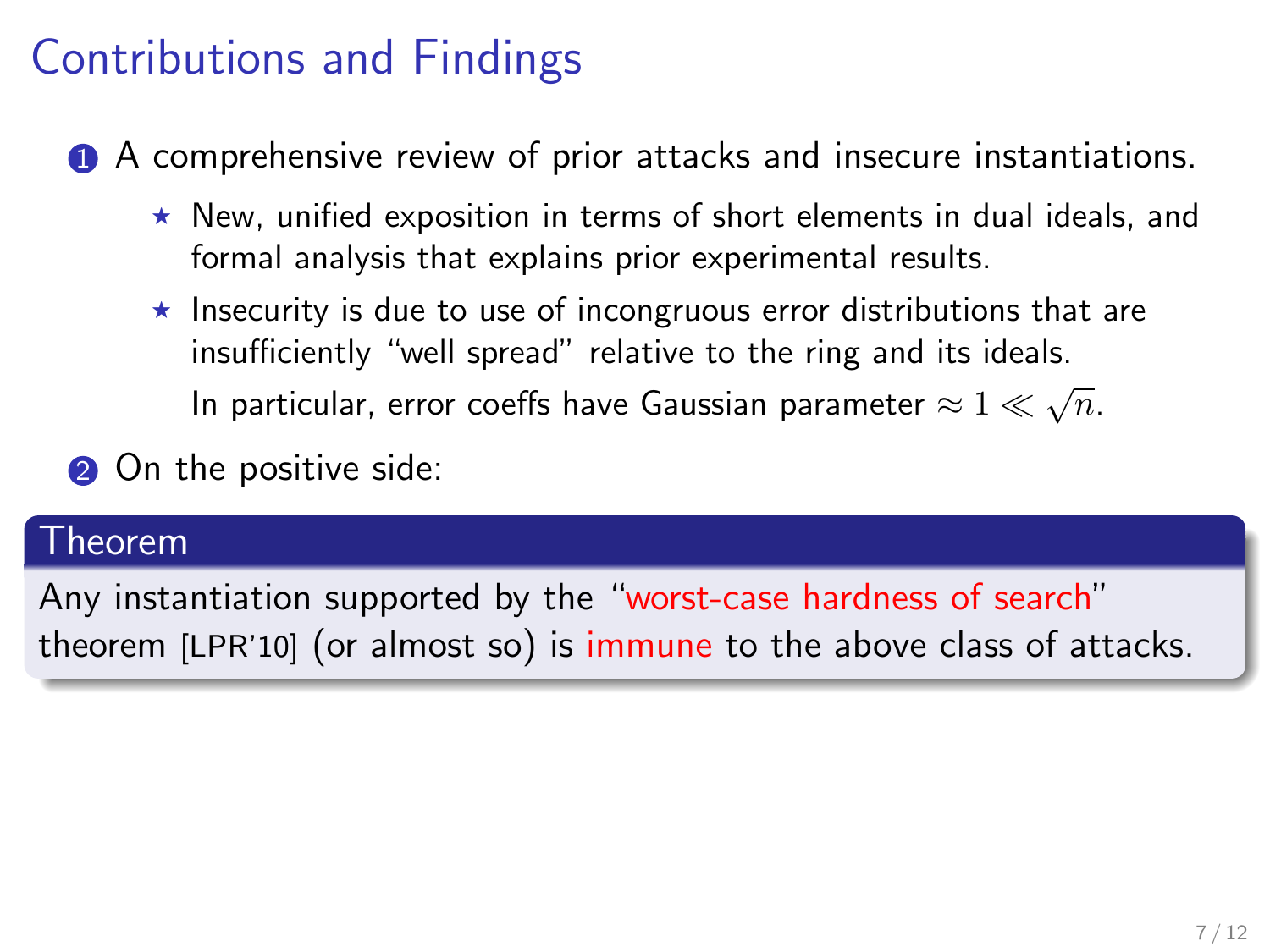**1** A comprehensive review of prior attacks and insecure instantiations.

- $\star$  New, unified exposition in terms of short elements in dual ideals, and formal analysis that explains prior experimental results.
- $\star$  Insecurity is due to use of incongruous error distributions that are insufficiently "well spread" relative to the ring and its ideals. In particular, error coeffs have Gaussian parameter  $\approx 1 \ll \sqrt{n}$ .

**2** On the positive side:

#### Theorem

Any instantiation supported by the "worst-case hardness of search" theorem [LPR'10] (or almost so) is immune to the above class of attacks.

 $\star$  Theorem holds for any number ring, so the rings themselves are not the source of weakness in the insecure instantiations.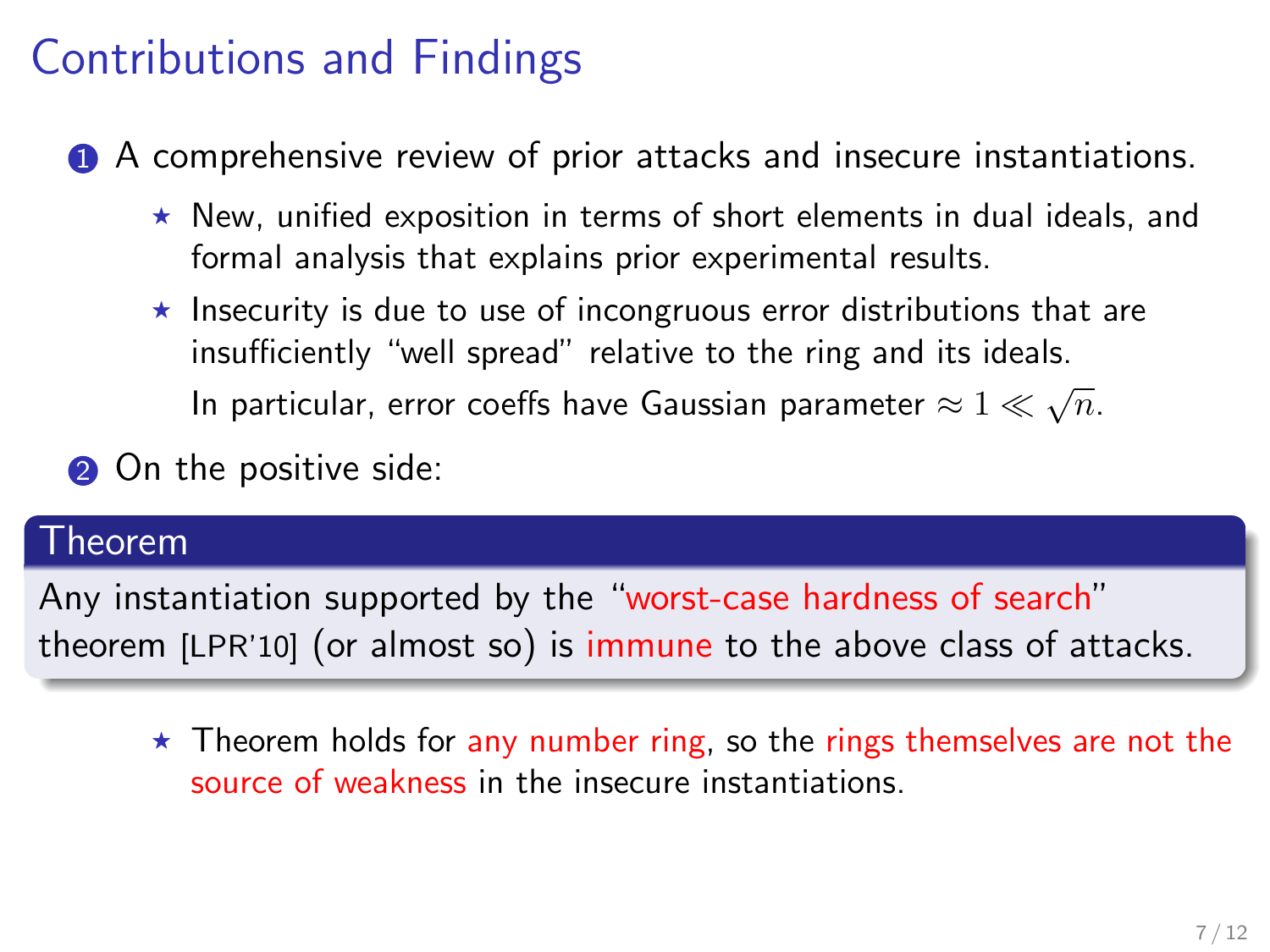**1** A comprehensive review of prior attacks and insecure instantiations.

- $\star$  New, unified exposition in terms of short elements in dual ideals, and formal analysis that explains prior experimental results.
- $\star$  Insecurity is due to use of incongruous error distributions that are insufficiently "well spread" relative to the ring and its ideals. In particular, error coeffs have Gaussian parameter  $\approx 1 \ll \sqrt{n}$ .

**2** On the positive side:

#### Theorem

Any instantiation supported by the "worst-case hardness of search" theorem [LPR'10] (or almost so) is immune to the above class of attacks.

- $\star$  Theorem holds for any number ring, so the rings themselves are not the source of weakness in the insecure instantiations.
- $\star$  Hard error distributions are much wider & differently shaped than the insecure ones.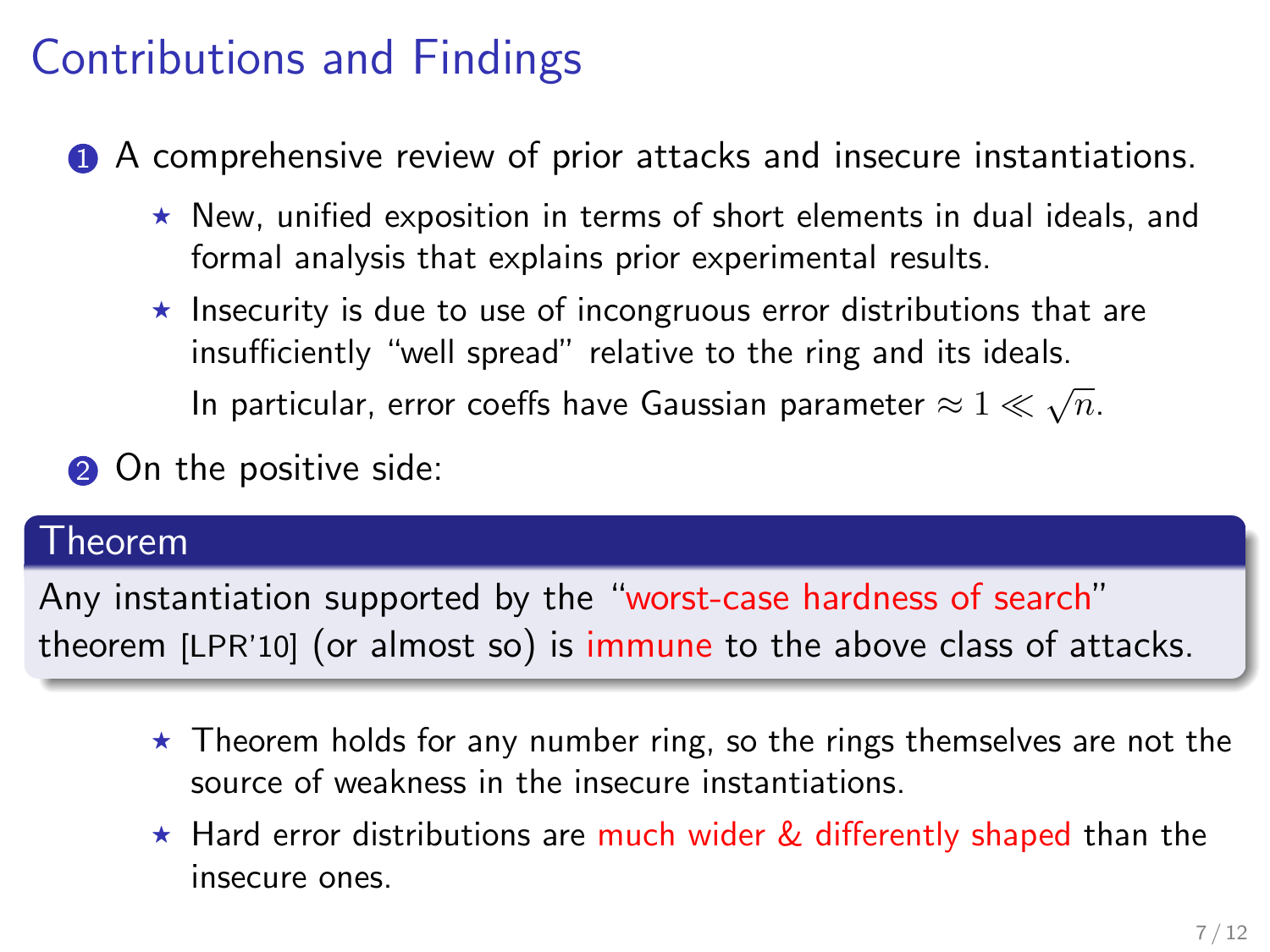To attack 'non-dual' decision:

**I** Fix an ideal  $q|qR$  having small norm  $N(q) = |R/q|$  (possibly  $q = R$ ).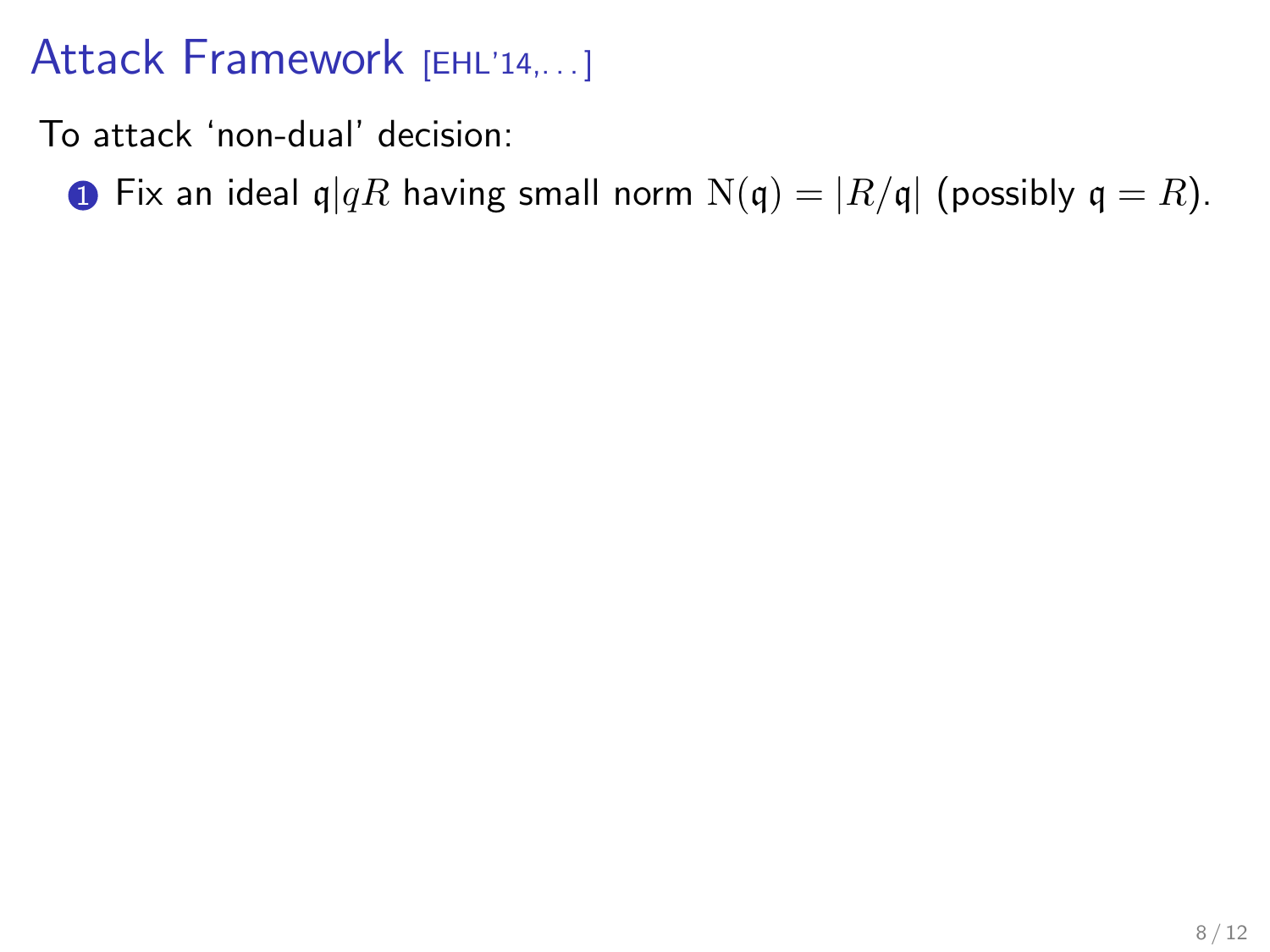To attack 'non-dual' decision:

- **1** Fix an ideal q $|qR$  having small norm  $N(q) = |R/q|$  (possibly  $q = R$ ).
- $\bullet$  Given mod- $qR$  samples  $(a_i,b_i)$ , reduce modulo q:

$$
(a_i':=a_i \bmod \mathfrak{q} \;,\; b_i':=b_i \bmod \mathfrak{q})
$$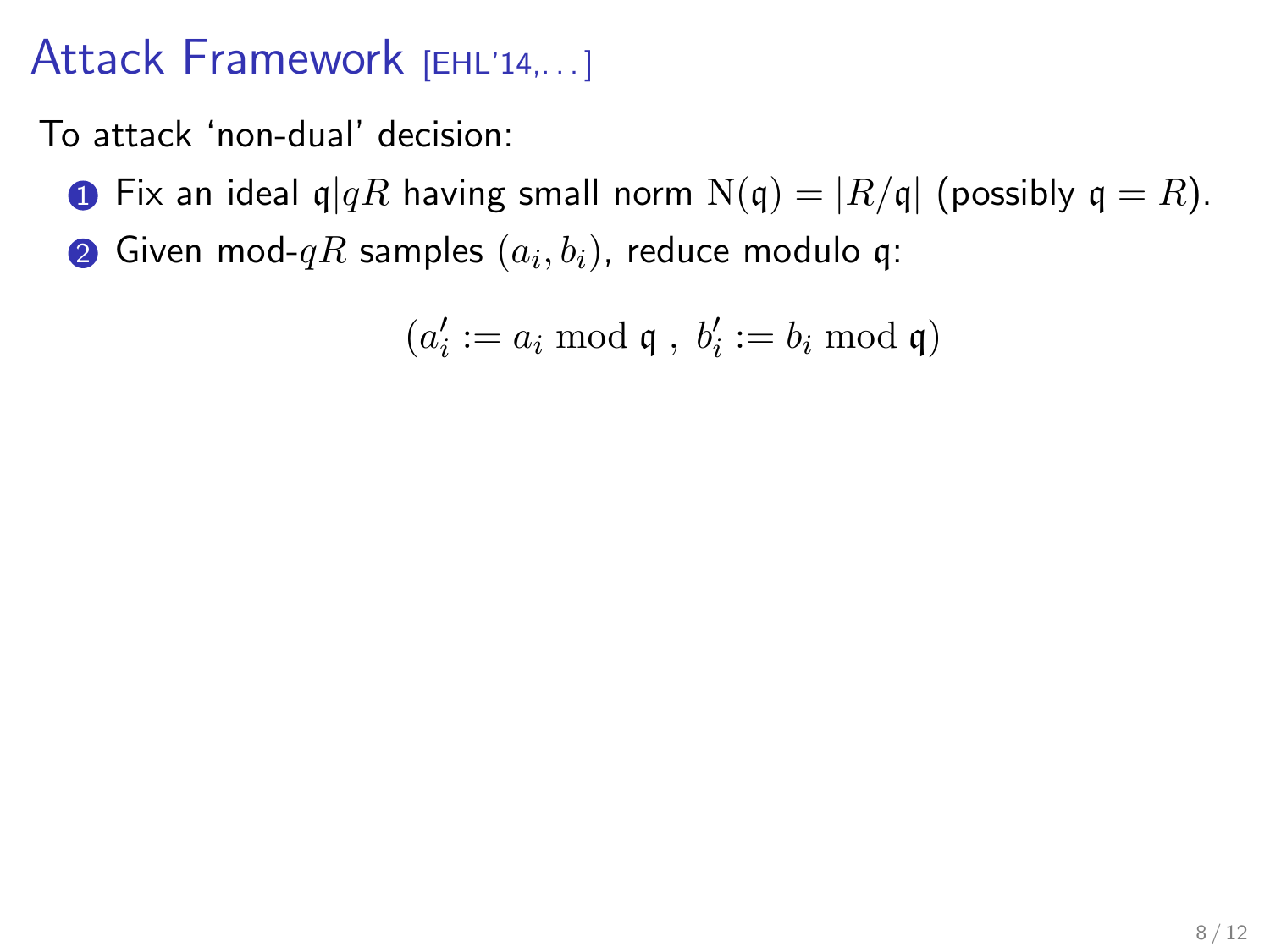To attack 'non-dual' decision:

- **1** Fix an ideal q $|qR$  having small norm  $N(q) = |R/q|$  (possibly  $q = R$ ).
- $\bullet$  Given mod- $qR$  samples  $(a_i,b_i)$ , reduce modulo q:

 $(a'_i := a_i \bmod \mathfrak{q} , b'_i := b_i \bmod \mathfrak{q})$ 

**3** For each  $s' \in R/\mathfrak{q}$ , test if  $d_i := b'_i - a'_i \cdot s' \bmod \mathfrak{q}$  are non-uniform.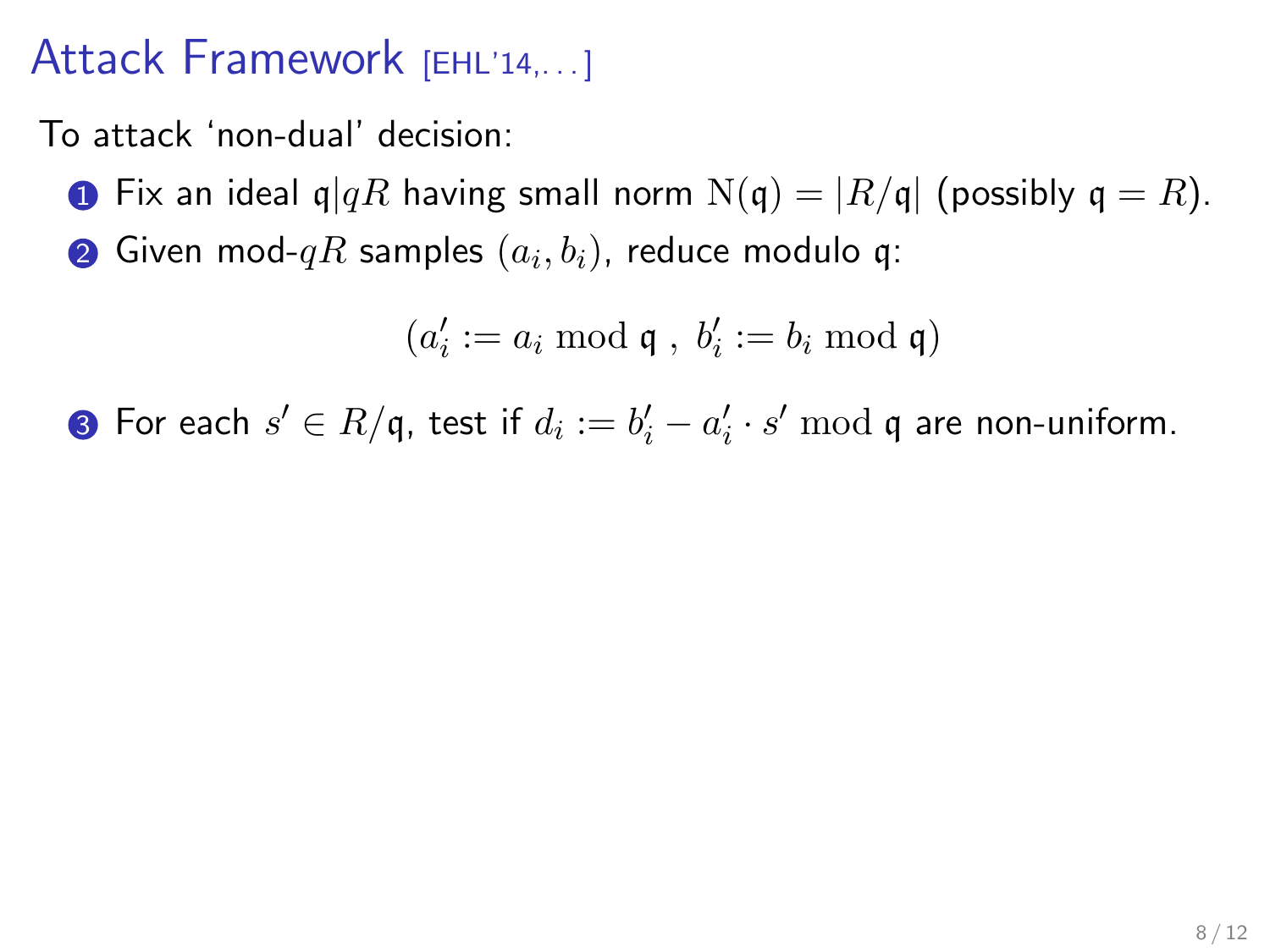To attack 'non-dual' decision:

- **I** Fix an ideal  $q|qR$  having small norm  $N(q) = |R/q|$  (possibly  $q = R$ ).
- $\bullet$  Given mod- $qR$  samples  $(a_i,b_i)$ , reduce modulo q:

 $(a'_i := a_i \bmod \mathfrak{q} , b'_i := b_i \bmod \mathfrak{q})$ 

**3** For each  $s' \in R/\mathfrak{q}$ , test if  $d_i := b'_i - a'_i \cdot s' \bmod \mathfrak{q}$  are non-uniform.

Analysis:

 $\blacktriangleright$  For R-LWE samples and  $s' = s \mod q$ , we have  $d_i = e_i \mod q$ .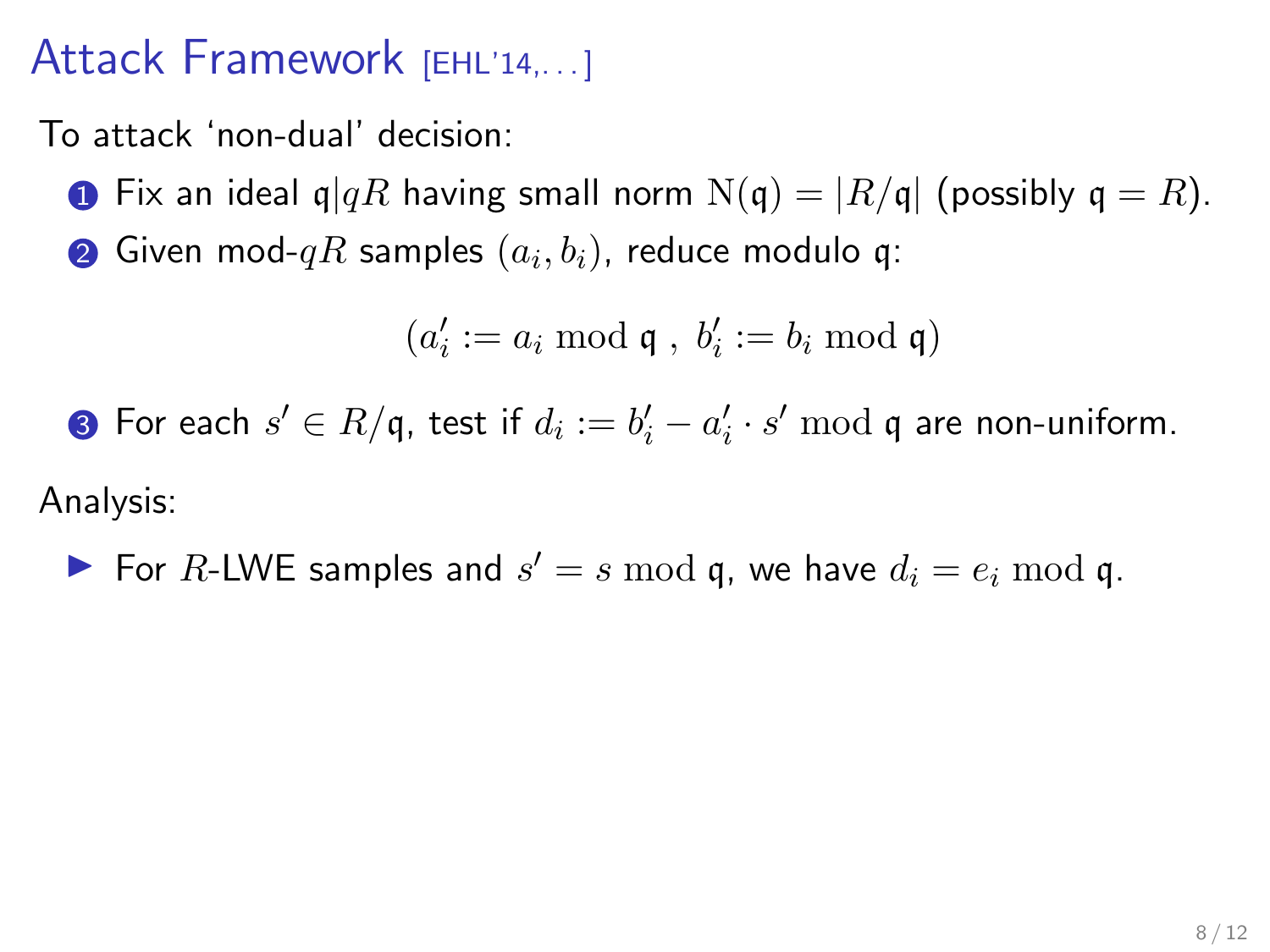To attack 'non-dual' decision:

- **1** Fix an ideal q $|qR$  having small norm  $N(q) = |R/q|$  (possibly  $q = R$ ).
- $\bullet$  Given mod- $qR$  samples  $(a_i,b_i)$ , reduce modulo q:

$$
(a'_i:=a_i \bmod \mathfrak{q} \;,\; b'_i:=b_i \bmod \mathfrak{q})
$$

**3** For each  $s' \in R/\mathfrak{q}$ , test if  $d_i := b'_i - a'_i \cdot s' \bmod \mathfrak{q}$  are non-uniform.

Analysis:

- $\blacktriangleright$  For R-LWE samples and  $s' = s \mod q$ , we have  $d_i = e_i \mod q$ .
- For uniform samples,  $d_i$  is uniform.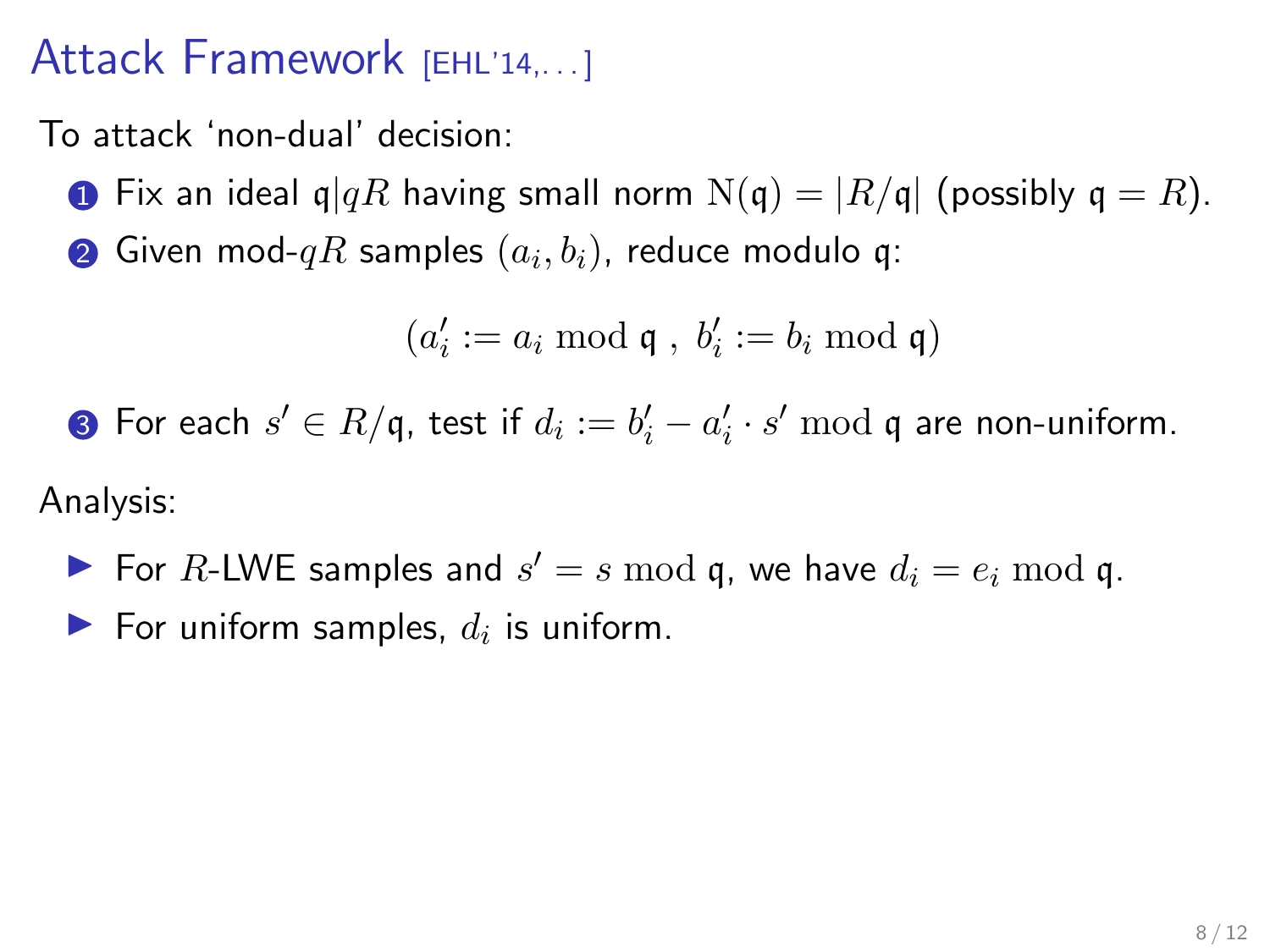To attack 'non-dual' decision:

- **1** Fix an ideal q $|qR$  having small norm  $N(q) = |R/q|$  (possibly  $q = R$ ).
- $\bullet$  Given mod- $qR$  samples  $(a_i,b_i)$ , reduce modulo q:

$$
(a_i':=a_i \bmod \mathfrak{q} \;,\; b_i':=b_i \bmod \mathfrak{q})
$$

**3** For each  $s' \in R/\mathfrak{q}$ , test if  $d_i := b'_i - a'_i \cdot s' \bmod \mathfrak{q}$  are non-uniform.

Analysis:

- $\blacktriangleright$  For R-LWE samples and  $s' = s \mod q$ , we have  $d_i = e_i \mod q$ .
- For uniform samples,  $d_i$  is uniform.
- $\triangleright$  So attack succeeds iff  $\chi \mod q$  is detectably non-uniform.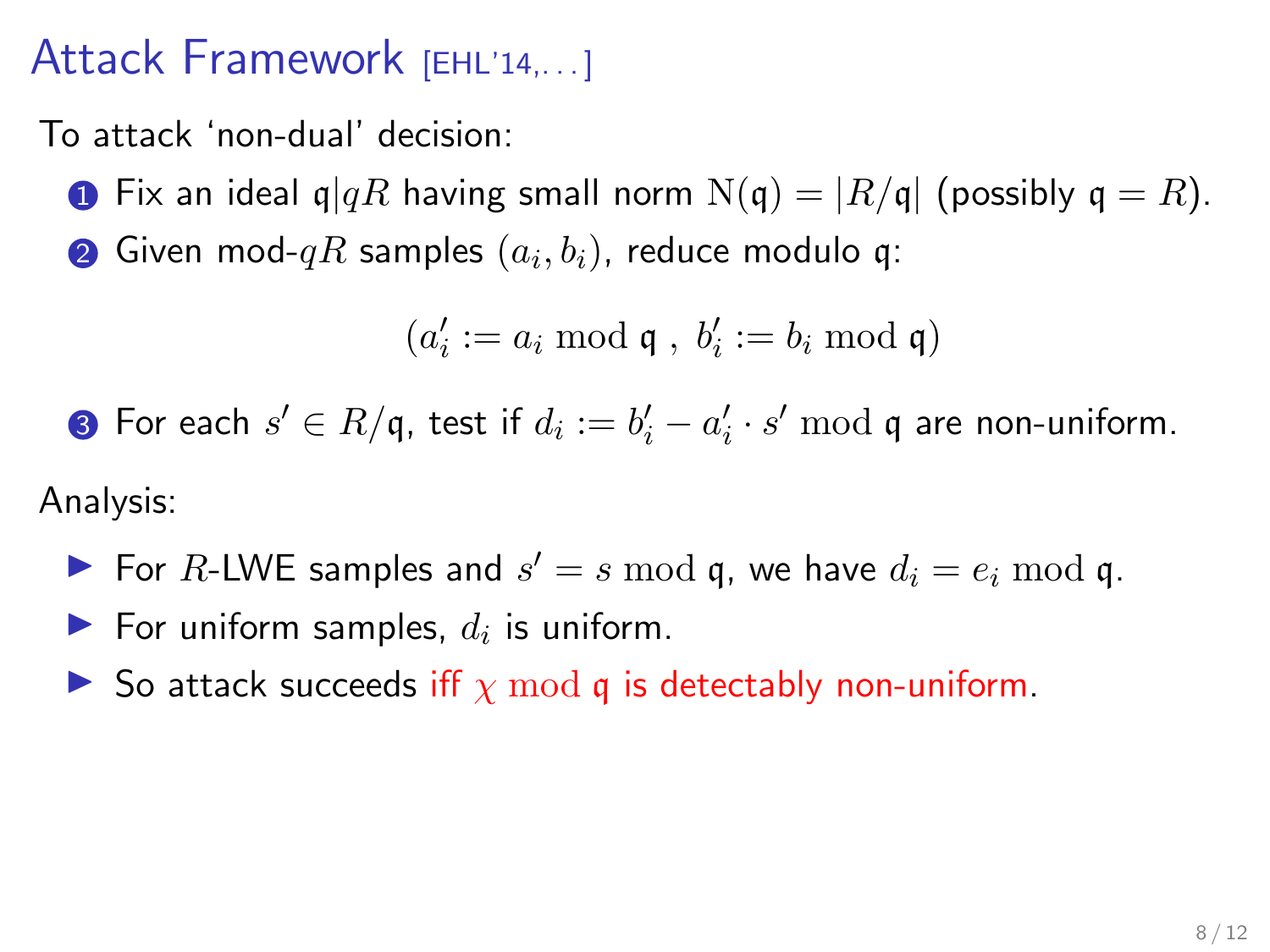To attack 'non-dual' decision:

- **1** Fix an ideal q $|qR$  having small norm  $N(q) = |R/q|$  (possibly  $q = R$ ).
- $\bullet$  Given mod- $qR$  samples  $(a_i,b_i)$ , reduce modulo q:

$$
(a_i':=a_i \bmod \mathfrak{q} \;,\; b_i':=b_i \bmod \mathfrak{q})
$$

**3** For each  $s' \in R/\mathfrak{q}$ , test if  $d_i := b'_i - a'_i \cdot s' \bmod \mathfrak{q}$  are non-uniform.

Analysis:

- $\blacktriangleright$  For R-LWE samples and  $s' = s \mod q$ , we have  $d_i = e_i \mod q$ .
- For uniform samples,  $d_i$  is uniform.
- So attack succeeds iff  $\chi \mod q$  is detectably non-uniform.

Prior works [EHL'14,ELOS'15,CLS'15,'16] use theory and computer search/experiments to find insecure instantiations. Some attacks are proven; many are only empirical.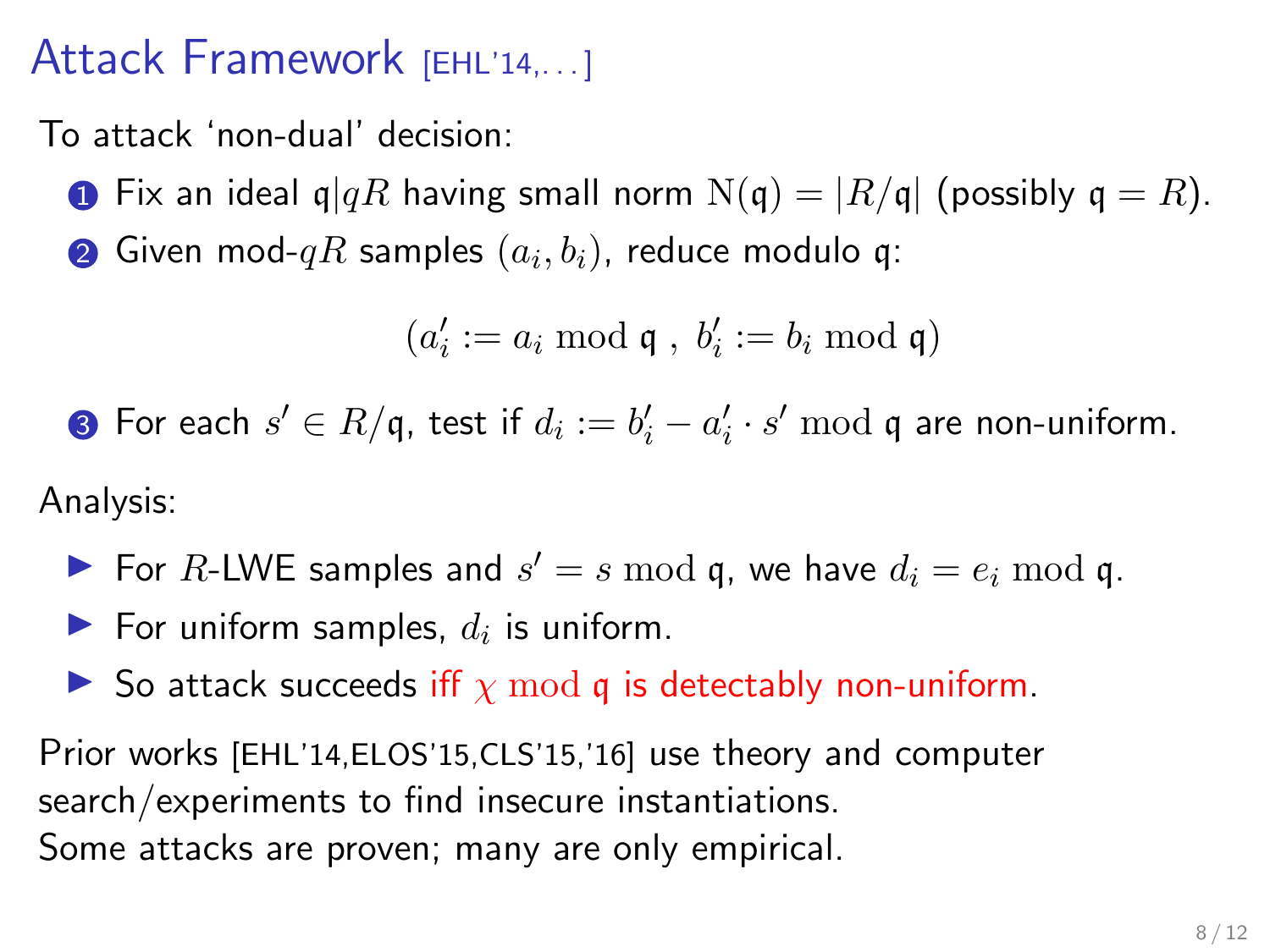#### Insecure Instantiations  $#1$  [EHL'15,EHL'16]

 $\blacktriangleright$  'Non-dual' over  $R=\mathbb{Z}[\zeta_p,\sqrt{2}]$  $d]$ , Gaussian error param  $r \approx$ √ pd. 'Volume normalized' param  $r_0 \approx d^{1/4} \to \infty$ .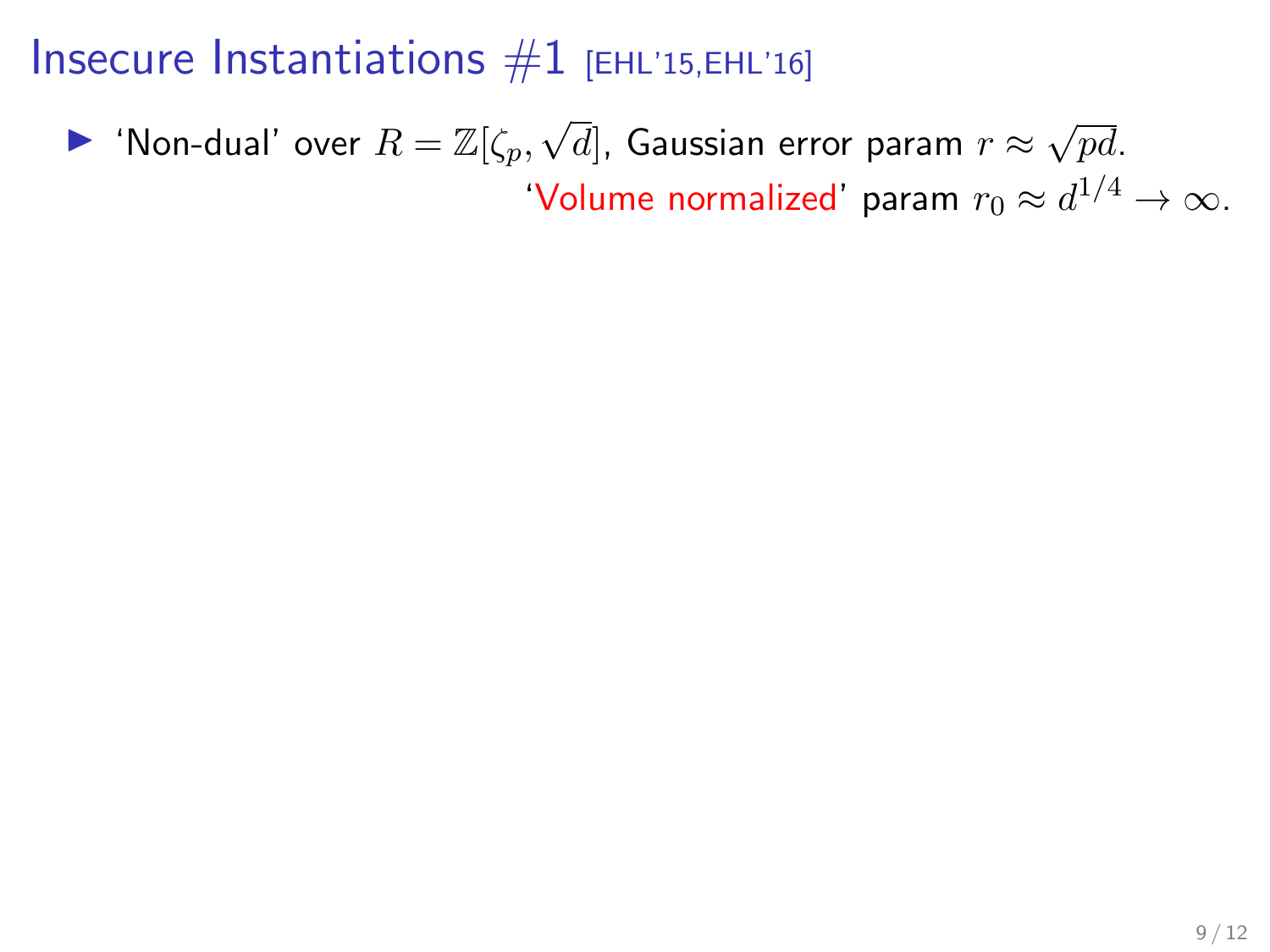#### Insecure Instantiations  $#1$  [EHL'15, EHL'16]

 $\blacktriangleright$  'Non-dual' over  $R=\mathbb{Z}[\zeta_p,\sqrt{2}]$  $d]$ , Gaussian error param  $r \approx$ √ pd. 'Volume normalized' param  $r_0 \approx d^{1/4} \to \infty.$ 

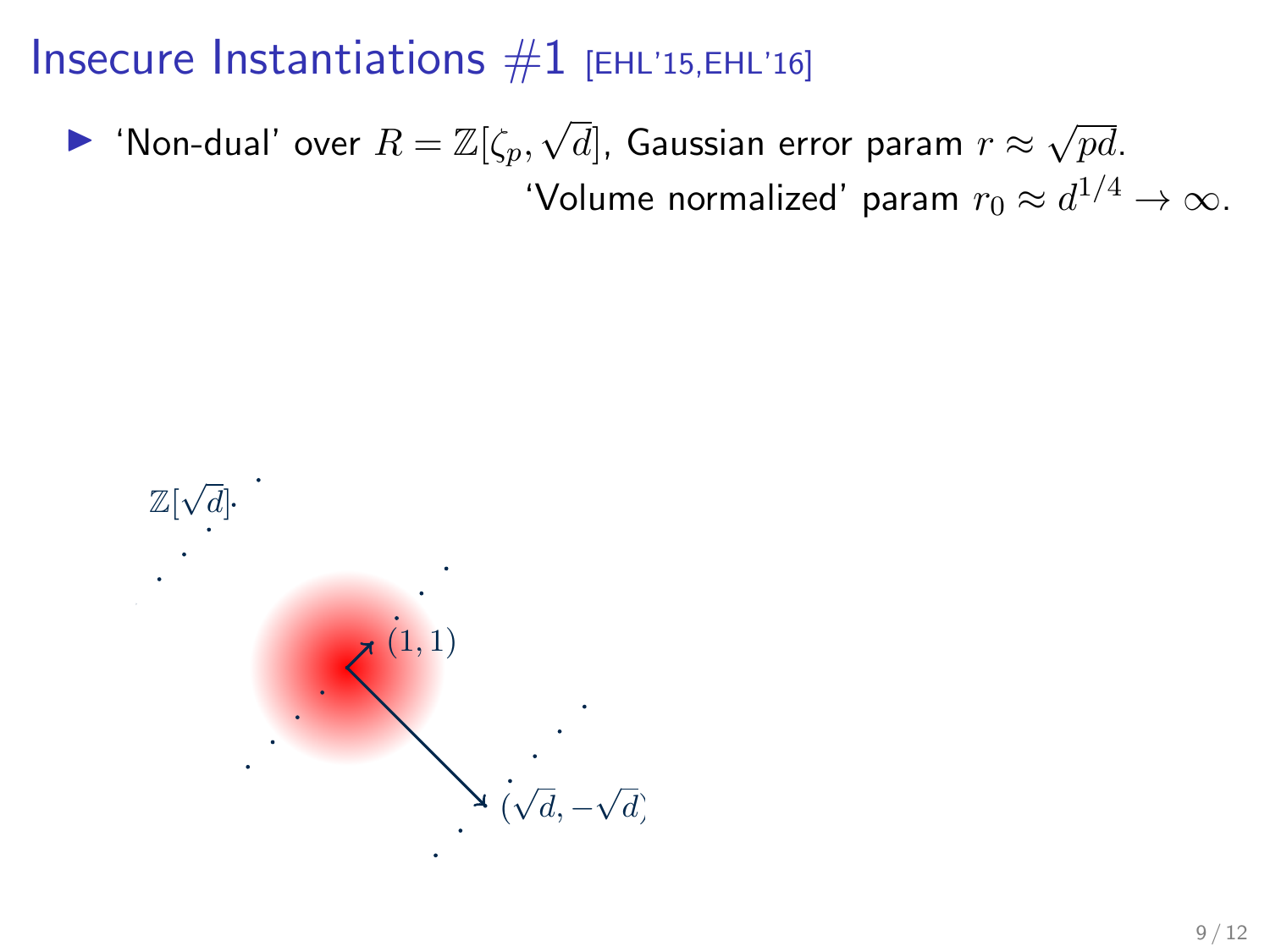#### Insecure Instantiations  $#1$  [EHL'15, EHL'16]

- $\blacktriangleright$  'Non-dual' over  $R=\mathbb{Z}[\zeta_p,\sqrt{2}]$  $d]$ , Gaussian error param  $r \approx$ √ pd. 'Volume normalized' param  $r_0 \approx d^{1/4} \to \infty.$
- ▶  $R^{\vee}$  has  $p-1$  elements of length  $1/\sqrt{2}$  $pd$ , so error is narrow and non-uniform mod R: many coeffs have small param  $\approx 1$ .

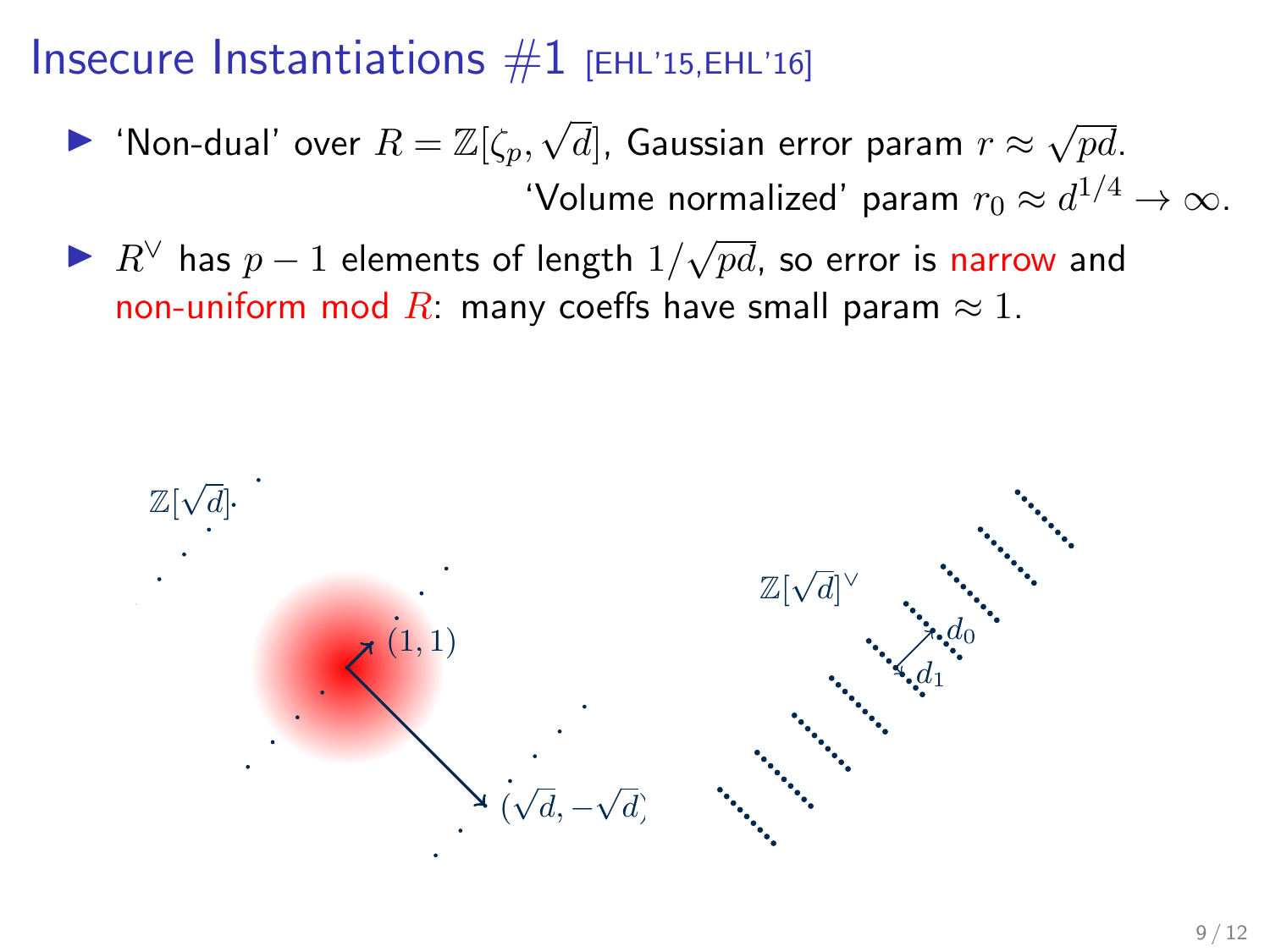#### Insecure Instantiations  $#1$  [EHL'15,EHL'16]

- $\blacktriangleright$  'Non-dual' over  $R=\mathbb{Z}[\zeta_p,\sqrt{2}]$  $d]$ , Gaussian error param  $r \approx$ √ pd. 'Volume normalized' param  $r_0 \approx d^{1/4} \to \infty.$
- ▶  $R^{\vee}$  has  $p-1$  elements of length  $1/\sqrt{2}$  $pd$ , so error is narrow and non-uniform mod R: many coeffs have small param  $\approx 1$ .
- Similarly for error mod  $q \subset R$  (which is even sparser).

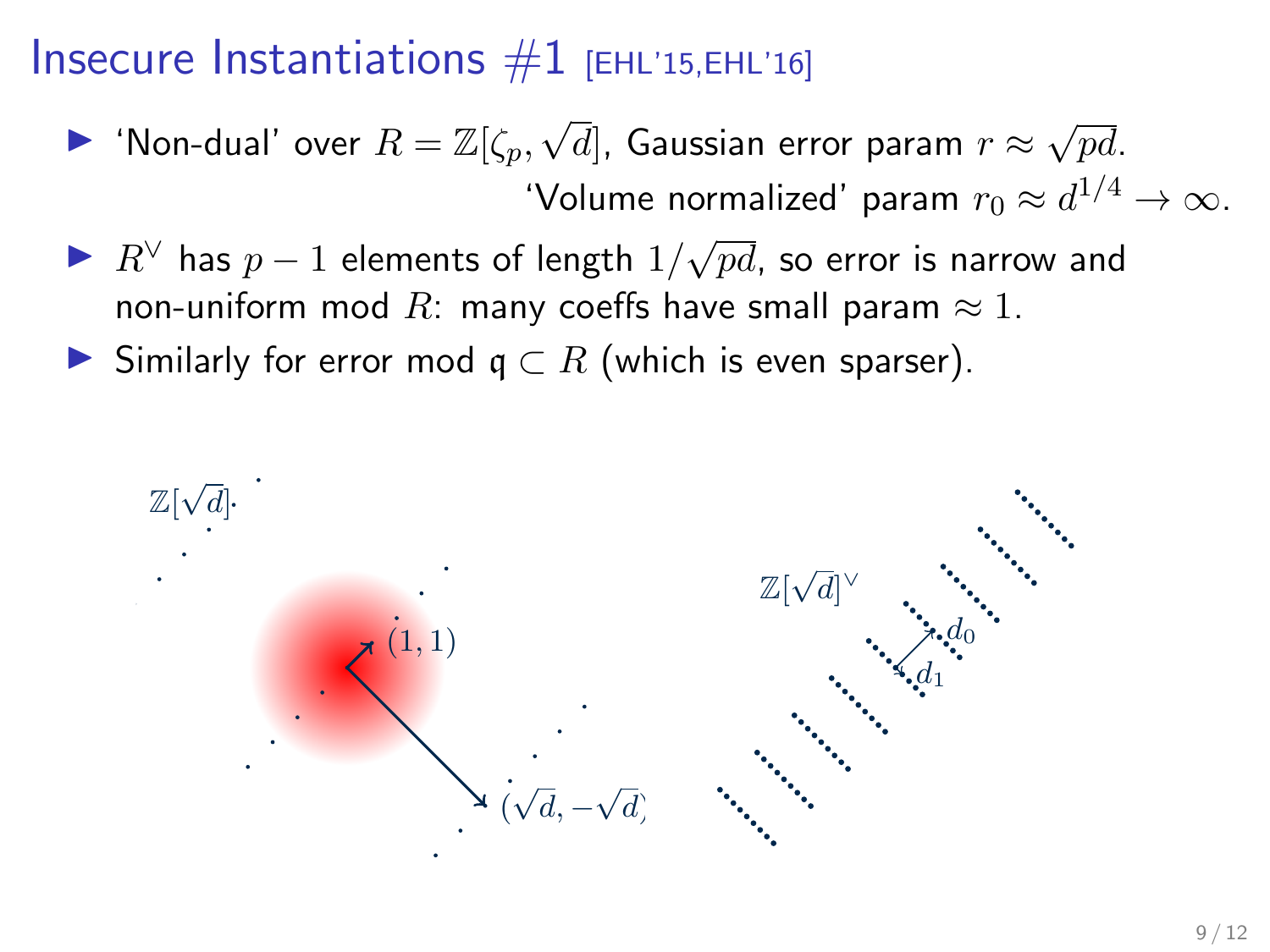▶ Take  $R = \mathbb{Z}[\zeta_q]$  for prime modulus  $q; r \approx \sqrt{q}$ . 'Normalized'  $r_0 \approx 1$ .

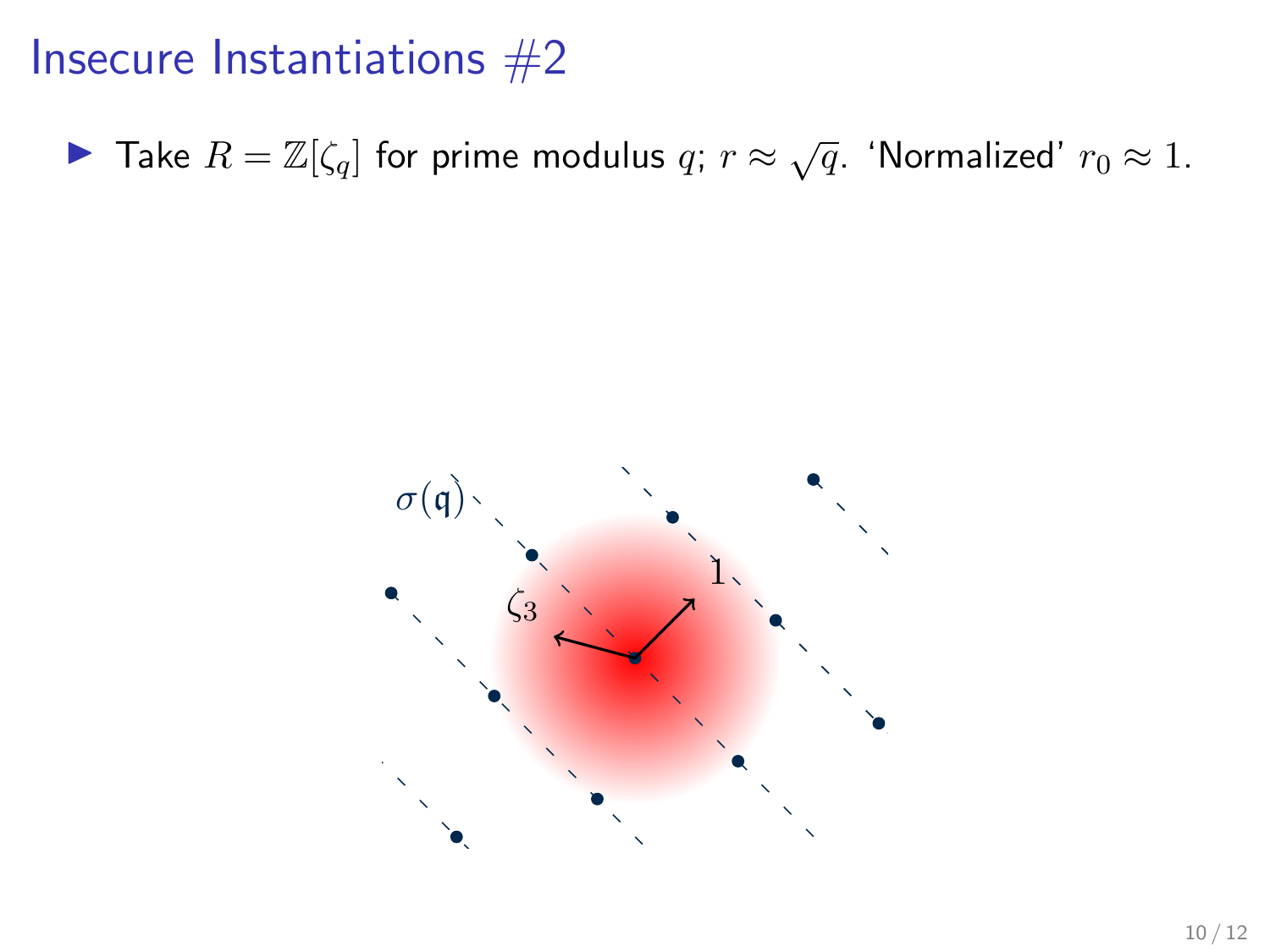- ▶ Take  $R = \mathbb{Z}[\zeta_q]$  for prime modulus  $q; r \approx \sqrt{q}$ . 'Normalized'  $r_0 \approx 1$ .
- **►** Then  $\mathfrak{q} | qR$  where  $\mathfrak{q} = (1 \zeta_q)R$ , and  $N(\mathfrak{q}) = q$ .

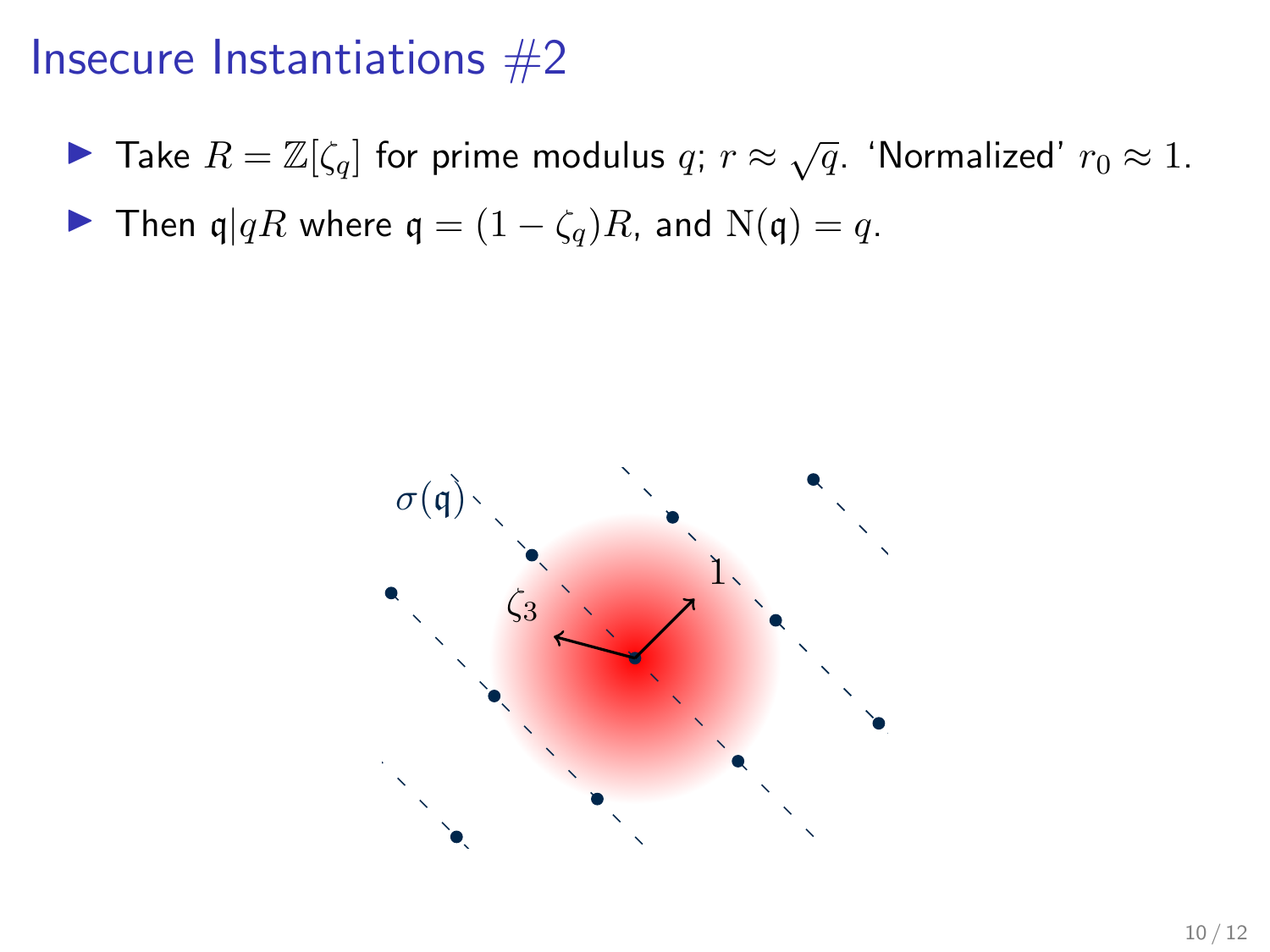- ▶ Take  $R = \mathbb{Z}[\zeta_q]$  for prime modulus  $q; r \approx \sqrt{q}$ . 'Normalized'  $r_0 \approx 1$ .
- **►** Then  $q|qR$  where  $q = (1 \zeta_q)R$ , and  $N(q) = q$ .
- ►  $q^{-1} \in \mathfrak{q}^{\vee} = q^{-1}R$ , has length  $\approx 1/\sqrt{q}$ , so error is non-uniform mod q.

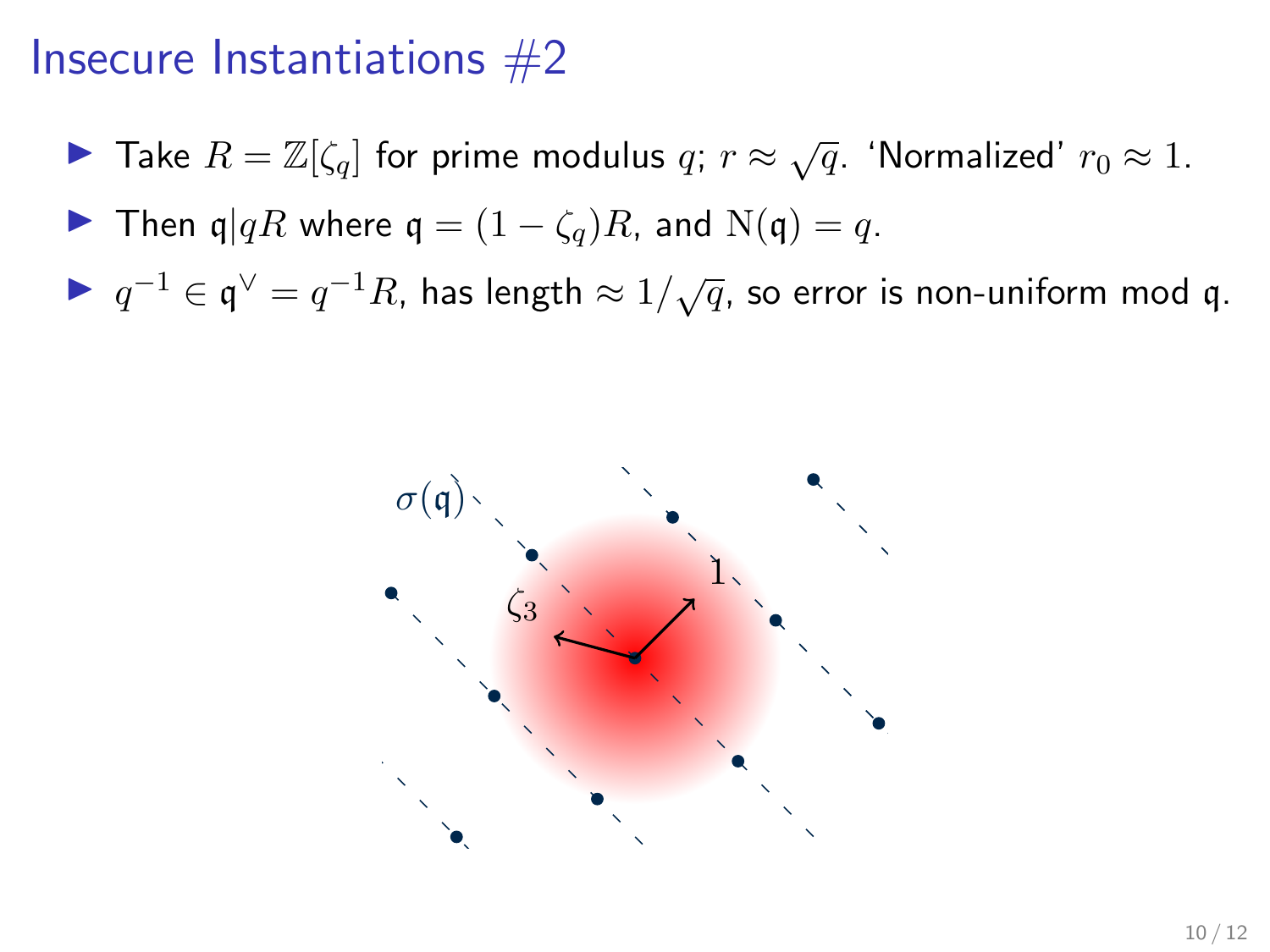- ▶ Take  $R = \mathbb{Z}[\zeta_q]$  for prime modulus  $q; r \approx \sqrt{q}$ . 'Normalized'  $r_0 \approx 1$ .
- **►** Then  $q|qR$  where  $q = (1 \zeta_q)R$ , and  $N(q) = q$ .
- ►  $q^{-1} \in \mathfrak{q}^{\vee} = q^{-1}R$ , has length  $\approx 1/\sqrt{q}$ , so error is non-uniform mod q.
- $\blacktriangleright$  This formally substantiates empirical observations from [CLS'15].

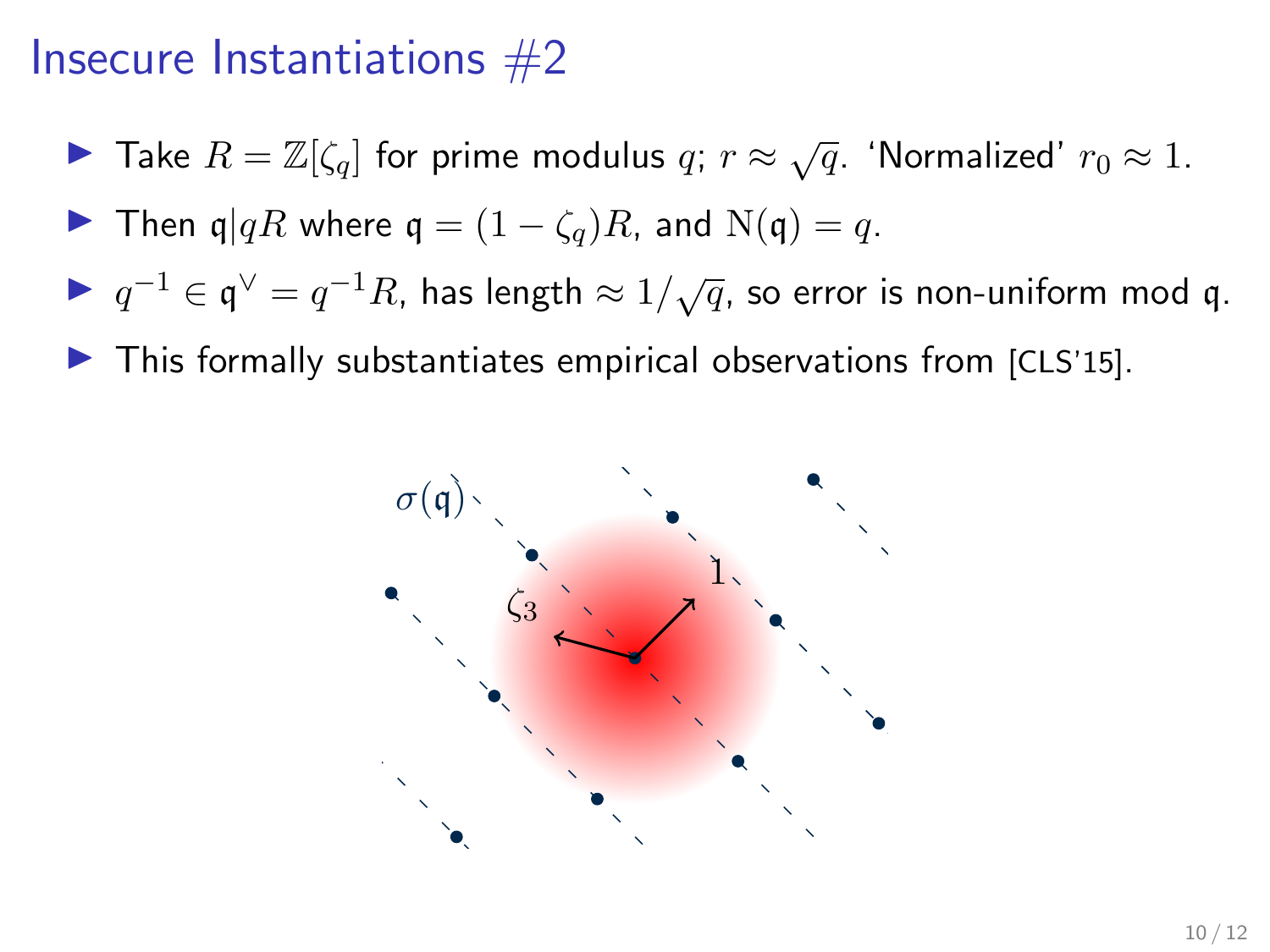► Recall that [LPR'10] defines 'dual' form:  $\chi$ ,  $s$ ,  $b_i$  are modulo  $qR^{\vee}$ .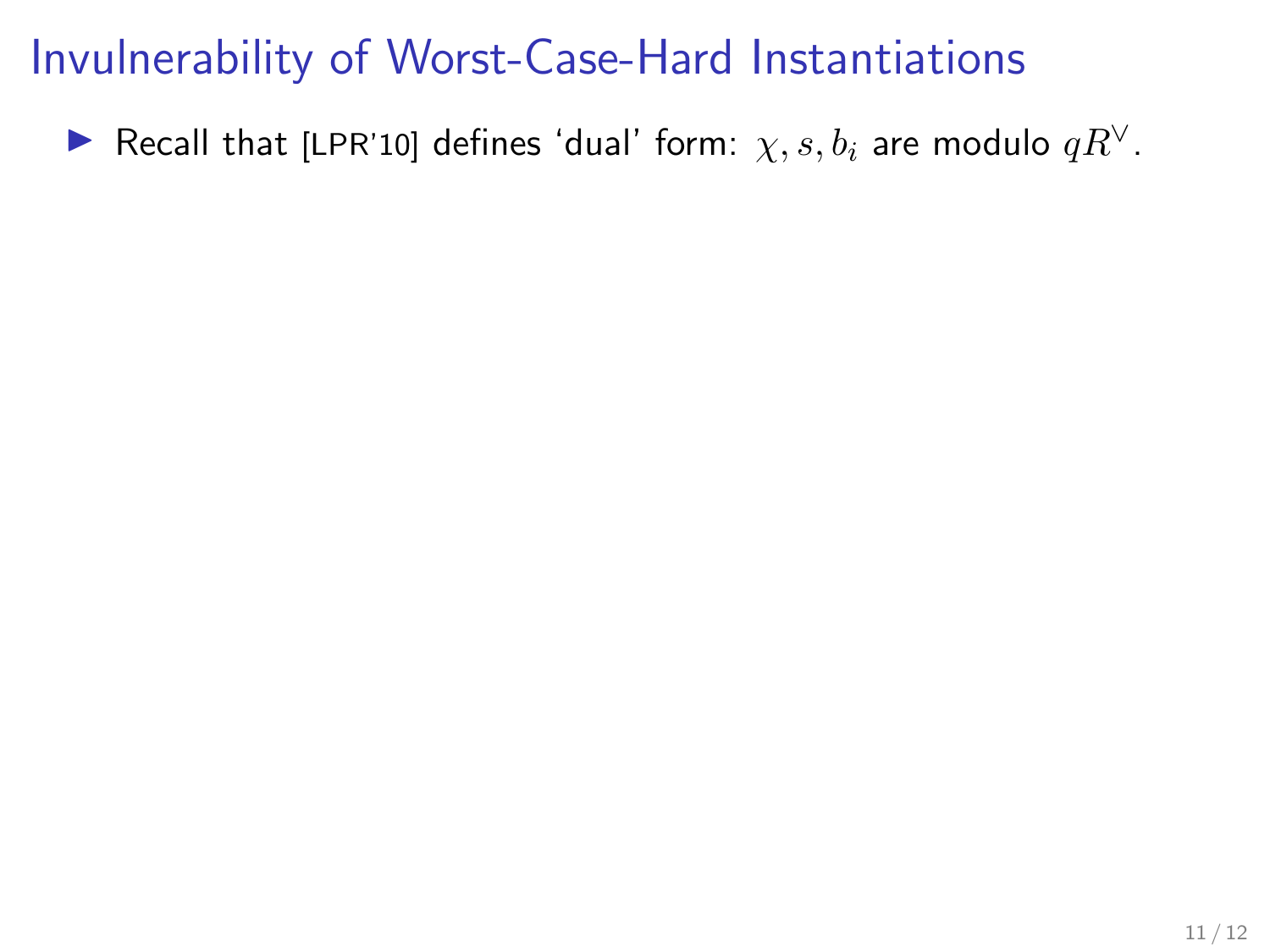► Recall that [LPR'10] defines 'dual' form:  $\chi, s, b_i$  are modulo  $qR^{\vee}$ . 'Worst-case hardness of search' theorem applies to any  $R = \mathcal{O}_K$ , spherical error  $D_r$  where  $r \gg 2$ .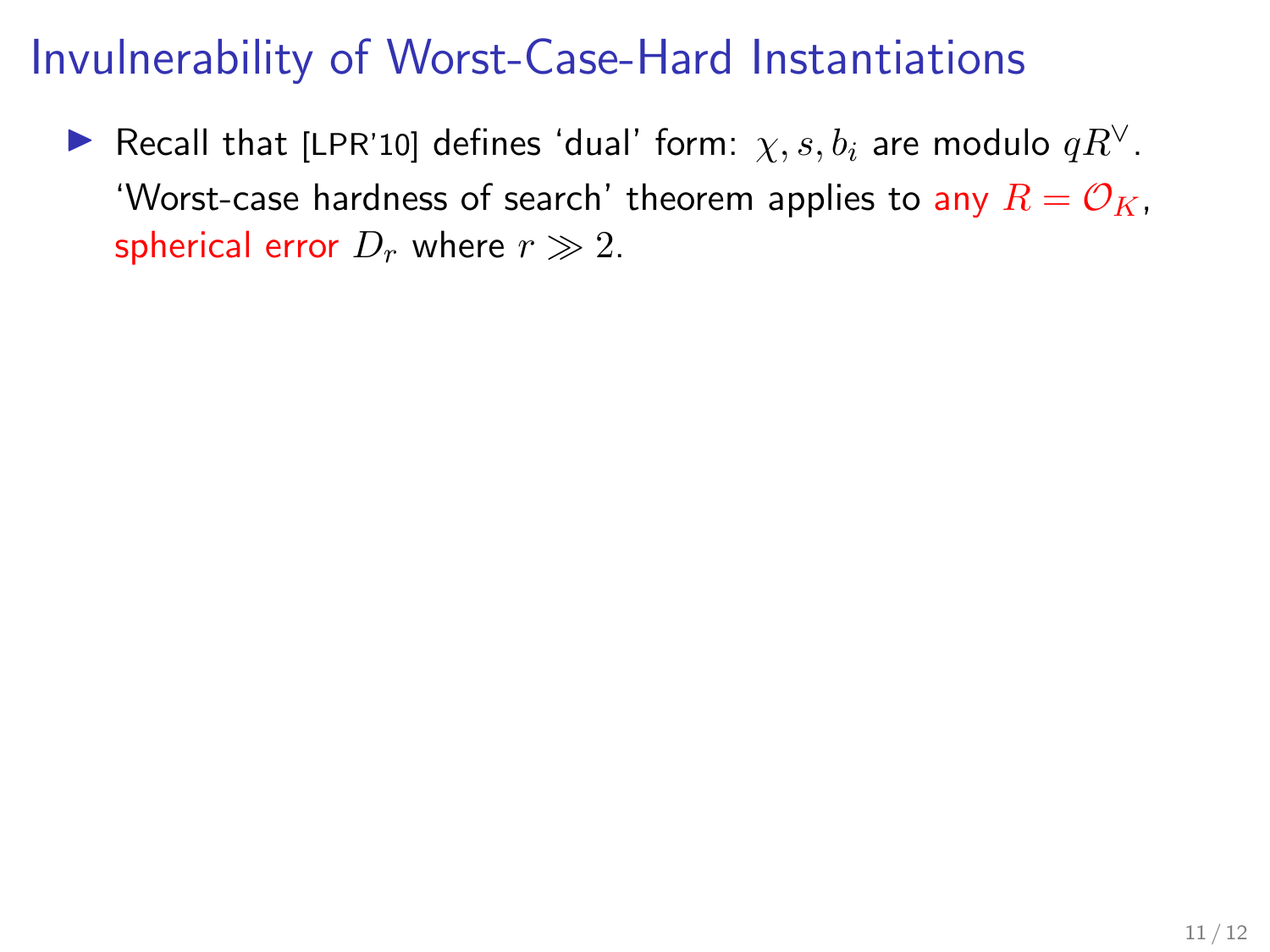► Recall that [LPR'10] defines 'dual' form:  $\chi, s, b_i$  are modulo  $qR^{\vee}$ . 'Worst-case hardness of search' theorem applies to any  $R = \mathcal{O}_K$ , spherical error  $D_r$  where  $r \gg 2$ .

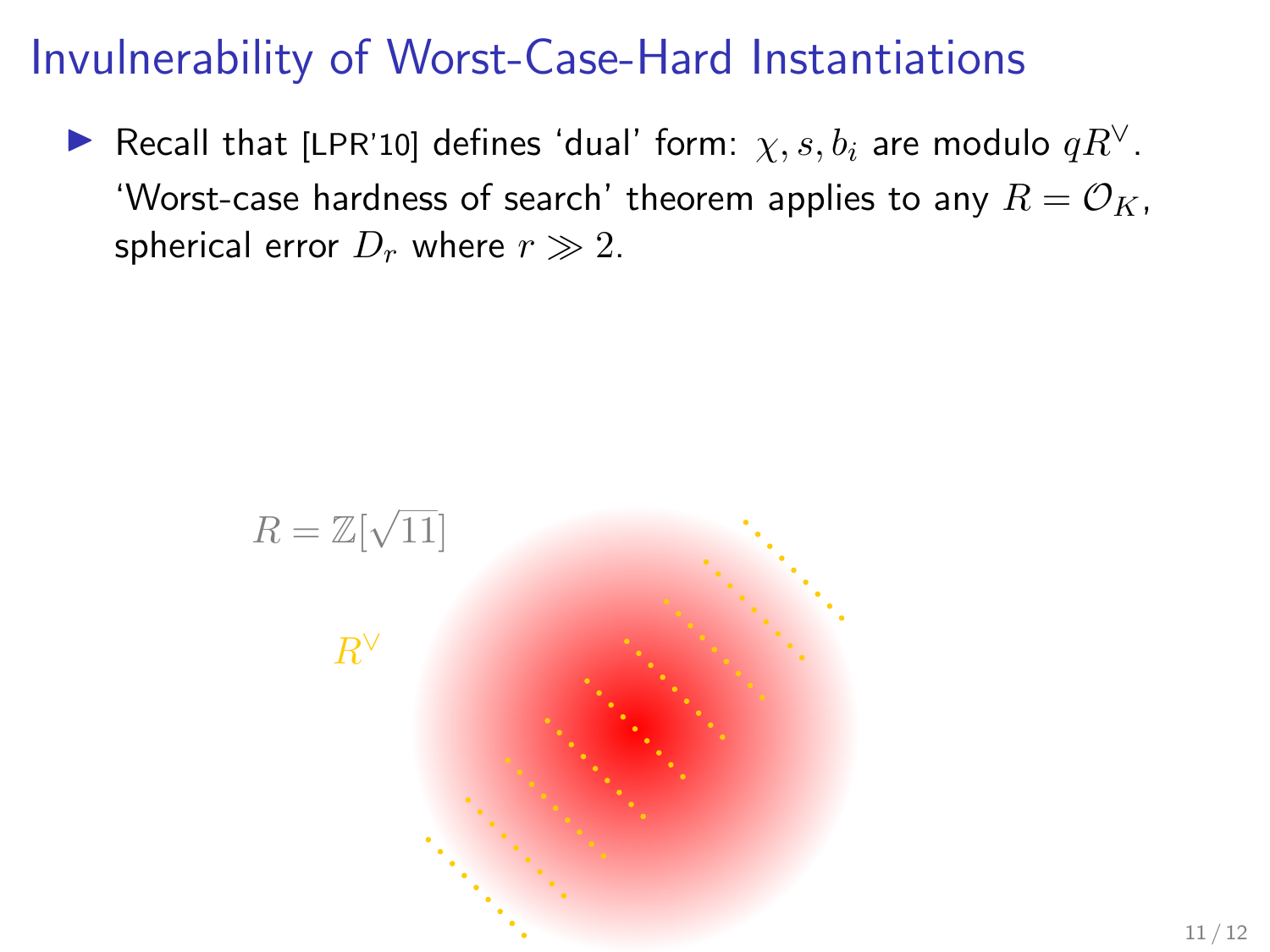- ► Recall that [LPR'10] defines 'dual' form:  $\chi, s, b_i$  are modulo  $qR^{\vee}$ . 'Worst-case hardness of search' theorem applies to any  $R = \mathcal{O}_K$ , spherical error  $D_r$  where  $r \gg 2$ .
- Analogue of attack on 'non-dual' decision is:
	- $\textbf{0}$  for each of the  $N(\mathfrak{q})$  candidate  $s' \in R^\vee / \mathfrak{q} R^\vee$ ,
	- $\boldsymbol{2}$  test for non-uniformity of  $b_i a_i \cdot s' \bmod \mathfrak{q} R^\vee$ : should be  $D_r \bmod \mathfrak{q} R^\vee$

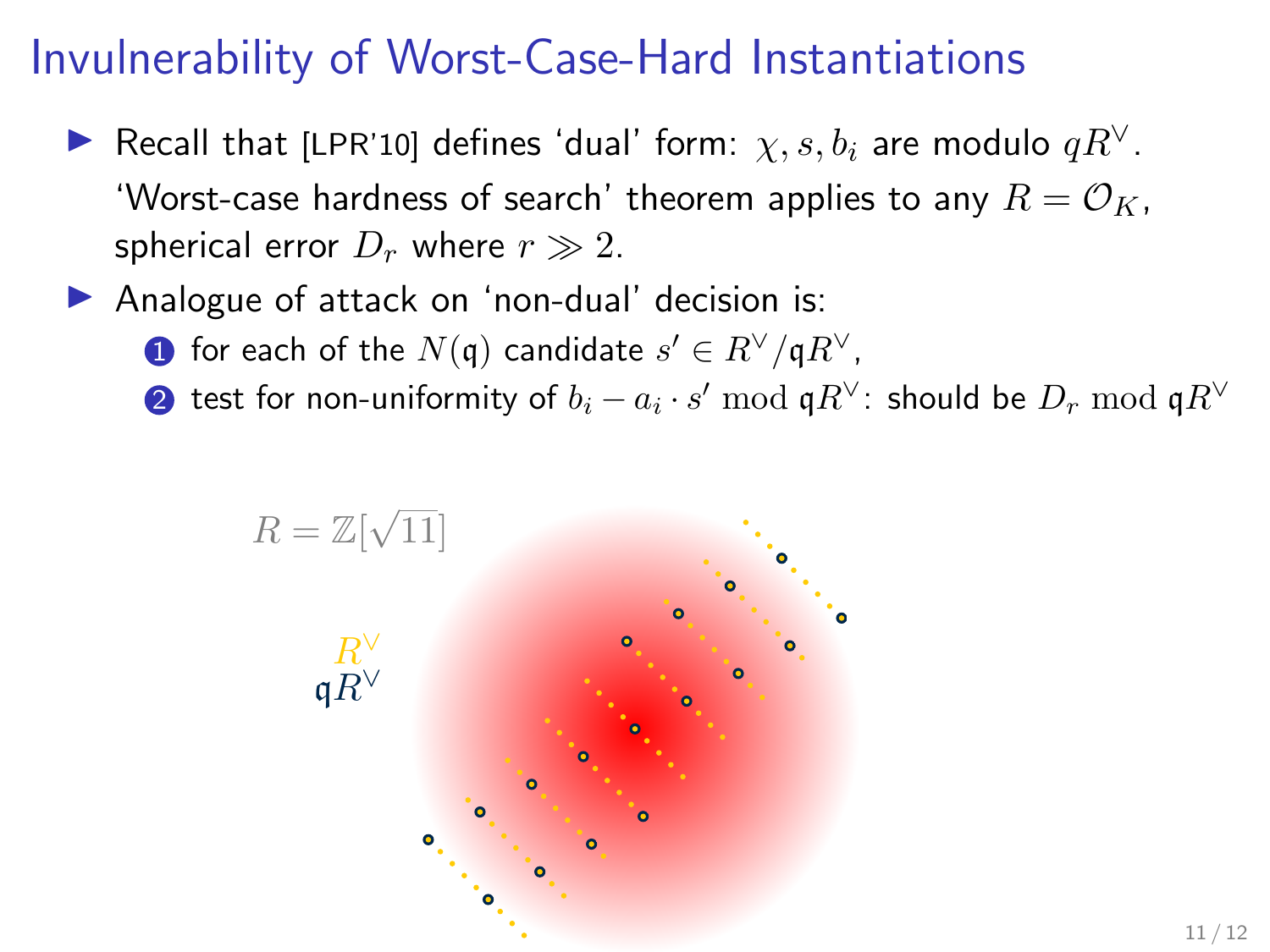- ► Recall that [LPR'10] defines 'dual' form:  $\chi, s, b_i$  are modulo  $qR^{\vee}$ . 'Worst-case hardness of search' theorem applies to any  $R = \mathcal{O}_K$ , spherical error  $D_r$  where  $r \gg 2$ .
- Analogue of attack on 'non-dual' decision is:
	- $\textbf{0}$  for each of the  $N(\mathfrak{q})$  candidate  $s' \in R^\vee / \mathfrak{q} R^\vee$ ,
	- $\boldsymbol{2}$  test for non-uniformity of  $b_i a_i \cdot s' \bmod \mathfrak{q} R^\vee$ : should be  $D_r \bmod \mathfrak{q} R^\vee$

#### Theorem

For  $N(\mathfrak{q}) \leq 2^n$ , reduced error  $D_r \bmod \mathfrak{q} R^\vee$  is only  $4^{-n}$ -far from uniform.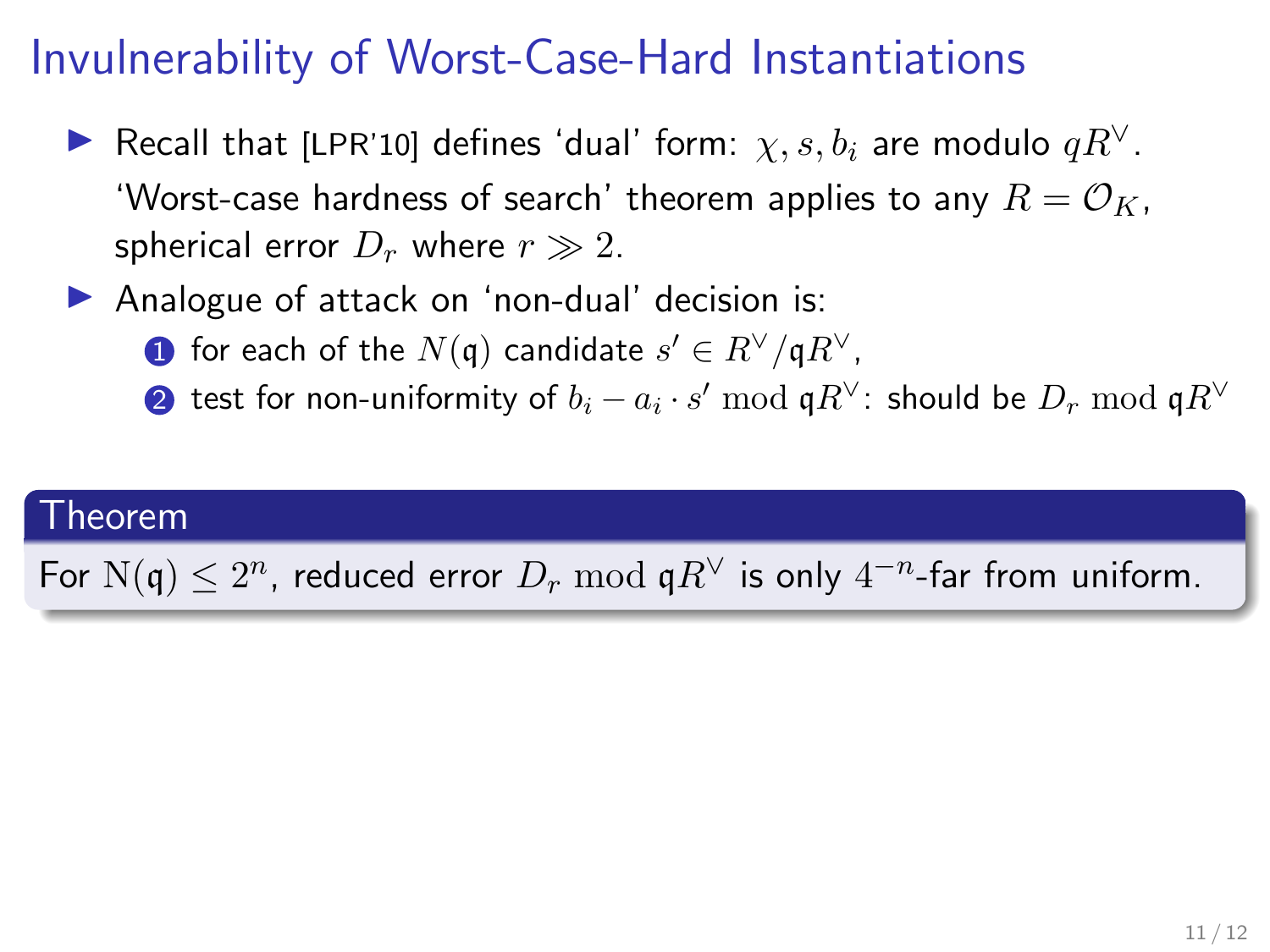- ► Recall that [LPR'10] defines 'dual' form:  $\chi, s, b_i$  are modulo  $qR^{\vee}$ . 'Worst-case hardness of search' theorem applies to any  $R = \mathcal{O}_K$ , spherical error  $D_r$  where  $r \gg 2$ .
- Analogue of attack on 'non-dual' decision is:
	- $\textbf{0}$  for each of the  $N(\mathfrak{q})$  candidate  $s' \in R^\vee / \mathfrak{q} R^\vee$ ,
	- $\boldsymbol{2}$  test for non-uniformity of  $b_i a_i \cdot s' \bmod \mathfrak{q} R^\vee$ : should be  $D_r \bmod \mathfrak{q} R^\vee$

#### Theorem

For  $N(\mathfrak{q}) \leq 2^n$ , reduced error  $D_r \bmod \mathfrak{q} R^\vee$  is only  $4^{-n}$ -far from uniform.

#### Proof Idea

► Dual ideal of 
$$
qR^{\vee}
$$
 is  $q^{-1}$ , which has  $\lambda_1(q^{-1}) \ge \sqrt{n}/2$ .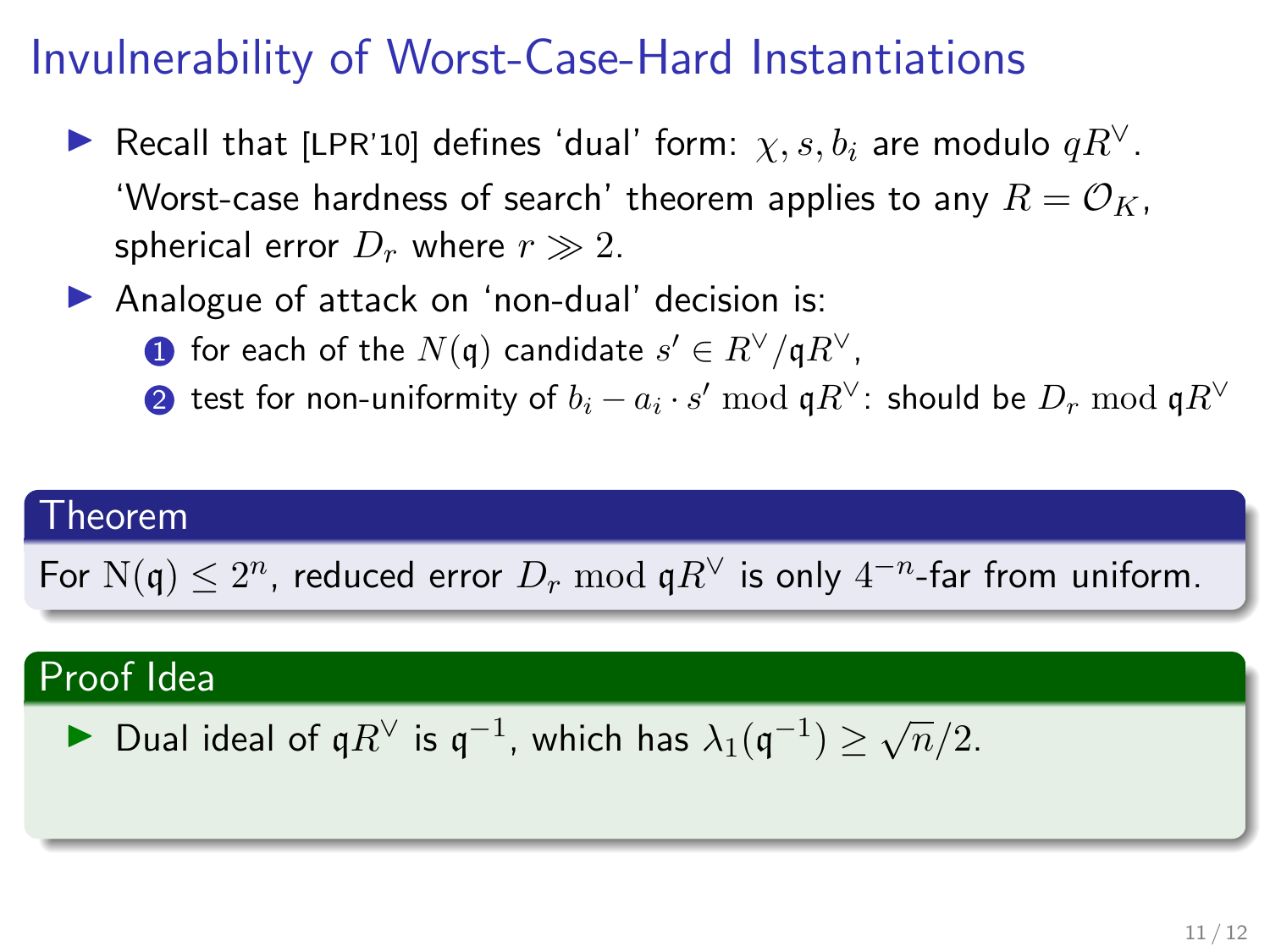- ► Recall that [LPR'10] defines 'dual' form:  $\chi, s, b_i$  are modulo  $qR^{\vee}$ . 'Worst-case hardness of search' theorem applies to any  $R = \mathcal{O}_K$ , spherical error  $D_r$  where  $r \gg 2$ .
- Analogue of attack on 'non-dual' decision is:
	- $\textbf{0}$  for each of the  $N(\mathfrak{q})$  candidate  $s' \in R^\vee / \mathfrak{q} R^\vee$ ,
	- $\boldsymbol{2}$  test for non-uniformity of  $b_i a_i \cdot s' \bmod \mathfrak{q} R^\vee$ : should be  $D_r \bmod \mathfrak{q} R^\vee$

#### Theorem

For  $N(\mathfrak{q}) \leq 2^n$ , reduced error  $D_r \bmod \mathfrak{q} R^\vee$  is only  $4^{-n}$ -far from uniform.

#### Proof Idea

- ► Dual ideal of q $R^{\vee}$  is q<sup>-1</sup>, which has  $\lambda_1(\mathfrak{q}^{-1}) \ge \sqrt{n}/2$ .
- **IF** So 'smoothing parameter' of  $qR^{\vee}$  is  $\leq 2$ , so  $D_r \mod qR^{\vee}$  is uniform.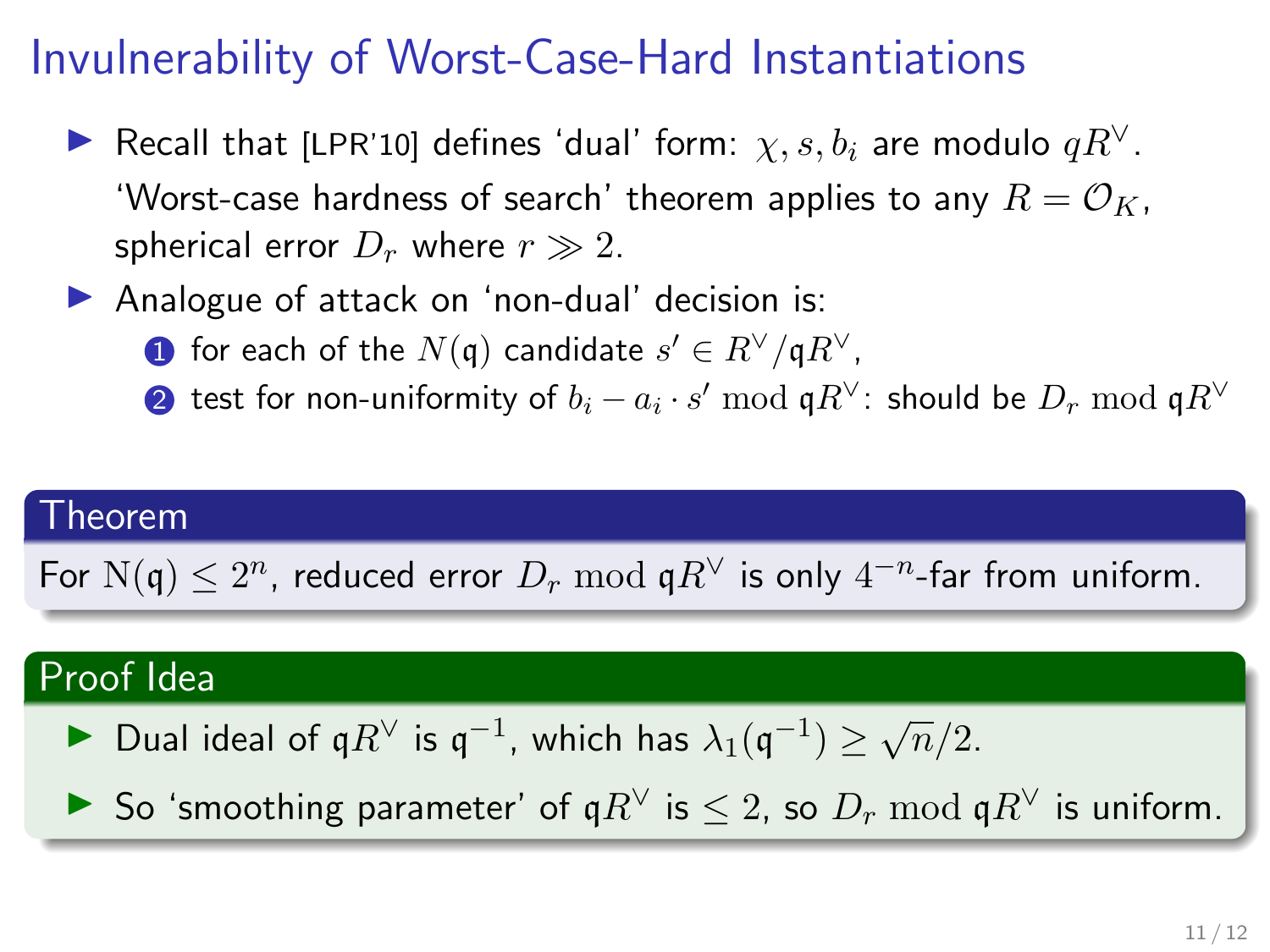$\triangleright$  Choice of error distribution for Ring-LWE is subtler than for LWE: must account for geometry of ring and its ideals.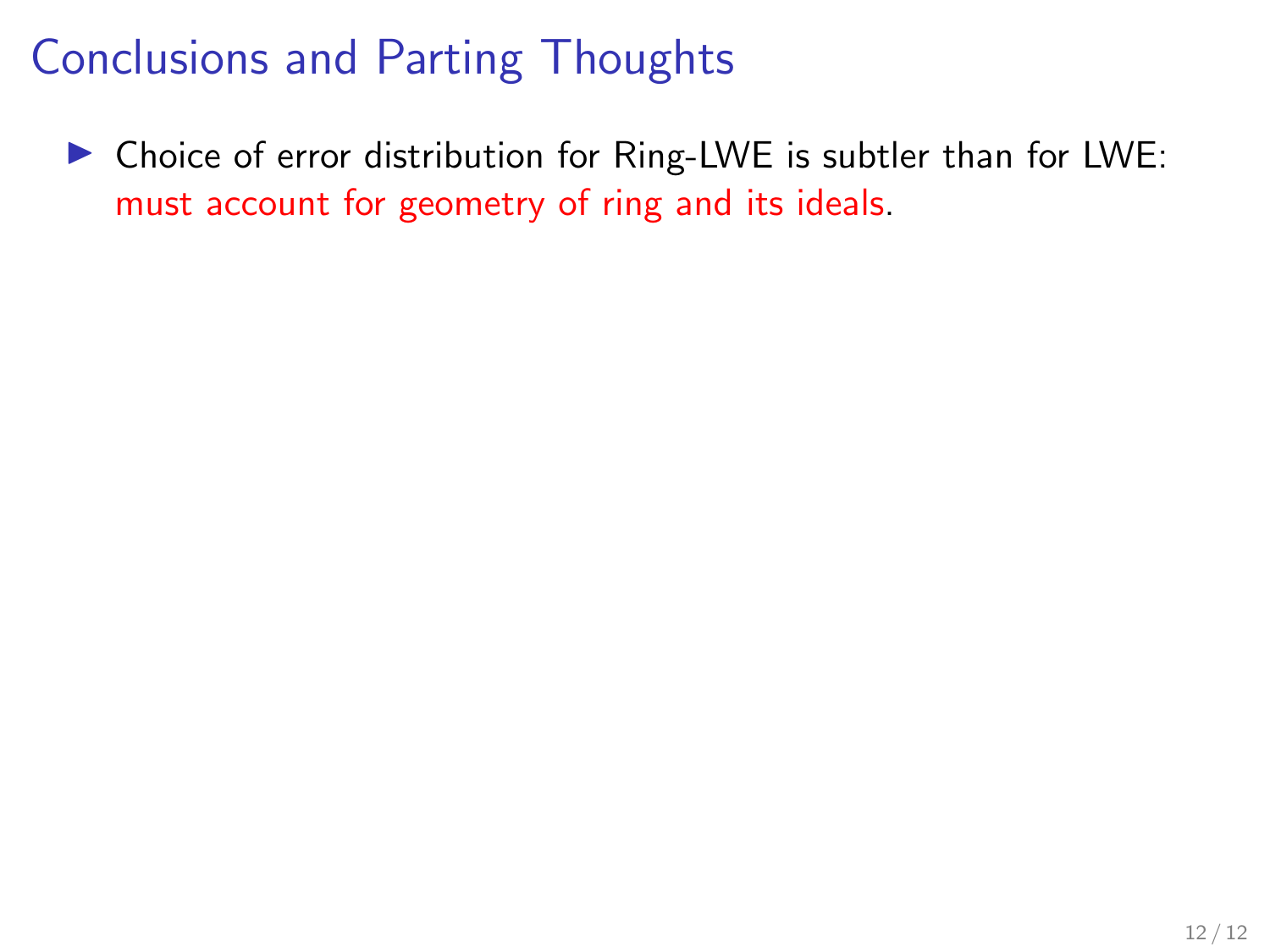- $\triangleright$  Choice of error distribution for Ring-LWE is subtler than for LWE: must account for geometry of ring and its ideals.
- Some attacks need  $qR$  to have small-norm divisors, but it seems prudent not to rely on (lack of) factorization for security. Can 'ideal switching' make factorization irrelevant?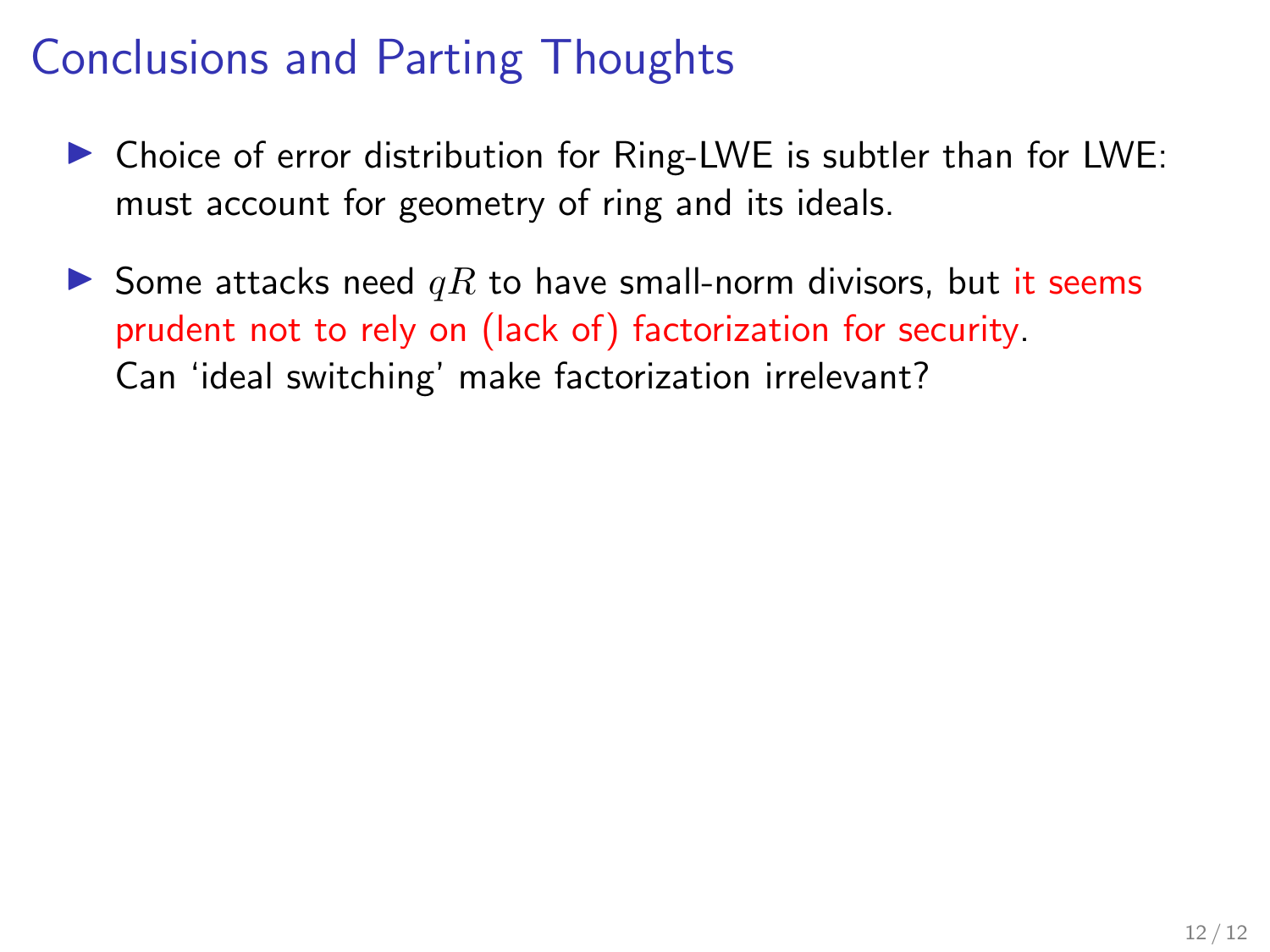- $\triangleright$  Choice of error distribution for Ring-LWE is subtler than for LWE: must account for geometry of ring and its ideals.
- Some attacks need  $qR$  to have small-norm divisors, but it seems prudent not to rely on (lack of) factorization for security. Can 'ideal switching' make factorization irrelevant?
- $\triangleright$  Worst-case hardness theorems yield (nearly) minimal conditions for invulnerability to a new class of attacks.